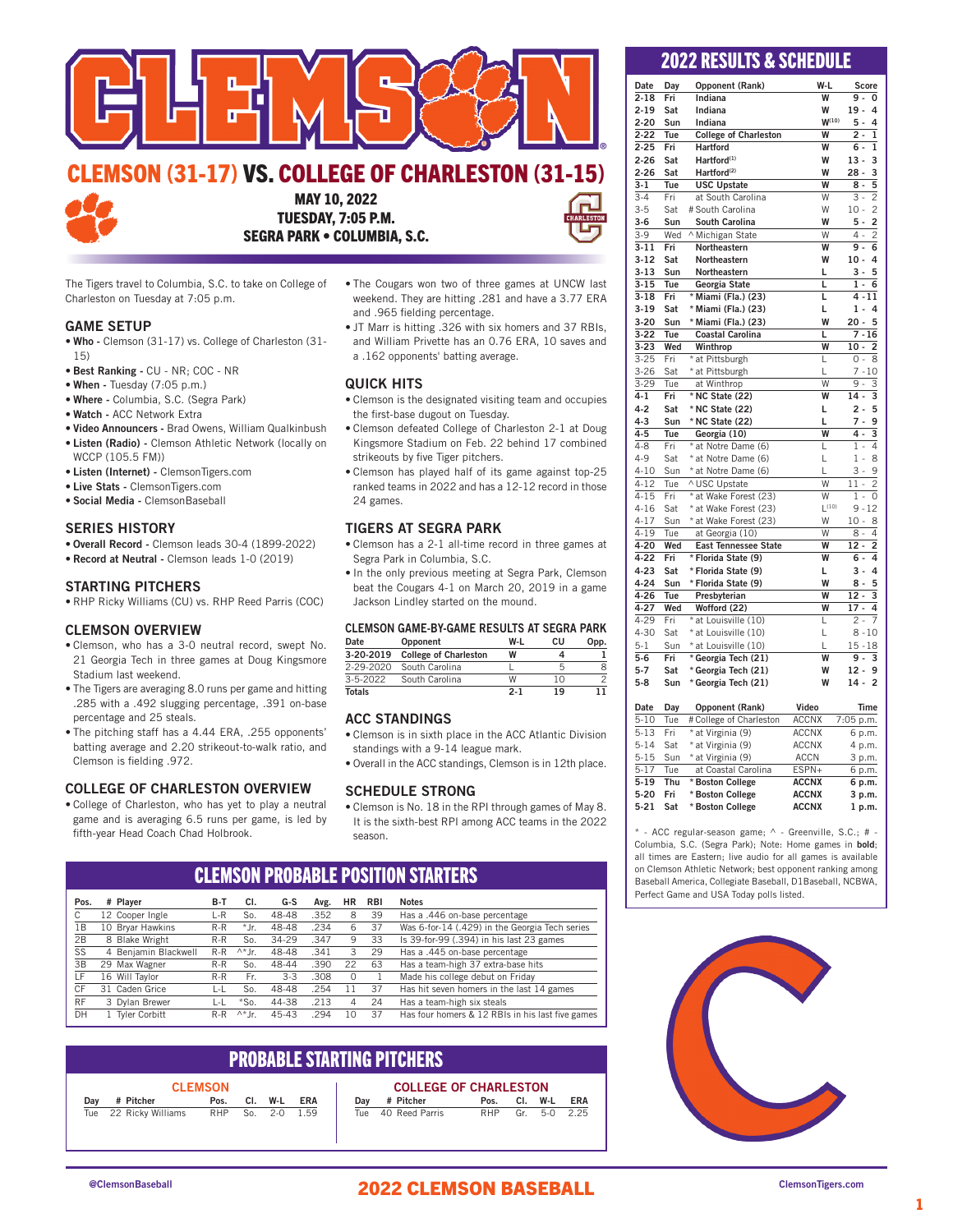### NOTES

| Nickname                                | <b>Tigers</b>                                         |
|-----------------------------------------|-------------------------------------------------------|
| Location                                | Clemson, S.C. 29633                                   |
| Colors                                  | Tiger Orange & Regalia                                |
| <b>Founded</b>                          | 1889                                                  |
| <b>Enrollment</b>                       | 27.341                                                |
| President                               | Dr. James P. Clements (UMBC '85)                      |
| <b>Director of Athletics</b>            | Graham Neff (Georgia Tech '06)                        |
| <b>Conference</b>                       | Atlantic Coast Conference (Atlantic Division)         |
| <b>Facility (Capacity)</b>              | Doug Kingsmore Stadium (6,272)                        |
| <b>Year Opened</b>                      | 1970                                                  |
| <b>Dimensions</b>                       | LL - 310, LC - 360, C - 390, RC - 365, RL - 320       |
| <b>Record Crowd</b>                     | 6,636 (March 6, 2022 vs. South Carolina)              |
| <b>Head Coach</b>                       | Monte Lee (College of Charleston '00)                 |
| <b>Record at Clemson</b>                | 238-130 (7th season)                                  |
| <b>Career Record</b>                    | 514-275 (14th season)                                 |
| <b>Assistant Coaches</b>                | Bradley LeCroy (Clemson '01)                          |
|                                         | Andrew See (Ohio '02)                                 |
|                                         | Jared Broughton (Dayton '13)                          |
| <b>First Year of Baseball</b>           | 1896                                                  |
| <b>Seasons of Baseball</b>              | 125th                                                 |
| <b>Overall Record</b>                   | 2947-1650-30                                          |
| <b>ACC Regular-Season Record</b>        | 863-495-4                                             |
| <b>ACC Tournament Record</b>            | 114-73                                                |
| <b>ACC Championships</b>                | 15                                                    |
|                                         | (1954, 58, 59, 67, 76, 78-81, 89, 91, 93, 94, 06, 16) |
| <b>NCAA Tournament Appearances</b>      | 44                                                    |
|                                         | (1947, 50, 58, 59, 67, 75-81, 87-07, 09-19)           |
| <b>College World Series Appearances</b> | $12^{12}$                                             |
|                                         | (1958, 59, 76, 77, 80, 91, 95, 96, 00, 02, 06, 10)    |
| <b>NCAA Tournament Record</b>           | 121-95                                                |
| Regional & Super Regional Record        | 109-71                                                |
| <b>College World Series Record</b>      | 12-24                                                 |
| National Players-of-the-Year            | 3                                                     |
| <b>All-Americans</b>                    | 63                                                    |
| <b>Major Leaguers</b>                   | 66                                                    |

### DOUG KINGSMORE STADIUM



Doug Kingsmore Stadium, the home of Tiger baseball since 1970, has seen many changes and improvements over the years, but it has not lost its aesthetic beauty and unique feel on the west side of the Clemson University campus.

Doug Kingsmore Stadium has over 4,500 permanent seats, but is capable of holding 6,272 fans thanks to a hill area down the left-field line that is popular with students.

The park features a terrace in the outfield adjacent to the fence, similar to the old Crosley Field in Cincinnati. Former Head Coach Bill Wilhelm liked the look and practicality of a field with grass around the outfield instead of gravel or dirt.

In 2015, a three-story building was constructed behind the first-base dugout. It houses a state-of-the-art clubhouse, coaches offices and a player lounge among other amenities.

### MEDIA SERVICES

### CLEMSON ATHLETIC COMMUNICATIONS

| <b>Baseball Contact</b>    |                        | Brian Hennessy (Clemson '98) |
|----------------------------|------------------------|------------------------------|
| Email                      | bhennes@clemson.edu    |                              |
| <b>Office Phone</b>        | 864-656-1921           |                              |
| <b>Cell Phone</b>          | 864-986-9046           |                              |
| <b>Press Box Phone</b>     | 864-656-7731           |                              |
| <b>Ticket Office Phone</b> | 1-800-CLEMSON          |                              |
| Website                    | ClemsonTigers.com      |                              |
| <b>Social Media</b>        | <b>ClemsonBaseball</b> |                              |

### 2022 MEDIA INFORMATION

For a comprehensive rundown of all 2022 Clemson baseball media information, policies and protocols, visit the following link:

ClemsonTigers.com/2022-Baseball-Media-Information

- **QUICK FACTS** A reason for its solid rating is due to the Tigers' difficult Clemson has a 8.94 strikeout-per-nine-innings-pitched<br>mark. The mation of the nation. schedule, which is No. 8 in the nation.
	- Clemson has eight wins over top-25 RPI teams, tied for sixth most in the nation. The Tigers also have three wins over No. 29 Georgia Tech.
	- Clemson has 12 wins over top-50 RPI teams, tied for eighth most in the nation.
	- The Tigers are 12-12 against teams ranked in the top 25 of at least one poll. All 24 of those games have come in their last 32 contests.
	- Clemson is 9-5 in its last 14 games against ranked teams.
	- Seven of Clemson's eight ACC series, including each of the last six ACC series, have been against ranked teams.
	- Clemson's 12 wins over ranked teams is tied for the most in a season under Head Coach Monte Lee. He also had 12 in 2016.

### SLUGGING TIGERS

- Clemson has a .492 slugging percentage in 2022, its highest mark since since 2002 (.533).
- The Tigers have totaled 84 home runs in 48 games, good for 1.8 homers per game, the second-highest mark in school history (1962, 2.0).
- In the last 14 games (10-4 record), Clemson has totaled 39 homers and a .610 slugging percentage.
- Clemson hit a season-high six homers at No. 10 Louisville on May 1. The Tigers have hit exactly five homers in five other games.
- Clemson has hit a home run in 35 of the 48 games. The Tigers are 6-7 in games in which they do not hit a home run.
- Max Wagner leads the team with 22 home runs, including 12 long balls in the last 14 games.

### EIGHTH-INNING MAGIC

- Among the first eight innings, the eighth inning has been Clemson's best frame, both offensively and defensively.
- Clemson has scored 55 runs in the eighth inning, four more than any other inning.
- The Tigers have allowed just 21 runs in the eighth inning, the fewest among innings 1-8.
- Clemson is hitting .273 with 12 homers in the eighth inning.
- Max Wagner has 14 of his 61 RBIs in the eighth inning.
- Jonathan French has hit three of his seven homers in the eighth inning.
- The pitching staff has a 3.00 ERA and .212 opponents' batting average in the eighth inning.
- In a 5-5 game against USC Upstate on March 1, Jonathan French led off the eighth inning with a home run in Clemson's 8-5 win.
- At South Carolina on March 4 with Clemson trailing 2-1, Jonathan French hit a two-out homer to tie the score in a game Clemson won 3-2.
- Against Michigan State in Greenville, S.C. on March 9, Clemson broke a 1-1 tie with two runs in the eighth inning in a game Clemson won 4-2.
- Against No. 9 Florida State on April 22, Max Wagner hit a grand slam in the eighth to give Clemson a 6-4 lead, the eventual final score.
- Two days later against the Seminoles, Clemson scored three runs in the eighth inning to break a 5-5 tie and to defeat Florida State 8-5.

### PITCHING POSITIVES

- One of the main storylines of the 2022 Tigers has been their consistency on the mound.
- The Tigers have a 4.44 ERA, .255 opponents' batting average and 423 strikeouts against 192 walks in 425.2 innings pitched in 2022.
- mark.
- Clemson starters have combined for a 11-12 record, 5.16 ERA, .267 opponents' batting average and 169 strikeouts in 192.0 innings pitched.
- The Tiger bullpen has a 20-5 record, nine saves, a 3.85 ERA, .244 opponents' batting average and 254 strikeouts in 233.2 innings pitched.

### FIELDING AT A HIGH LEVEL

- Clemson has committed just 50 errors in 48 games in 2022, good for a .972 fielding percentage.
- The Tiger record for fielding percentage in a season is .975, set by the 2018 team.
- Eight of the 50 errors have been committed by pitchers, meaning non-pitchers have combined to commit just 42 errors.
- Clemson is 25-11 when committing less than two errors and 14-5 when not committing an error.
- Clemson has been errorless in 19 of the 48 games.
- The Tiger defense has 37 double plays.

### TIGERS OPEN SEASON 14-0

- Clemson began the 2022 season by winning each of its first 14 games before falling at home to Northeastern 5-3 on March 13.
- It was Clemson's third-best start to a season, trailing only the 26-0 start in 1977 and 17-0 start in 1992.
- Clemson won its last game of the 2021 season, meaning it had a 15-game winning streak.
- The 15-game winning streak was tied for sixth longest in school history and was Clemson's longest since winning 17 games in a row in 2006.
- During the 14-0 stretch to start the season, Clemson allowed more than four runs only twice, five runs in a game and six runs in a game.
- Clemson hit .302 with a .472 slugging percentage, .434 on-base percentage and .979 fielding percentage during the 14-0 stretch.
- Clemson had a 2.48 ERA and .212 opponents' batting average during the 14-0 stretch, as the Tigers outscored their opponents 131-39.

### OFFENSIVE FIREWORKS VS. HARTFORD

- Clemson capped a three-game series sweep of Hartford with a 28-3 win in the second game of a doubleheader at home on Feb. 26.
- The 28 runs were its most in a game since defeating NC State 41-9 in Raleigh on April 7, 1979.
- The 28 runs tied for second most in a game in Tiger history. Clemson defeated Buffalo 28-1 at home in a seven-inning game on March 28, 1969.
- The 25-run victory margin tied for third highest in Tiger history, trailing only the two aforementioned games.
- The Tigers scored in every inning in which they batted for the seventh time in history and the first time since 2011.
- Clemson totaled 25 hits, its most in a game since 2006.
- Every Tiger starter had at least one hit and 12 Tigers in all had at least one hit in the game.
- Clemson outscored Hartford 41-6 in the doubleheader, as it downed the Hawks 13-3 in the first game of the doubleheader.
- Clemson outscored the Hawks 47-7 in the series. It was the most Tiger runs in a three-game series since 2001 (outscored New York Tech 51-3).

### TIGERS 5-0 VS. SEC TEAMS

- Clemson swept South Carolina in three games at three sites from March 4-6 by a combined score of 18-6.
- The Tigers rallied late to win 3-2 at Founders Park on March 4, then downed the Gamecocks 10-2 at Segra Park on March 5.

2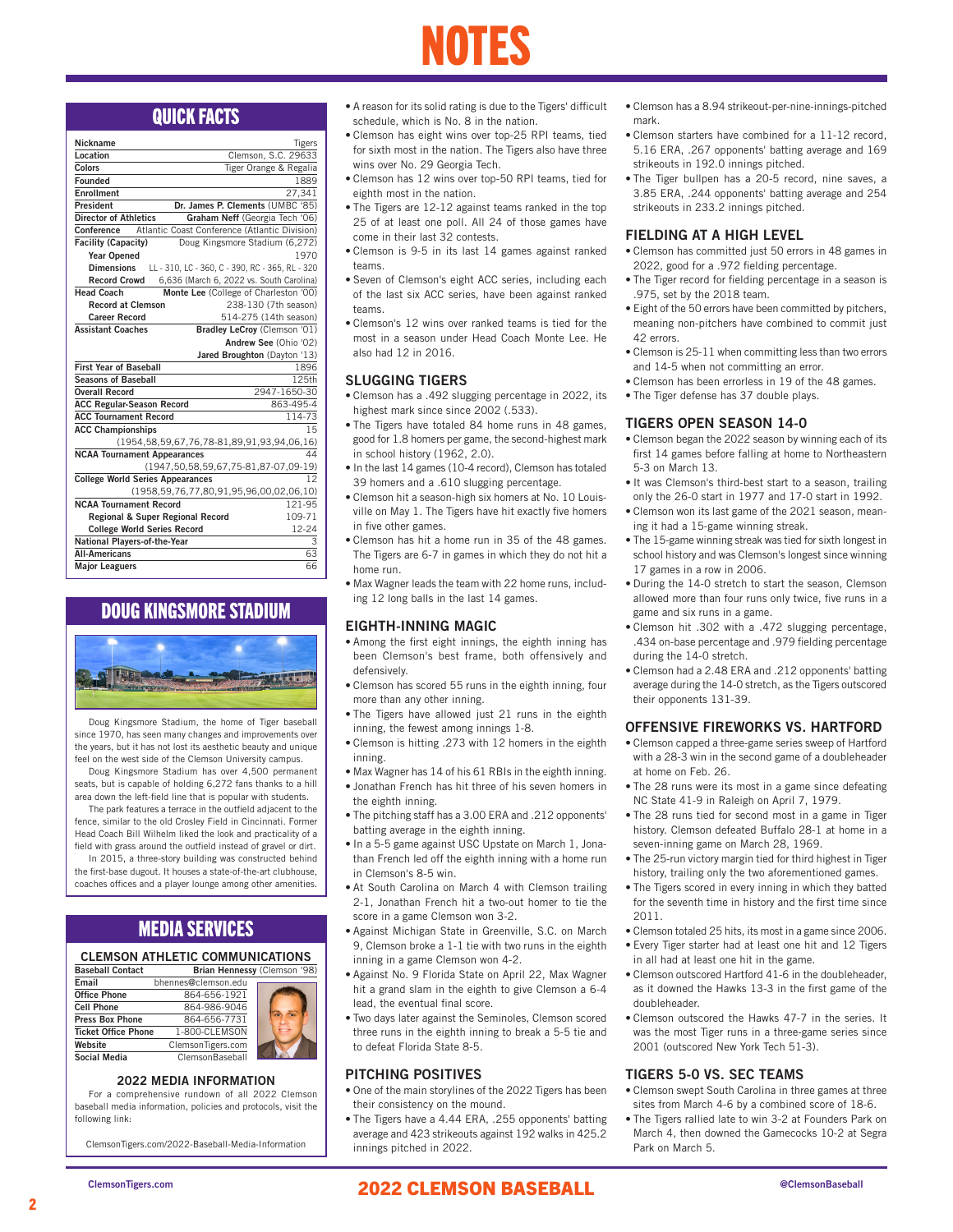- Clemson completed the sweep with a 5-2 victory at Doug Kingsmore Stadium on March 6 in front of a Tiger-record crowd of 6,636.
- It marked Clemson's first sweep of the season series of three or more games against South Carolina since 1996, when Clemson swept 4-0.
- Head Coach Monte Lee improved to 13-8 against South Carolina as Clemson's head coach (2016-22).
- Bryar Hawkins won the Bob Bradley Award as Clemson's series MVP, as he hit the go-ahead, run-scoring single in the ninth inning on March 4.
- With its two-game season sweep of No. 10 Georgia, Clemson improved to 5-0 against SEC teams in 2022.

### AMMONS CLOSING THE DEAL

- Sophomore lefthander Ryan Ammons has emerged as Clemson's closer in 2022 after pitching a combined 4.1 innings his first two seasons.
- He is 1-2 with a team-high seven saves, 4.15 ERA and 30 strikeouts in 21.2 innings pitched over 20 relief appearances.
- He is holding opponents to a .203 batting average.
- In the ninth inning, he has allowed only four hits (all singles), no runs and two walks with 21 strikeouts in 13.1 innings pitched.
- In his career, he is 1-2 with a 4.15 ERA and 39 strikeouts against 19 walks in 26.0 innings pitched over 29 relief appearances.
- He has a career .208 opponents' batting average.
- He has a 13.50 strikeouts-per-nine-innings-pitched mark in his career.

### ANGLIN ANGLING IN THIRD SEASON

- Sophomore righty Mack Anglin, who is in his third year at Clemson, has been Clemson's Friday starter in 2022.
- He is 5-4 with a 3.65 ERA, .210 opponents' batting average and 63 strikeouts in 61.2 innings pitched over 12 starts.
- In his last six starts, he has allowed only 11 earned runs (2.91 ERA) and 30 hits with 34 strikeouts in 34.0 innings pitched.
- He pitched 5.0 hitless and scoreless innings against Indiana, then pitched 5.0 scoreless innings of one-hit ball versus Hartford.
- He pitched 5.0 scoreless innings of three-hit ball with eight strikeouts to earn the win against No. 22 NC State on April 1.
- He pitched 6.0 scoreless innings of four-hit ball with six strikeouts in Clemson's 1-0 win over No. 23 Wake Forest on April 15.
- In his career, he is 7-11 with a 4.25 ERA and 149 strikeouts against 83 walks in 125.0 innings pitched over 29 appearances (23 starts).
- He has a career .228 opponents' batting average.
- He has a 10.73 strikeouts-per-nine-innings-pitched mark in his career, fourth highest in Clemson history.

### BLACKWELL TRANSFERRING SUCCESS

- Junior infielder Benjamin Blackwell is in his first season at Clemson after graduating from Dayton last year.
- He began the year as the No. 9 hitter in the lineup for the first quarter of the season, but has since batted in the leadoff spot.
- He is hitting .341 with three homers, a triple, eight doubles, 29 RBIs, 47 runs, a .445 on-base percentage and four steals in 48 games.
- He has a solid .949 fielding percentage as the starting shortstop, committing only 10 errors.
- He has committed only four errors in the last 33 games and three errors in the last 24 games.
- He is hitting .360 with a homer, seven doubles, 11 RBIs, 21 runs and a .411 on-base percentage in 23 ACC regular-season games.

• He is hitting .406 with runners on base and .425 with runners in scoring position.

NOTES

• He had a 10-game hitting streak from March to April. • He was 8-for-12 (.667) with three runs, three walks and a .733 on-base percentage in three games against No. 22 NC State from April 1-3.

### CORBITT TRANSFERRING SUCCESS

- Junior infielder Tyler Corbitt is in his first season at Clemson after graduating from The Citadel last year.
- He is hitting .294 with 10 homers, a triple, seven doubles, 37 RBIs, 35 runs and five steals in 45 games (43 starts).
- He has a solid .971 fielding percentage while playing at second base.
- He is hitting .345 with runners on base.
- In his last five games, he is 7-for-18 (.389) with four homers, a triple, 12 RBIs and five runs.

### DILL COUNTED ON AS A FRESHMAN

- Freshman righthander Jay Dill has been one of the team's top relievers in 2022.
- He is 2-1 with one save, a 5.01 ERA, .261 opponents' batting average and 37 strikeouts in 24 appearances (one start) in 2022.
- He has not allowed a stolen base in five attempts.
- He is 2-1 with one save, a 3.09 ERA, .250 opponents' batting average and 37 strikeouts in his 23 relief appearances in 2022.

### GRICE POWERING LINEUP AGAIN

- After leading the 2021 team in home runs as a freshman, Caden Grice is again among the leaders in the power department in 2022.
- He is hitting .254 with 11 homers, eight doubles, 37 RBIs, 39 runs, 31 walks, a .372 on-base percentage and five steals in 48 games.
- He is also 2-0 with a 3.00 ERA and seven strikeouts in 6.0 innings pitched over seven relief appearances on the mound in 2022.
- He is hitting .291 with seven homers, three doubles, 19 RBIs, 14 runs and a .727 slugging percentage in the last 14 games.
- He was named John Olerud Two-Way Player-of-the-Week on Feb. 22 for his three games against Indiana from Feb. 18-20.
- He hit safely in the first five games in 2022 after finishing 2021 on an eight-game hitting streak, meaning he had a 13-game hitting streak.
- He was 6-for-12 (.500) with a homer, six RBIs, four runs, a .588 on-base percentage and a win on the mound against Indiana.
- He hit two homers in Clemson's 10-8 win at No. 23 Wake Forest on April 17.
- He went 3-for-4 with two homers, a double and six RBIs in Clemson's win over No. 21 Georgia Tech on May 7.
- He was named to the Golden Spikes Award Watch List in the preseason.
- In his career, he is hitting .285 with 17 doubles, a triple, 26 homers, 90 RBIs, 79 runs and seven steals in 99 games.
- He has a .544 slugging percentage and .399 on-base percentage in his career.

### HOFFMANN UNDER CONTROL

- Sophomore righthander Nick Hoffmann has been a reliable starter and reliever for the last three seasons.
- He is 3-5 with a 5.98 ERA and 37 strikeouts against 12 walks in 49.2 innings pitched over 16 appearances (eight starts) in 2022.
- In his career, he's 9-7 with four saves, a 4.58 ERA and 88 strikeouts against 17 walks in 110.0 innings pitched over 40 outings (12 starts).

### HEAD COACH MONTE LEE

Born: Feb. 9, 1977 in Spartanburg, S.C.



- Playing Experience: Four-year letterman at College of Charleston (1996-99).
- Coaching Experience: Assistant coach at Spartanburg Methodist College
- (2001,02) ... volunteer assistant coach at South Carolina (2003-07) ... assistant coach/recruiting coordinator at South Carolina (2008) ... head coach at College of Charles-
- ton (2009-15) ... head coach at Clemson (2016-22).
- Family: Wife, Eryn Garn Lee ... daughters, Madie, Shelby, Blaire and Alexa.

### LEE'S HEAD COACHING RECORD

| Year  | School         | <b>Overall</b> | Conf.    | <b>NCAA</b>    |
|-------|----------------|----------------|----------|----------------|
| 2009  | COC            | 35-22          | $17-13$  |                |
| 2010  | COC            | 44-19          | $22 - 8$ | Regional       |
| 2011  | COC            | 39-22          | 18-12    |                |
| 2012  | COC            | 38-22          | $21-9$   | Regional       |
| 2013  | COC            | 31-26          | 18-11    |                |
| 2014* | COC            | 44-19          | $15-6$   | Super Regional |
| 2015  | COC            | 45-15          | $21-3$   | Regional       |
| 2016* | <b>Clemson</b> | 44-20          | 16-14    | Regional       |
| 2017  | Clemson        | 42-21          | 17-13    | Regional       |
| 2018  | Clemson        | $47 - 16$      | $22 - 8$ | Regional       |
| 2019  | Clemson        | 35-26          | 15-15    | Regional       |
| 2020^ | Clemson        | $14-3$         | $3-0$    |                |
| 2021  | <b>Clemson</b> | 25-27          | 16-20    |                |
| 2022  | Clemson        | 31-17          | $9 - 14$ |                |
|       | .              |                |          |                |

\* - conference champion; ^ - season suspended March 12 and later canceled due to a coronavirus (COVID-19) pandemic

#### LEE'S HEAD COACHING RECORD BY SCHOOL

| School Seasons |   | Years                             | Overall Win % | Conf.  |
|----------------|---|-----------------------------------|---------------|--------|
| COC.           | 7 | 2009-15 276-145 656               |               | 132-62 |
| Clemson        |   | 7th 2016-22 238-130 .647          |               | 98-84  |
| Totals         |   | 14th 2009-22 514-275 .651 230-146 |               |        |

### LEE VS. ACC AS CLEMSON HEAD COACH

| Team                                                     | Overall  | Home    | Awav    | <b>Neutral</b> |
|----------------------------------------------------------|----------|---------|---------|----------------|
| <b>Boston College</b>                                    | $17-2$   | $9 - 0$ | $8 - 1$ | $0 - 1$        |
| Duke                                                     | $1 - 9$  | $0 - 6$ | $1-2$   | $0 - 1$        |
| Florida State                                            | $9 - 11$ | $6 - 3$ | $2 - 7$ | $1 - 1$        |
| Georgia Tech                                             | $11-8$   | $7 - 2$ | $3-6$   | $1 - 0$        |
| Louisville                                               | $9 - 12$ | $5 - 4$ | $2 - 7$ | $2 - 1$        |
| Miami (Fla.)                                             | $3 - 10$ | $2 - 4$ | $0 - 6$ | $1 - 0$        |
| <b>NC State</b>                                          | 7-11     | $3-6$   | $4 - 5$ | $0 - 0$        |
| North Carolina                                           | $3-6$    | $3 - 0$ | $0 - 6$ | $0 - 0$        |
| Notre Dame                                               | $11-8$   | $5 - 4$ | $5 - 4$ | $1 - 0$        |
| Pittsburgh                                               | $5 - 3$  | $2 - 1$ | $3 - 2$ | $0 - 0$        |
| Virginia                                                 | $7 - 4$  | $3 - 3$ | $3 - 0$ | $1 - 1$        |
| Virginia Tech                                            | 8-1      | $5-1$   | $3-0$   | $O-O$          |
| <b>Wake Forest</b>                                       | $15 - 4$ | $7 - 2$ | $7-2$   | $1 - 0$        |
| <b>Totals</b>                                            | 106-89   | 57-36   | 41-48   | $8 - 5$        |
| Note: Above and below only includes records vs. teams as |          |         |         |                |

their respective conference members.

### LEE VS. BIG TEN CONFERENCE AS CLEMSON HEAD COACH

| Team            | Overall | Home    | Away  | <b>Neutral</b> |
|-----------------|---------|---------|-------|----------------|
| <b>Illinois</b> | $1 - 0$ | $0 - 0$ | $0-0$ | $1 - 0$        |
| Indiana         | $3-0$   | $3 - 0$ | $0-0$ | $O - O$        |
| Michigan State  | $3-0$   | $0 - 0$ | $0-0$ | $3-0$          |
| <b>Totals</b>   | $7-0$   | $3-0$   | $0-0$ | $4-0$          |

### LEE VS. BIG 12 CONFERENCE AS CLEMSON HEAD COACH Team Overall Home Away Neutral

| Oklahoma State | $0 - 2$ | $0 - 2$ | $0 - 0$ | $0 - 0$ |
|----------------|---------|---------|---------|---------|
| Totals         | $0 - 2$ | $0 - 2$ | 0-0     | $0 - 0$ |

#### LEE VS. PAC-12 CONFERENCE AS CLEMSON HEAD COACH Team Overall Home Away Neutral Totals 0-0 0-0 0-0 0-0

### LEE VS. SEC AS CLEMSON HEAD COACH

| <b>Team</b>    | Overall | Home    | Away    | Neutral |
|----------------|---------|---------|---------|---------|
| Georgia        | 6-6     | $3-2$   | $3-3$   | $0 - 1$ |
| Ole Miss       | $0 - 1$ | $0 - 0$ | $0 - 1$ | $0 - 0$ |
| South Carolina | $13-8$  | $5-2$   | $3 - 4$ | $5 - 2$ |
| Vanderbilt     | $1 - 4$ | 1-4     | $0-0$   | $0 - 0$ |
| <b>Totals</b>  | 20-19   | $9 - 8$ | $6-8$   | $5 - 3$ |

### @ClemsonBaseball ClemsonTigers.com 2022 CLEMSON BASEBALL

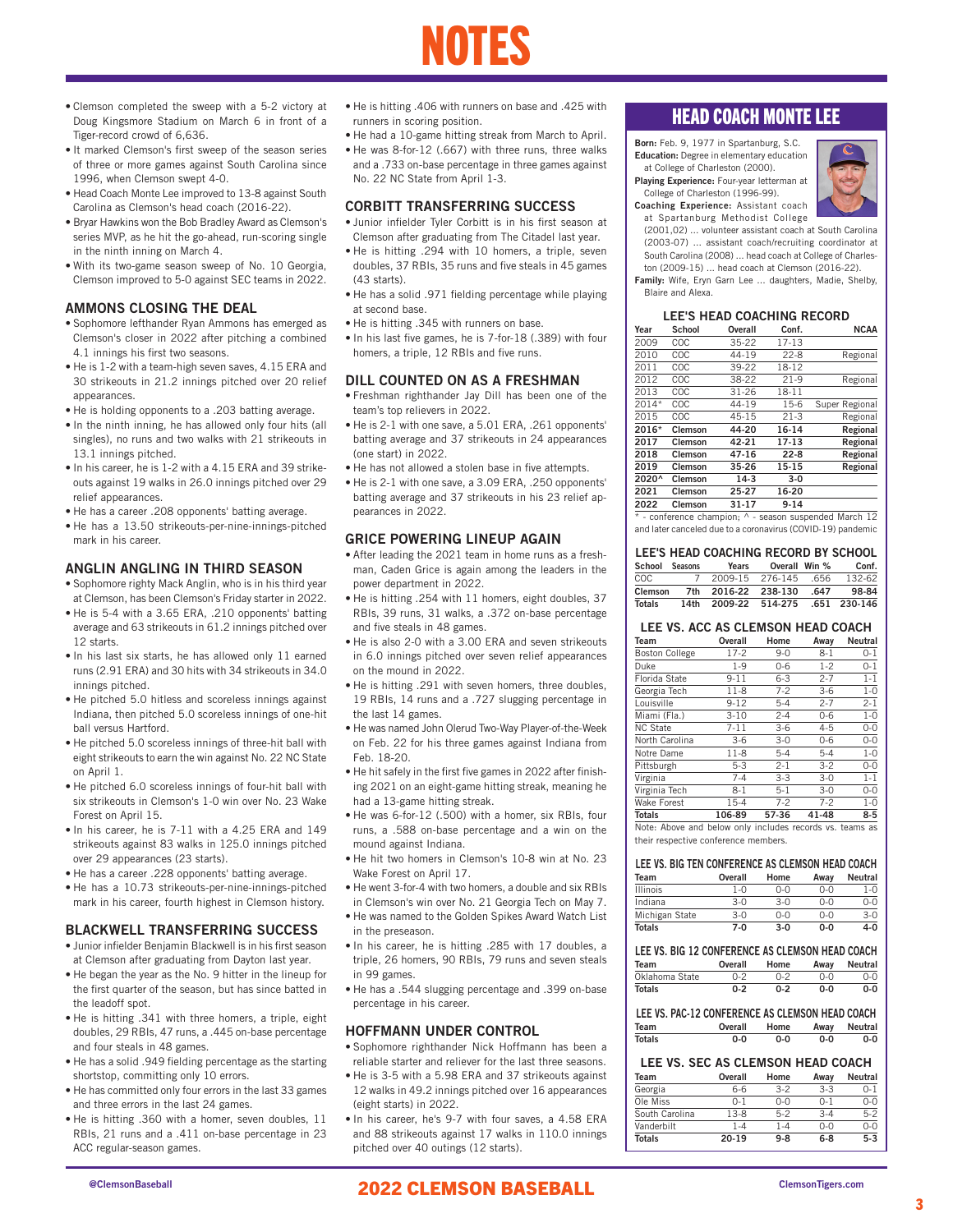### NOTES

### CLEMSON'S RECORD

| In All Games                            | $31 - 17$ |
|-----------------------------------------|-----------|
| In Home Games                           | $23-8$    |
| In Away Games                           | $5-9$     |
| <b>In Neutral Games</b>                 | $3 - 0$   |
| In All ACC Regular-Season Games         | $9 - 14$  |
| In Home ACC Regular-Season Games        | $7-5$     |
| In Away ACC Regular-Season Games        | $2 - 9$   |
| In All Non-ACC Regular-Season Games     | $22-3$    |
| In Home Non-ACC Regular-Season Games    | $16-3$    |
| In Away Non-ACC Regular-Season Games    | $3 - 0$   |
| In Neutral Non-ACC Regular-Season Games | $3 - 0$   |
| In February                             | $7-0$     |
| In March                                | $10-7$    |
| In April                                | $11-9$    |
| In May                                  | $3 - 1$   |
| On Monday                               | $0 - 0$   |
| On Tuesday                              | $7-2$     |
| On Wednesday                            | $4 - 0$   |
| On Thursday                             | $0 - 0$   |
| On Friday                               | $8 - 5$   |
| On Saturday                             | 6-6       |
| On Sunday                               | $6 - 4$   |
| After a Loss                            | $8 - 9$   |
| <b>Against Top-25 Teams</b>             | 12-12     |
| <b>Against Top-10 Teams</b>             | $4 - 7$   |
| <b>Against Top-5 Teams</b>              | $0 - 0$   |
| In Day Games                            | 18-12     |
| In Night Games                          | $13-5$    |
| <b>Against Lefty Starters</b>           | $4 - 5$   |
| <b>Against Righty Starters</b>          | $27 - 12$ |
| In 1-Run Games                          | $5 - 1$   |
| In 2-Run Games                          | $3 - 3$   |
| In 3-Run Games                          | $5 - 6$   |
| <b>When Scoring First</b>               | $21 - 5$  |
| When Scoring in the 1st Inning          | $14-5$    |
| When Leading at the End of 6 Innings    | $25-0$    |
| When Trailing at the End of 6 Innings   | $4 - 15$  |
| When Tied at the End of 6 Innings       | $2 - 2$   |
| When Leading at the End of 7 Innings    | $25-0$    |
| When Trailing at the End of 7 Innings   | $2 - 17$  |
| When Tied at the End of 7 Innings       | $4 - 0$   |
| When Leading at the End of 8 Innings    | $28-0$    |
| When Trailing at the End of 8 Innings   | $0 - 17$  |
| When Tied at the End of 8 Innings       | $3 - 0$   |
| In Extra Innings                        | $1 - 1$   |
| When Scoring 5 or More Runs             | $26-6$    |
| When Allowing Less Than 5 Runs          | $25-3$    |
| <b>When Out-Hitting Opponents</b>       | $22-3$    |
| When Clemson Has 10+ Hits               | $17-5$    |
| When Clemson Hits a Home Run            | 25-10     |
| When Clemson Commits 0 or 1 Error       | $25 - 11$ |
| In the Last 10 Games                    | $6 - 4$   |
| On Grass Infields                       | $29 - 8$  |
| On Artificial Surface Infields          | $2 - 9$   |
|                                         |           |

### WEEKLY RANKINGS

| Date         | BA  | CВ  | D1      | <b>NCBWA</b> | PG      | USA       | W-L     |
|--------------|-----|-----|---------|--------------|---------|-----------|---------|
| Pre          | --- | --- | ---     | ---          | $- - -$ | ---       | $3 - 0$ |
| $2 - 21$     | --- | --- | $- - -$ | $- - -$      | ---     | <b>NP</b> | $4 - 0$ |
| $2 - 28$     | --- | --- | ---     | $- - -$      | ---     | ---       | $4 - 0$ |
| $3 - 7$      | 21  | --- | 19      | 21           | 18      | 21        | $3 - 1$ |
| $3 - 14$     | 15  | 20  | 18      | 20           | 16      | 19        | $1 - 3$ |
| $3 - 21$     | 20  | --- | 24      | ---          | 25      | 23        | $1 - 3$ |
| $3 - 28$     | --- |     | ---     | ---          | ---     | ---       | $2 - 2$ |
| $4 - 4$      | --- | --- | ---     | $- - -$      | ---     | ---       | $1 - 3$ |
| $4 - 11$     | --- | --- | ---     | $- - -$      | ---     | ---       | $3 - 1$ |
| $4 - 18$     | --- | --- | ---     | $- - -$      | ---     | ---       | $4 - 1$ |
| $4 - 25$     | --- | --- | ---     | ---          | ---     | ---       | $2 - 3$ |
| $5 - 2$      | --- | --- | ---     | $- - -$      | ---     | ---       | $3 - 0$ |
| $5-9$        | --- | --- | ---     |              | ---     | ---       | $0-0$   |
| $5 - 16$     |     |     |         |              |         |           |         |
| $5 - 23$     |     |     |         |              |         |           |         |
| $5 - 30$     |     |     |         |              |         |           |         |
| $6 - 7$      |     |     |         |              |         |           |         |
| $6 - 14$     |     |     |         |              |         |           |         |
| Final        |     |     |         |              |         |           |         |
| NP - no poll |     |     |         |              |         |           |         |

- **TIGER TIDBITS** He has a 5.18 strikeout-to-walk ratio in his career, the best mark in Clemson history.
	- He has a 1.39 walks-per-nine-innings-pitched mark in his career, the best mark in Clemson history.
	- He has only thrown one wild pitch in his career.

### INGLE PROVIDING SPARK

- Sophomore utility player Cooper Ingle has made a name for himself in 2022 as one of the team's best hitters after being a reserve in 2021.
- He is hitting .352 with eight homers, 11 doubles, 39 RBIs, 49 runs, 33 walks and a .446 on-base percentage in 48 games in 2022.
- He has started every game in 2022, including 21 at catcher, 10 as the DH, nine in left field, six in right field and two at second base.
- He has only struck out 27 times in 193 at-bats.
- He has thrown out 12 of 31 basestealers.
- He hit safely in each of the first 14 games of the season.
- He has hit safely in 41 of the 48 games in 2022.
- He has reached base via a hit, walk or hit-by-pitch in 45 of the 48 games and had a 22-game on-base streak.
- In his career, he is hitting .330 with 11 doubles, eight homers, 42 RBIs, 49 runs and a .429 on-base percentage in 58 games (52 starts).

### LINDLEY A STOPPER OUT OF BULLPEN

- Junior righthander Jackson Lindley has emerged as one of the team's most reliable relievers in 2022 after he struggled in 2021.
- He is 6-0 with one save, a 3.31 ERA, .223 opponents' batting average and 33 strikeouts against 11 walks in 32.2 innings pitched in 2022.
- He leads the team in appearances (25), all out of the bullpen.
- He is 2-0 with a save, 3.00 ERA, .214 opponents' batting average and 16 strikeouts in 15.0 innings pitched in ACC regular-season games.
- He has only allowed four earned runs in 26.0 innings pitched after the fourth inning, good for a 1.38 ERA.
- In his career, he is 9-0 with a save, 4.50 ERA and 58 strikeouts against 24 walks in 74.0 innings pitched over 43 outings (eight starts).

### OLENCHUK SOLIDIFYING STAFF

- Sophomore righthander Ty Olenchuk has been one of the team's top relievers in 2022.
- He is 2-0 with a 3.81 ERA, .269 opponents' batting average and 25 strikeouts against seven walks in 28.1 innings pitched over 20 outings.
- In 16.2 innings pitched over 12 relief outings at home, he has allowed 10 hits (all singles), no runs and two walks with 15 strikeouts.
- In his career, he is 3-4 with a 4.73 ERA and 43 strikeouts against 13 walks in 51.1 innings pitched over 28 appearances (six starts).

### WAGNER MAXIMIZING HIS GAME

- Sophomore Max Wagner has emerged in 2022 to become one of the team's top hitters.
- He is hitting .390 with 22 homers, a triple, 14 doubles, 63 RBIs, 58 runs, a .517 on-base percentage and a steal in 48 games (44 starts).
- He leads the team in batting average, runs, doubles, homers, extra-base hits (37), RBIs, slugging % (.890), walks (37) and on-base %.
- He has hit a home run every 7.5 at-bats in 2022. The Tiger record is 8.9, set by Doug Kingsmore in 1954.
- His 22 home runs are tied for ninth most in a season in Tiger history.
- He has five two-homer games, all within the last 18 games. He also has four two-homer games in the last 11 games.
- He has reached base via a hit, walk or hit-by-pitch in each of the last 32 games.
- He had a 12-game hitting streak from April to May.
- In the last 14 games, he is 25-for-53 (.472) with 12 homers, four doubles, 30 RBIs, 26 runs and a 1.226 slugging percentage.
- He hit two home runs at No. 6 Notre Dame on April 10.
- He hit a home run in five consecutive games from April 17-23 to tie a school record, as he hit seven homers during that stretch.
- He hit two homers against No. 9 Florida State in backto-back games, totaling four homers in the series.
- He went 3-for-5 with two homers and six RBIs in
- Clemson's 17-4 win over No. 22 Wofford on April 27. • He went 4-for-5 with two homers, five RBIs and three runs at No. 10 Louisville on May 1.
- He earned ACC Player-of-the-Week honors and national player-of-the-week honors by Collegiate Baseball and NCBWA in late April.
- He totaled six homers, one double, 10 RBIs and eight runs in five games to earn the weekly honors.
- He earned ACC Player-of-the-Week honors and national player-of-the-week honors by Collegiate Baseball in early May.
- He was 13-for-20 (.650) with four homers, two doubles, 14 RBIs, 11 runs and four walks in five games to earn the weekly honors.
- He became the first Tiger since 2012 (Richie Shaffer) to earn ACC weekly honors in back-to-back weeks.
- In his career, he is hitting .331 with 19 doubles, a triple, 24 homers, 72 RBIs and a .451 on-base percentage in 83 games (66 starts).
- He has a .706 slugging percentage in his career, second highest in Tiger history.

### WRIGHT STUFF

- Sophomore infielder Blake Wright made occasional starts in 2022 until he exploded at the plate in early April.
- He is hitting .347 with nine homers, eight doubles, 33 RBIs, 25 runs and a .407 on-base percentage in 34 games (29 starts) in 2022.
- He has a .976 fielding percentage at second base, committing only three errors in 124 chances.
- He is hitting .384 with six homers, four doubles, 17 RBIs and 14 runs in 18 ACC regular-season games.
- After starting the year 5-for-29 (.172) in his first 12 games, he is 38-for-95 (.400) with six homers and 28 RBIs in his last 22 games.
- He has an RBI in each of his last 10 games.
- In his career, he is hitting .306 with nine doubles, 10 homers, 38 RBIs, 28 runs and a .374 on-base percentage in 46 games (39 starts).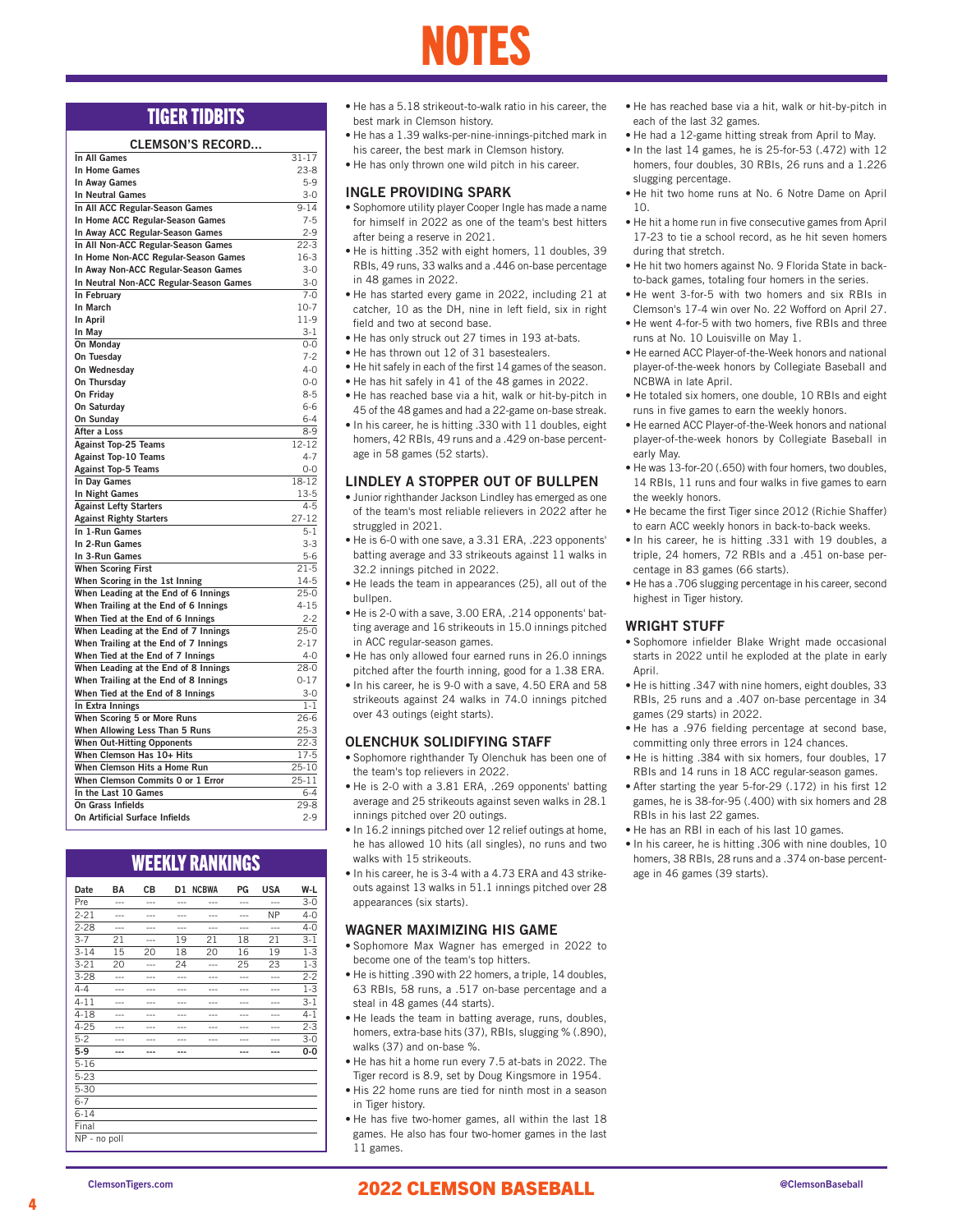# NOTES

### SIX TIGERS IN THE MAJORS IN 2022

- Former Tigers Seth Beer, Steven Duggar, Dominic Leone, Brad Miller, Spencer Strider and Eli White have all played in an MLB game in 2022.
- Beer is in his second MLB season, Duggar in his fifth, Leone in his ninth, Miller in his 10th, Strider in his second and White in his third.
- Beer, who was a three-time All-American at Clemson (2016-18), hit a pinch-hit homer in his first career game at Seattle on Sept. 10, 2021.
- Duggar was a two-time All-ACC player as a Tiger from 2013-15 and made his MLB debut with the Giants on July 8, 2018.
- Leone, who had a 16-8 career record at Clemson, made his major league debut with the Mariners in 2014.
- Miller, the 2011 ACC Player-of-the-Year, hit .339 with 36 doubles, eight triples, 16 homers, 135 RBIs and 46 steals in 191 games as a Tiger.
- Strider, who had a 5-2 record in his two active seasons (2018,20) at Clemson, made his MLB debut with the Atlanta Braves on Oct. 1, 2021.
- White, who hit .275 with 104 runs and 36 steals at Clemson from 2014-16, made his MLB debut with the Texas Rangers on Sept. 1, 2020.
- Every Tiger team from 1974 to 2020 had at least one future major leaguer on its roster.
- Clemson has had at least one former Tiger play in an MLB game each of the last 67 years (streak started in 1956).
- Clemson has had multiple former Tigers play in an MLB game each of the last 49 years (streak started in 1974).
- Clemson set a school record with 12 former Tigers in the majors in 2021, breaking the previous record of eight.

### FORMER TIGERS IN THE MAJOR LEAGUES IN 2022

| Player             | Pos.       | <b>CU Years</b> | Team          | <b>MLB Years</b> |
|--------------------|------------|-----------------|---------------|------------------|
| Seth Beer          | 1B         | 2016-18         | Diamondbacks  | 2021.22          |
| Steven Duggar      | OF         | 2013-15         | Giants        | 2018-22          |
| Dominic Leone      | <b>RHP</b> | 2010-12         | Giants        | 2014-22          |
| <b>Brad Miller</b> | INF        | 2009-11         | Rangers       | 2013-22          |
| Spencer Strider    | RHP        | 2018-20         | <b>Braves</b> | 2021.22          |
| Eli White          | ΩF         | 2014-16         | Rangers       | 2020-22          |

### **HONORS**

### #10 BRYAR HAWKINS • INF • \*JR.

• Bob Bradley Award winner (team MVP of South Carolina series)

#23 GEOFFREY GILBERT • LHP • \*SO. • NCBWA Stopper-of-the-Year Award Watch List

### #31 CADEN GRICE • 1B/OF/LHP • SO.

• Golden Spikes Award Watch List • John Olerud Two-Way Player-of-the-Week by College Baseball Foundation (2-22)

### #29 MAX WAGNER • INF • SO.

• National player-of-the-week by Collegiate Baseball (4-25)

- National co-hitter-of-the-week by NCBWA (4-26)
- National player-of-the-week by Collegiate Baseball (5-2)
- ACC Player-of-the-Week (4-25)
- ACC Player-of-the-Week (5-2)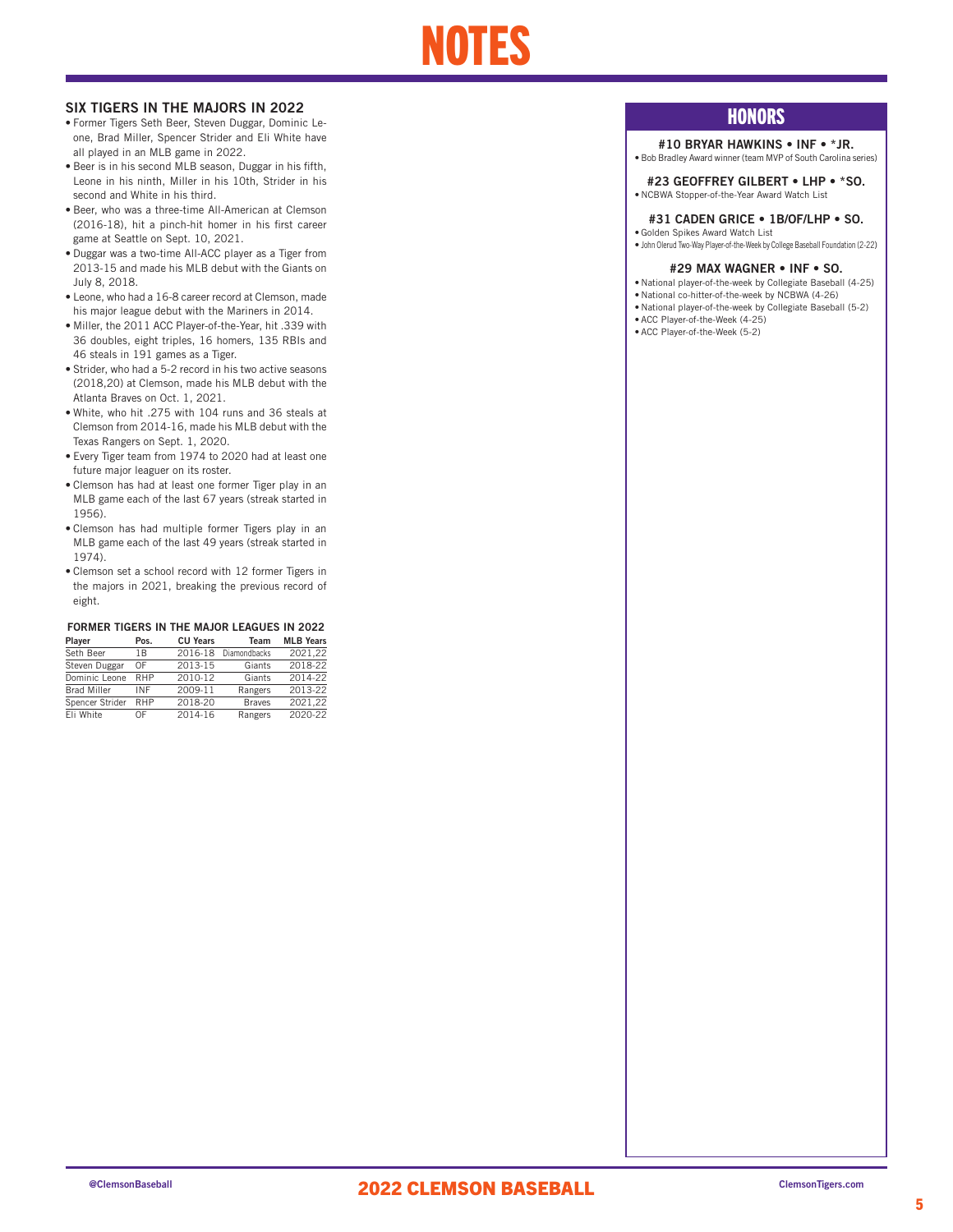### OVERALL STATS **STATED AT LIGERITY** UVERANEL SITUS

| <b>Player</b>        | avq  | gp-gs     | ab   |     | h   | 2b | 3b | .hr | rbi | tb       | sig%  | bb hp |    |     | so gdp | ob%   | sf | sh | sb-att    | po   | a            | е             | fld%  |
|----------------------|------|-----------|------|-----|-----|----|----|-----|-----|----------|-------|-------|----|-----|--------|-------|----|----|-----------|------|--------------|---------------|-------|
| 29 Max Wagner        | .390 | 48-44     | 164  | 58  | 64  | 14 |    | 22  | 63  | 146      | .890  | 37    | 8  | 39  | 5      | .517  | 2  |    | $1 - 2$   | 28   | 83           | 11            | .910  |
| 12 Cooper Ingle      | .352 | 48-48     | 193  | 49  | 68  | 11 |    | 8   | 39  | 103      | .5341 | 33    |    | 27  |        | ا446. | 4  |    | $1 - 1$   | 207  | 33           | 3             | .988  |
| 4 Benjamin Blackwell | .341 | 48-48     | 179  | 47  | 61  | 8  |    | 3   | 29  | 80       | .447  | 28    | 9  | 42  |        | .445  | 4  |    | 4-4       | 57   | 129          | 10            | .949  |
| 1 Tyler Corbitt      | .294 | 45-43     | 170  | 35  | 50  |    |    | 10  | 37  | 89       | .524  | 11    | 4  | 36  |        | .344  | 4  |    | $5 - 5$   | 48   | 39           | $\mathcal{P}$ | .978  |
| 31 Caden Grice       | .254 | 48-48     | 189  | 39  | 48  | 8  |    | 11  | 37  | 89       | .471  | 31    | 5  | 82  |        | .372  |    | 0  | $5 - 5$   | 121  | 4            | 3             | .977  |
| 10 Bryar Hawkins     | .234 | 48-48     | 171  | 33  | 40  | 8  |    | 6   | 37  | 68       | .398  | 30    | 6  | 57  |        | .362  | 3  | 0  | $1 - 1$   | 349  | 27           | 4             | .989  |
| 3 Dylan Brewer       | .213 | 44-38     | 150  | 28  | 32  | 8  |    | 4   | 24  | 52       | .347  | 14    | 4  | 40  |        | .294  |    |    | $6 - 7$   | 82   | $\Omega$     |               | .976  |
| 24 Mac Starbuck      | .500 | $11 - 1$  | 8    | 4   | 4   | N  |    |     |     | 6        | .750  |       |    |     |        | .600  |    | 0  | $0-0$     | 8    |              | <sup>0</sup>  | 1.000 |
| 8 Blake Wright       | .347 | 34-29     | 124  | 25  | 43  | 8  |    | 9   | 33  | 78       | .629  | 13    |    | 17  | 4      | .407  |    |    | $0 - 1$   | 57   | 64           | 3             | .976  |
| 5 Gavin Abrams       | .333 | $2 - 0$   | 3    | 0   |     | 0  |    |     | 2   |          | .3331 | 0     |    | 2   |        | .3331 |    |    | $0-0$     | 0    | $\Omega$     | 0             | .000  |
| 16 Will Taylor       | .308 | $3-3$     | 13   | 3   | 4   | 0  |    | 0   |     | 4        | .308  |       |    | 4   |        | .400  |    | 0  | $0 - 0$   |      | $\Omega$     |               | .500  |
| 11 Chad Fairey       | .229 | $30 - 26$ | 83   | 16  | 19  | 3  |    |     | 15  | 25       | .301  | 20    | 3  | 29  |        | .396  |    |    | $1 - 1$   | 26   | $\Omega$     | 0             | 1.000 |
| 21 J.D. Brock        | .220 | $27 - 12$ | 41   | 9   | 9   |    |    |     | 0   | 11       | .268  | q     |    | 19  |        | .385l |    | 0  | $0 - 1$   | 19   |              | 0             | 1.000 |
| 9 Jonathan French    | .218 | 38-32     | 119  | 24  | 26  | 5  |    |     | 21  | 52       | .437  | 17    | 4  | 45  |        | .336  |    |    | $0 - 0$   | 239  | 22           | 4             | .985  |
| 43 Camden Troyer     | .188 | $11-2$    | 16   | 4   |     |    |    |     |     |          | .438  |       |    | 5   |        | .350  |    | 0  | $0-0$     | 5    | $\Omega$     | 0             | 1.000 |
| 20 Spencer Rich      | .167 | $11-2$    | 12   |     |     |    |    |     | 0   | 3        | .250  |       |    | 6   |        | .167  |    |    | $1 - 1$   | 3    | <sup>0</sup> | 0             | 1.000 |
| 13 David Lewis       | .143 | $16 - 5$  | 28   | 5   | 4   |    |    |     | 2   | 11       | .3931 |       |    | 13  |        | .2731 |    | 0  | $0 - 0$   | 3    | <sup>n</sup> | 0             | 1.000 |
| 17 Billy Amick       | .105 | $9 - 3$   | 19   |     |     |    |    |     | 0   |          | .105  |       |    | 11  |        | .1051 | 0  | 0  | $0-0$     | 0    | o            | 0             | .000  |
| 15 Reed Garris       | .000 | $2 - 0$   | 0    | 0   | 0   | 0  |    |     | 0   | $\Omega$ | .000  |       |    | 0   | 0      | .000l | 0  | 0  | $0-0$     | 4    | $\mathbf{0}$ | 0             | 1.000 |
| <b>Totals</b>        | .285 | 48        | 1682 | 382 | 480 | 85 |    | 84  | 349 | 827      | .492  | 249   | 56 | 477 | 27     | .391  | 22 | 11 | $25 - 29$ | 1277 | 463          | 50            | .972  |
| Opponents            | .255 | 48        | 1633 | 247 | 416 | 75 | 5  | 49  | 224 | 648      | .397  | 192   | 55 | 423 | 32     | .350l | 15 | 12 | 45-67     | 1232 | 389          | 67            | .960  |

Record: 31-17 Home: 23-8 Away: 5-9 Neutral: 3-0 ACC: 9-14

LOB - Team (407), Opp (383). DPs turned - Team (37), Opp (29). CI - Team (0), Opp (1).

### (All games Sorted by Earned run avg)

| <b>Player</b>       | era  | w-l       | app gs |          | cg       | sho | <b>SV</b> | ip    | h   |     | er  | bb  | <b>SO</b> | 2b | 3b |    | hr b/avg |    |    |    | wp hp bk sfa sha |
|---------------------|------|-----------|--------|----------|----------|-----|-----------|-------|-----|-----|-----|-----|-----------|----|----|----|----------|----|----|----|------------------|
| 32 Mack Anglin      | 3.65 | $5 - 4$   | 12 12  |          | 0        | 0/2 |           | 61.2  | 46  | 29  | 25  | 39  | 63        | 11 | 0  | 4  | .210     |    |    | 4  |                  |
| 37 Nick Hoffmann    | 5.98 | $3 - 5$   | 16     | 8        | 0        | 0/0 |           | 49.2  | 68  | 34  | 33  | 12  | 37        | 12 |    | 11 | .330     |    |    |    |                  |
| 22 Ricky Williams   | 1.59 | $2 - 0$   |        |          | 0        | 0/0 | 01        | 17.0  | 14  | 5   | 3   | 9   | 8         |    | 0  | 0  | .215     |    |    |    |                  |
| 26 Casey Tallent    | 2.74 | $1 - 0$   | 14     |          | 0        | 0/0 |           | 23.0  | 19  | 9   |     | 10  | 22        |    | 0  | 3  | .229     |    |    |    |                  |
| 31 Caden Grice      | 3.00 | $2 - 0$   |        | $\Omega$ | 0        | 0/0 |           | 6.0   | 4   | 3   |     |     |           |    | 0  | 0  | .190     |    |    |    |                  |
| 25 Jackson Lindley  | 3.31 | 6-0       | 25     |          | 0        | 0/0 |           | 32.2  | 27  | 16  | 12  | 11  | 33        |    | 0  | 3  | .223     |    |    |    |                  |
| 56 Austin Gordon    | 3.50 | $1 - 0$   | 12     |          | 0        | 0/0 |           | 18.0  | 15  | 10  |     | 6   | 15        |    |    |    | .214     |    |    |    |                  |
| 36 Ty Olenchuk      | 3.81 | $2 - 0$   | 20     |          |          | 0/1 |           | 28.1  | 30  | 14  | 12  |     | 25        |    |    | 5  | .270     |    |    |    |                  |
| 42 Ryan Ammons      | 4.15 | $1 - 2$   | 20     |          | 0        | 0/0 |           | 21.2  | 16  | 11  | 10  | 13  | 30        |    |    |    | .203     |    |    |    |                  |
| 30 Billy Barlow     | 4.63 | $1 - 2$   | 14     | 12       | 0        | 0/1 |           | 44.2  | 45  | 30  | 23  | 18  | 46        |    |    |    | .259     |    |    |    |                  |
| 51 Rocco Reid       | 4.91 | $0 - 0$   | 10     | $\Omega$ | 0        | 0/0 |           | 11.0  | 11  | 6   | 6   | 4   | 8         |    | 0  |    | .275     |    |    |    |                  |
| 35 Jay Dill         | 5.01 | $2 - 1$   | 24     |          | 0        | 0/0 |           | 32.1  | 31  | 21  | 18  | 16  | 37        | 4  | 0  | 4  | .261     |    |    |    |                  |
| 41 Alex Edmondson   | 5.19 | $2 - 0$   | 10     |          | 0        | 0/1 |           | 8.2   | 8   | 5   | 5   | 8   | 15        |    | 0  |    | .242     |    |    |    |                  |
| 39 P.J. Labriola    | 5.19 | $0 - 0$   | 14     | $\Omega$ | 0        | 0/0 |           | 8.2   | 13  | 8   |     |     | 12        |    | 0  |    | .333     |    |    |    |                  |
| 44 Nick Clayton     | 5.97 | $0 - 1$   | 12     | q        | O.       | 0/0 |           | 31.2  | 40  | 25  | 21  | 15  | 23        | 10 | U  | 5  | .301     |    |    |    |                  |
| 23 Geoffrey Gilbert | 6.16 | $3 - 2$   | 16     |          | 0        | 0/1 |           | 30.2  | 29  | 21  | 21  | 14  | 42        | 9  |    |    | .242     |    |    |    |                  |
| <b>Totals</b>       | 4.44 | $31 - 17$ | 48     | 48       | $\Omega$ | 2/2 |           | 425.2 | 416 | 247 | 210 | 192 | 423       | 75 | 5  | 49 | .255     | 43 | 55 | 15 | 12               |
| Opponents           | 7.08 | 17-31     | 48     | 48       | $\Omega$ | 1/1 |           | 410.2 | 480 | 382 | 323 | 249 | 477       | 85 |    | 84 | .285     | 70 | 56 | 22 | 11               |

PB - Team (12), FRENCH 7, INGLE 5, Opp (18). Pickoffs - Team (4), INGLE 1, DILL 1, ANGLIN 1, HOFFMANN 1, Opp (3).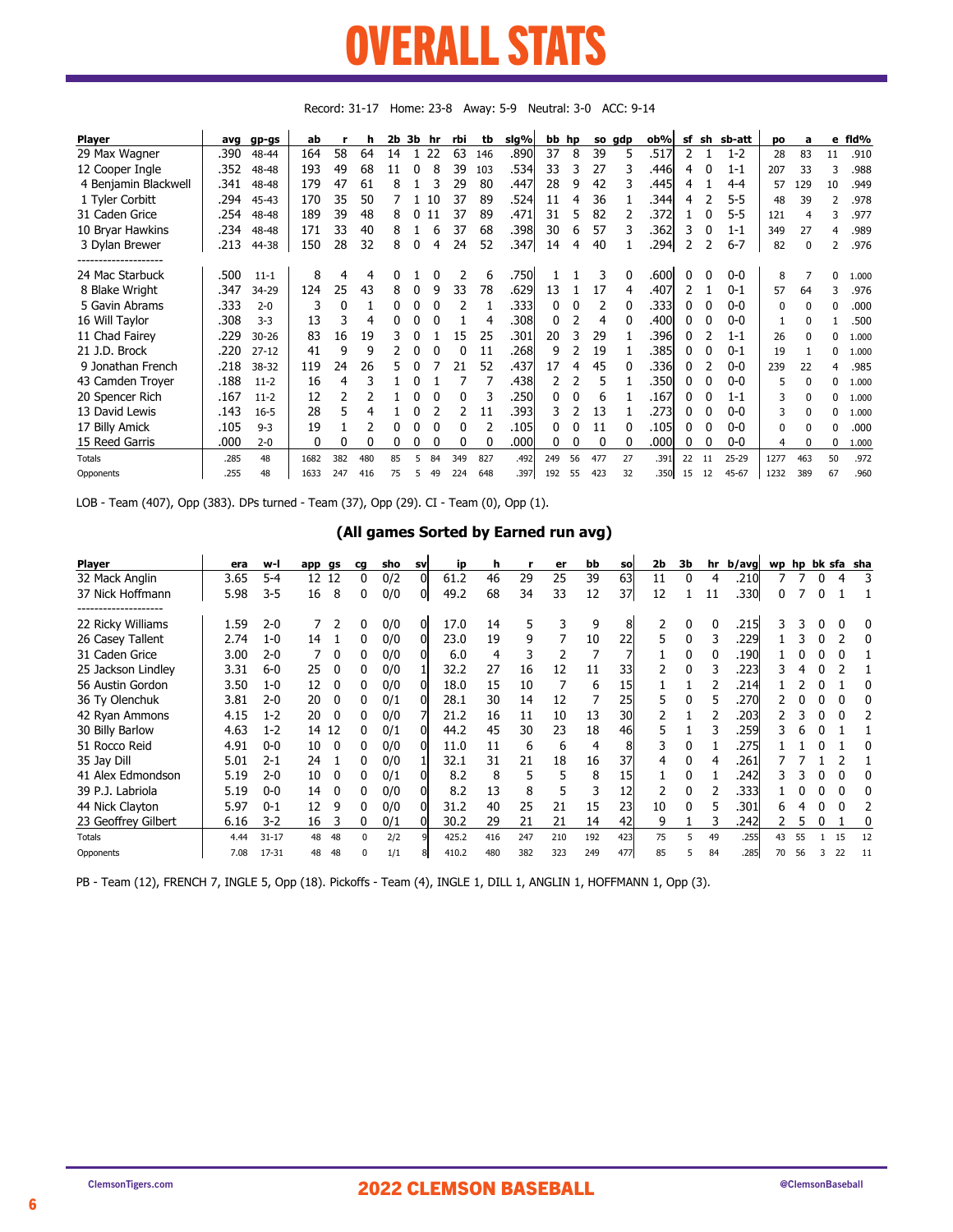### ACC REGULAR-SEASON STATS P DERHI AD SEASAN STA LUULAN JOLAJUN

| <b>Player</b>        | avq  | gp-gs     | ab  |     | h   | 2b 3b |   | hr       | rbi | tb       | sig%  |     | bb hp |     | so gdp       | ob%   | sf | sh | sb-att    | po       | a            |          | e fld% |
|----------------------|------|-----------|-----|-----|-----|-------|---|----------|-----|----------|-------|-----|-------|-----|--------------|-------|----|----|-----------|----------|--------------|----------|--------|
| 8 Blake Wright       | .384 | 18-18     | 73  | 14  | 28  | 4     | 0 | 6        | 17  | 50       | .685  | 6   |       | 8   | 3            | .427  | 2  | 0  | $0 - 1$   | 29       | 39           | 3        | .958   |
| 29 Max Wagner        | .366 | $23 - 23$ | 82  | 29  | 30  | 5.    | 0 | 12       | 33  | 71       | .8661 | 18  | 4     | 19  | 4            | .500  | 0  |    | $0 - 1$   | 14       | 37           | 6        | .895   |
| 4 Benjamin Blackwell | .360 | $23 - 23$ | 100 | 21  | 36  |       | 0 |          | 11  | 46       | .460  | 8   |       | 23  |              | .411  | 2  |    | $1 - 1$   | 25       | 57           | 2        | .976   |
| 12 Cooper Ingle      | .297 | $23 - 23$ | 101 | 16  | 30  | 4     | 0 | 3        | 9   | 43       | .426  | 6   |       | 18  | 0            | .339  |    | 0  | $1 - 1$   | 106      | 18           | 2        | .984   |
| 31 Caden Grice       | .276 | $23 - 23$ | 87  | 16  | 24  | 6     | 0 |          | 19  | 45       | .517  | 13  | 2     | 38  |              | .382  | 0  |    | $0-0$     | 51       |              | 2        | .963   |
| 1 Tyler Corbitt      | .221 | $20 - 20$ | 77  | 13  | 17  | 3     | 0 |          | 18  | 41       | .532  | 4   |       | 19  | <sup>0</sup> | .271  | 2  |    | $0 - 0$   | 20       |              | 2        | .931   |
| 10 Bryar Hawkins     | .205 | $23 - 23$ | 78  | 13  | 16  | 5     |   |          | 14  | 32       | .410  | 15  | 3     | 23  |              | .354  | 0  |    | $0-0$     | 172      | 11           |          | .995   |
|                      |      |           |     |     |     |       |   |          |     |          |       |     |       |     |              |       |    |    |           |          |              |          |        |
| 16 Will Taylor       | .308 | $3 - 3$   | 13  | ٦   | 4   | 0     |   |          |     | 4        | .3081 | 0   |       | 4   |              | .400  | 0  |    | $0 - 0$   |          |              |          | .500   |
| 43 Camden Troyer     | .286 | $4 - 1$   | 7   |     |     | 0     | 0 |          | 4   | 5        | .714  | 0   | 0     | 2   |              | .286  | 0  |    | $0 - 0$   | 4        | $\Omega$     | $\Omega$ | 1.000  |
| 3 Dylan Brewer       | .204 | $20 - 15$ | 54  | 10  | 11  |       | N |          |     | 15       | .2781 | 6   |       | 14  |              | .302  |    |    | $3 - 4$   | 35       | $\Omega$     | 2        | .946   |
| 11 Chad Fairey       | .190 | $9 - 7$   | 21  | 4   | 4   |       | 0 |          | 5.  | 5        | .238  | 3   |       | 8   | 0            | .320  | 0  |    | $0 - 0$   | 9        | 0            | 0        | 1.000  |
| 21 J.D. Brock        | .174 | $11 - 6$  | 23  | 4   | 4   | 0     | 0 | $\Omega$ | 0   | 4        | .174  | 4   | 0     | 9   |              | .296  | 0  |    | $0 - 0$   | 14       | <sup>0</sup> | 0        | 1.000  |
| 9 Jonathan French    | .161 | $19 - 15$ | 56  | 9   | 9   | 3     | 0 |          | 8   | 18       | .321  | 9   |       | 25  |              | .288  | 0  |    | $0 - 0$   | 106      | 16           | 4        | .968   |
| 13 David Lewis       | .143 | $12 - 4$  | 21  | 3   | 3   |       |   |          |     |          | .3331 |     |       | 8   |              | .280  | 0  |    | $0 - 0$   | 3        | $\Omega$     | $\Omega$ | 1.000  |
| 20 Spencer Rich      | .143 | $7 - 2$   |     |     |     | 0     | 0 | 0        | 0   |          | .143  | 0   | 0     | 4   | 0            | .143  | 0  | 0  | $1 - 1$   | 3        | $\Omega$     | $\Omega$ | 1.000  |
| 17 Billy Amick       | .000 | $2 - 1$   | 5.  | 0   | 0   | 0     | 0 | 0        | 0   | $\Omega$ | .000  | 0   | 0     | 3   |              | .000  | 0  |    | $0-0$     | $\Omega$ | $\Omega$     | $\Omega$ | .000   |
| 24 Mac Starbuck      | .000 | $2 - 0$   |     | 0   | 0   | 0     | 0 |          | 0   | 0        | .000l | 0   | 0     |     |              | .000  | 0  | 0  | $0-0$     | 1        |              | 0        | 1.000  |
| <b>Totals</b>        | .272 | 23        | 806 | 157 | 219 | 40    |   | 42       | 147 | 387      | .480  | 94  | 23    | 226 | 16           | .361  | 8  |    | $6 - 9$   | 599      | 208          | 28       | .966   |
| Opponents            | .297 | 23        | 809 | 158 | 240 | 46    | 4 | 32       | 142 | 390      | .482  | 104 | 22    | 192 | 14           | .3861 | 12 | 5  | $27 - 37$ | 603      | 191          | 27       | .967   |

Record: 9-14 Home: 7-5 Away: 2-9 ACC: 9-14

LOB - Team (175), Opp (195). DPs turned - Team (16), Opp (17).

### (ACC games only Sorted by Earned run avg)

| <b>Player</b>                          | era  | w-l      | арр | gs | cq       | sho | <b>SV</b> | ip    | h   | г   | er  | bb  | <b>SO</b> | 2b | 3b | hr | b/avg | wp |    |    | hp bk sfa sha |
|----------------------------------------|------|----------|-----|----|----------|-----|-----------|-------|-----|-----|-----|-----|-----------|----|----|----|-------|----|----|----|---------------|
| 32 Mack Anglin                         | 4.65 | $2 - 4$  | 8   | 8  | 0        | 0/1 |           | 40.2  | 40  | 25  | 21  | 26  | 38        | 9  | 0  | 3  | .260  | 6  | 4  |    |               |
| 37 Nick Hoffmann                       | 7.76 | $0 - 5$  | 9   | 4  | 0        | 0/0 | 01        | 26.2  | 46  | 23  | 23  | 6   | 20        | q  |    | 8  | .393  | 0  | 6  |    | -0            |
| -----------------<br>22 Ricky Williams | 0.00 | $0-0$    |     | 0  | 0        | 0/0 | 0         | 1.2   |     | 2   | 0   |     |           |    | 0  | 0  | .143  |    |    |    |               |
| 25 Jackson Lindley                     | 3.00 | $2 - 0$  | 11  | 0  | 0        | 0/0 |           | 15.0  | 12  |     | 5   | 5   | 16        |    | 0  |    | .214  |    |    |    |               |
| 30 Billy Barlow                        | 3.60 | $0 - 0$  | 3   | 3  | 0        | 0/0 | 01        | 10.0  | 11  | 8   | 4   | 6   | 11        |    | 0  |    | .262  |    |    |    |               |
| 26 Casey Tallent                       | 4.32 | $0-0$    | 6   |    | 0        | 0/0 |           | 8.1   | 9   | 5   | 4   | 5   | 6         |    | 0  |    | .300  |    |    |    |               |
| 56 Austin Gordon                       | 5.25 | $1 - 0$  | 8   | 0  | 0        | 0/0 |           | 12.0  | 13  | 9   |     |     | 11        |    |    |    | .265  |    |    |    |               |
| 44 Nick Clayton                        | 5.54 | $0-0$    | 5   | 4  | O        | 0/0 |           | 13.0  | 16  | 10  | 8   | 9   | 10        | 4  |    |    | .291  |    |    |    |               |
| 39 P.J. Labriola                       | 5.68 | $0-0$    | 11  | 0  | 0        | 0/0 |           | 6.1   | 12  |     | 4   |     | 8         |    | 0  |    | .387  |    |    |    |               |
| 51 Rocco Reid                          | 6.75 | $0 - 0$  | 4   | 0  | 0        | 0/0 |           | 4.0   | 6   | 3   | 3   | 3   |           |    | 0  |    | .353  |    |    |    |               |
| 31 Caden Grice                         | 6.75 | $0-0$    |     | 0  | 0        | 0/0 |           | 1.1   |     | 2   |     |     |           |    | 0  | n  | .200  |    |    |    |               |
| 36 Ty Olenchuk                         | 7.07 | $0 - 0$  | 11  | 0  | 0        | 0/0 |           | 14.0  | 20  | 13  | 11  | 4   | 8         | 4  | 0  | 5  | .328  |    |    |    |               |
| 23 Geoffrey Gilbert                    | 7.40 | $2 - 2$  | 9   | 3  | 0        | 0/1 | ΩI        | 20.2  | 22  | 17  | 17  | 8   | 26        | 6  |    |    | .265  |    |    |    |               |
| 35 Jay Dill                            | 7.88 | $1 - 1$  | 11  |    |          | 0/0 |           | 16.0  | 19  | 17  | 14  | 13  | 16        | っ  | 0  | 4  | .311  |    |    |    |               |
| 42 Ryan Ammons                         | 8.10 | $1 - 2$  | 9   | 0  | N        | 0/0 |           | 10.0  | 12  | 10  | 9   | 9   | 15        |    |    |    | .293  |    |    |    |               |
| <b>Totals</b>                          | 5.90 | $9 - 14$ | 23  | 23 | $\Omega$ | 1/1 |           | 199.2 | 240 | 158 | 131 | 104 | 192       | 46 |    | 32 | .297  | 23 | 22 | 12 |               |
| Opponents                              | 6.27 | $14-9$   | 23  | 23 | n        | 1/1 |           | 201.0 | 219 | 157 | 140 | 94  | 226       | 40 |    | 42 | .272  | 24 | 23 |    |               |

PB - Team (4), FRENCH 2, INGLE 2, Opp (6). Pickoffs - Team (2), ANGLIN 1, DILL 1, Opp (1).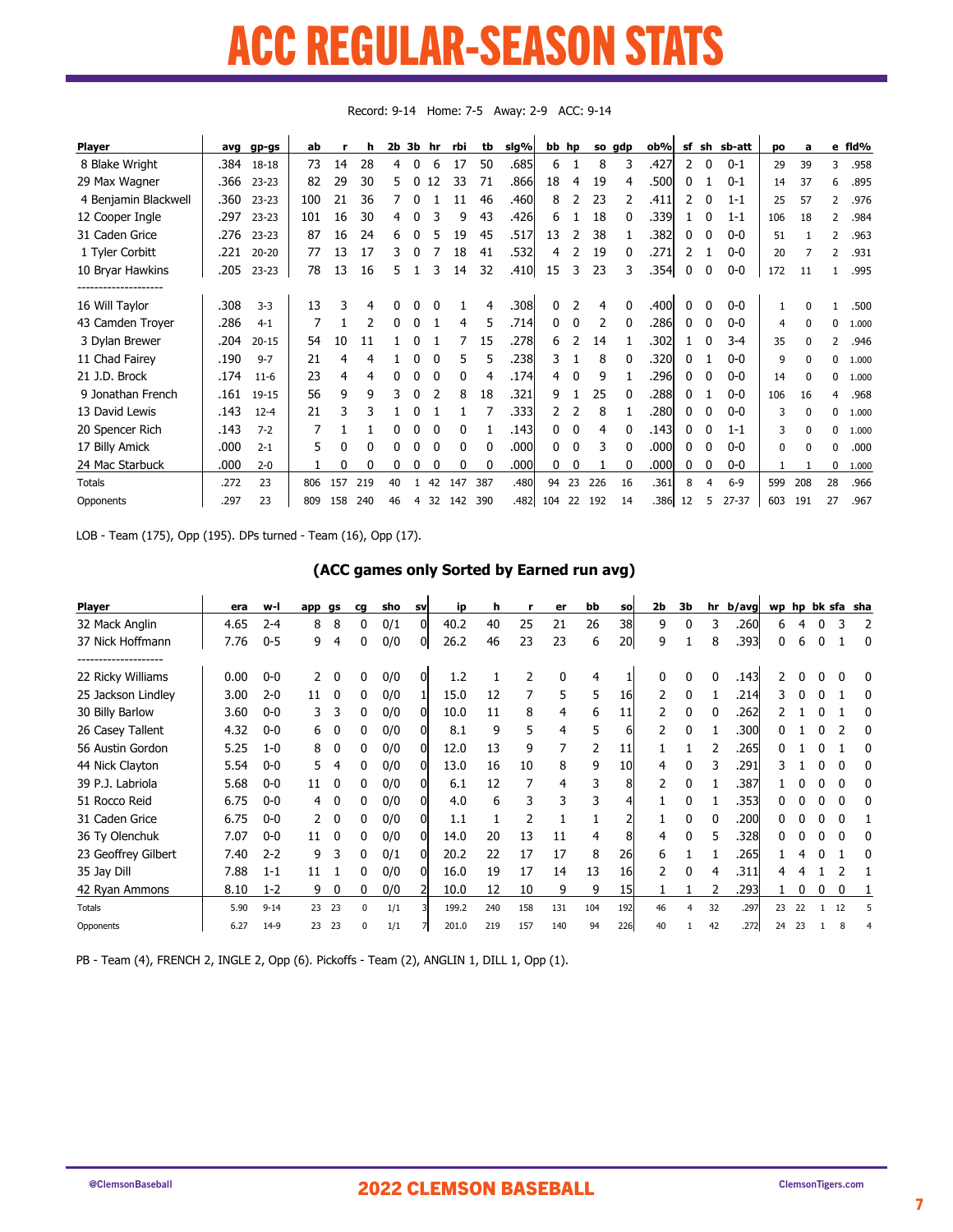### RESULTS

### 31-17 OVERALL, 9-14 ACC REGULAR SEASON, 23-8 HOME, 5-9 AWAY, 3-0 NEUTRAL, 18-12 DAY, 13-5 NIGHT, 5-1 ONE RUN, 1-1 EXTRA INNINGS, 12-12 TOP 25

| Date     | Opponent (Rank)              | W-L        | <b>Score</b>             | Site           | <b>CU Rank</b> | <b>Clemson Pitcher</b> | Opp. Pitcher             | Time | CU R-H-E         | Opp. R-H-E Attendance |         |
|----------|------------------------------|------------|--------------------------|----------------|----------------|------------------------|--------------------------|------|------------------|-----------------------|---------|
| $2 - 18$ | Indiana                      | W          | $9 - 0$                  | н              |                | $\bullet$ Anglin (1-0) | · Modugno (0-1)          | 3:09 | $9 - 9 - 0$      | $0 - 3 - 2$           | 5279    |
| $2 - 19$ | Indiana                      | W          | $19 - 4$                 | н              |                | Gilbert (1-0)          | Bothwell (0-1)           | 4:16 | $19 - 13 - 1$    | $4 - 7 - 1$           | 5695    |
| $2 - 20$ | Indiana                      | $W^{(10)}$ | $5 - 4$                  | Н              |                | Grice (1-0)            | Tucker $(0-1)$           | 4:15 | $5 - 7 - 1$      | $4 - 9 - 0$           | 4430    |
| $2 - 22$ | <b>College of Charleston</b> | W          | $2 - 1$                  | н              |                | Lindley (1-0)          | $\bullet$ Pooser $(1-1)$ | 2:46 | $2 - 5 - 0$      | $1 - 5 - 0$           | 3965    |
| $2 - 25$ | <b>Hartford</b>              | W          | $6 - 1$                  | н              |                | • Anglin (2-0)         | · Blaisdell (0-1)        | 2:35 | $6 - 7 - 0$      | $1 - 5 - 1$           | 4636    |
| $2 - 26$ | Hartford <sup>(1)</sup>      | W          | $13 - 3$                 | Н              |                | Olenchuk (1-0)         | · Judenis (0-1)          | 3:25 | $13 - 15 - 0$    | $3 - 11 - 2$          | ------- |
| $2 - 26$ | Hartford <sup>(2)</sup>      | W          | $28 - 3$                 | н              |                | · Hoffmann (1-0)       | • Nowak (0-1)            | 3:10 | $28 - 25 - 0$    | $3 - 7 - 5$           | 5190    |
| $3 - 1$  | <b>USC Upstate</b>           | W          | $8 - 5$                  | Н              |                | Edmondson (1-0)        | Davis (1-2)              | 3:35 | $8 - 12 - 1$     | $5 - 10 - 0$          | 3851    |
| $3 - 4$  | South Carolina               | W          | $3 - 2$                  | $^{\wedge}$ A  |                | Edmondson (2-0)        | Gilreath (0-1)           | 3:08 | $3 - 8 - 1$      | $2 - 4 - 1$           | 8242    |
| $3 - 5$  | South Carolina               | W          | $10 - 2$                 | N1             |                | · Hoffmann (2-0)       | $\bullet$ Hall (0-1)     | 3:21 | $10 - 10 - 2$    | $2 - 7 - 3$           | 9070    |
| $3 - 6$  | South Carolina               | W          | $5 - 2$                  | н              |                | Lindley (2-0)          | Hunter $(2-1)$           | 3:03 | $5 - 6 - 0$      | $2 - 10 - 3$          | 6636    |
| $3 - 9$  | Michigan State               | W          | $4 -$<br>$\overline{c}$  | $^{\wedge}$ N2 | 18             | Lindley (3-0)          | Dunning (1-2)            | 3:20 | $5 - 3$<br>$4 -$ | $2 -$<br>$6 - 3$      | 4383    |
| $3 - 11$ | Northeastern                 | W          | $9 - 6$                  | н              | 18             | • Anglin (3-0)         | · Schlittler (1-3)       | 3:02 | $9 - 9 - 2$      | $6 - 5 - 0$           | 3691    |
| $3 - 12$ | Northeastern                 | W          | $10 - 4$                 | н              | 18             | · Hoffmann (3-0)       | • Keane (1-2)            | 2:52 | $10 - 15 - 0$    | $4 - 9 - 2$           | 4315    |
| $3 - 13$ | Northeastern                 | Г          | $3 - 5$                  | н              | 18             | • Clayton (0-1)        | • Scotti (4-0)           | 2:58 | $3 - 7 - 3$      | $5 - 6 - 2$           | 3720    |
| $3 - 15$ | Georgia State                | L          | $1 - 6$                  | ^H             | 15             | $\bullet$ Barlow (0-1) | Treadway (3-0)           | 3:03 | $1 - 7 - 1$      | $6 - 8 - 0$           | 3819    |
| $3 - 18$ | * Miami (Fla.) (23)          | Г          | $4 - 11$                 | ۸H             | 15             | $\bullet$ Anglin (3-1) | • Palmquist (4-1)        | 3:29 | $4 - 8 - 2$      | $11 - 10 - 0$         | 3778    |
| $3 - 19$ | * Miami (Fla.) (23)          | Г          | $1 - 4$                  | н              | 15             | • Hoffmann (3-1)       | $\bullet$ Ligon (3-1)    | 3:10 | $1 - 4 - 0$      | $4 - 9 - 2$           | 4404    |
| $3 - 20$ | * Miami (Fla.) (23)          | W          | $20 - 5$                 | н              | 15             | Lindley (4-0)          | • McFarlane (2-1)        | 3:19 | $20 - 20 - 1$    | $5 - 7 - 3$           | 3863    |
| $3 - 22$ | <b>Coastal Carolina</b>      | Г          | $7 - 16$                 | ۸H             | 20             | · Barlow (0-2)         | Joyce (4-0)              | 3:38 | $7 - 10 - 2$     | $16 - 14 - 2$         | 3963    |
| $3 - 23$ | Winthrop                     | W          | $10 -$<br>$\overline{2}$ | ۸H             | 20             | · Williams (1-0)       | Ohs (0-2)                | 3:03 | $10 - 12 - 0$    | $2 - 3 - 2$           | 3558    |
| $3 - 25$ | * Pittsburgh <sup>(1)</sup>  | L          | $0 - 8$                  | Α              | 20             | $\bullet$ Anglin (3-2) | · Gilbertson (3-2)       | 2:41 | $0 - 6 - 2$      | $8 - 11 - 2$          | ------  |
| $3 - 25$ | * Pittsburgh <sup>(2)</sup>  | L          | $7 - 10$                 | A              | 20             | • Hoffmann (3-2)       | $\bullet$ Evans (3-1)    | 3:03 | $7 - 7 - 0$      | $10 - 17 - 0$         | 776     |
| $3 - 29$ | Winthrop                     | W          | $9 - 3$                  | $^{\wedge}$ A  |                | Olenchuk (2-0)         | Butcher (0-1)            | 2:58 | $9 - 9 - 1$      | $3 - 7 - 2$           | 1676    |
| $4 - 1$  | * NC State (22)              | W          | $14 - 3$                 | ۸H             |                | $\bullet$ Anglin (4-2) | · Willadsen (1-2)        | 3:24 | $14 - 16 - 0$    | $3 - 7 - 2$           | 4419    |
| $4 - 2$  | * NC State (22)              | Г          | $2 - 5$                  | ^H             |                | • Hoffmann (3-3)       | <b>Silver (3-0)</b>      | 2:59 | $2 - 7 - 1$      | $5 - 10 - 0$          | 4513    |
| $4 - 3$  | * NC State (22)              | L          | $7 - 9$                  | Н              |                | Ammons (0-1)           | Lawson (2-1)             | 3:37 | $7 - 12 - 0$     | $9 - 15 - 1$          | 4296    |
| $4 - 5$  | Georgia (10)                 | W          | $4 - 3$                  | ۸H             |                | $\bullet$ Barlow (1-2) | $\bullet$ Bearden (1-1)  | 2:53 | $4 - 6 - 0$      | $3 - 6 - 0$           | 4078    |
| $4 - 8$  | * Notre Dame (6)             | L          | $1 - 4$                  | A              |                | $\bullet$ Anglin (4-3) | · Bertrand (5-0)         | 2:27 | $1 - 4 - 0$      | $4 - 8 - 2$           | 300     |
| $4 - 9$  | * Notre Dame (6)             | L          | $1 - 8$                  | А              |                | · Hoffmann (3-4)       | $\bullet$ Temple (3-0)   | 3:06 | $1 - 6 - 1$      | $8 - 13 - 1$          | 436     |
| $4 - 10$ | * Notre Dame (6)             | L          | $3 - 9$                  | A              |                | Gilbert (1-1)          | Kimball (3-0)            | 3:17 | $3 - 7 - 2$      | $9 - 14 - 0$          | 883     |
| $4 - 12$ | <b>USC Upstate</b>           | W          | $11 - 2$                 | $^{\wedge}$ N2 |                | Tallent (1-0)          | $\bullet$ Payne (0-1)    | 3:07 | $11 - 14 - 1$    | $2 - 6 - 0$           | 2369    |
| $4 - 15$ | * Wake Forest (23)           | W          | $1 - 0$                  | $^{\wedge}$ A  |                | Gilbert (2-1)          | Minacci (1-1)            | 2:45 | $1 - 5 - 0$      | $0 - 4 - 1$           | 1872    |
| $4 - 16$ | * Wake Forest (23)           | $L^{(10)}$ | $9 - 12$                 | Α              |                | Ammons (0-2)           | Minacci (2-1)            | 3:37 | $9 - 15 - 0$     | $12 - 12 - 0$         | 2227    |
| $4 - 17$ | * Wake Forest (23)           | W          | $10 - 8$                 | A              |                | Gilbert (3-1)          | $•$ McGraw $(3-2)$       | 3:19 | $10 - 13 - 0$    | $8 - 14 - 0$          | 1119    |
| $4 - 19$ | Georgia (10)                 | W          | $8 - 4$                  | $^{\wedge}$ A  |                | Lindley (5-0)          | Pearson (2-2)            | 3:16 | $8 - 8 - 0$      | $4 - 6 - 1$           | 3328    |
| $4 - 20$ | <b>East Tennessee State</b>  | W          | $12 - 2$                 | ۸H             |                | Grice (2-0)            | <b>Stuart (3-2)</b>      | 2:53 | $12 - 10 - 0$    | $2 - 6 - 4$           | 3798    |
| $4 - 22$ | * Florida State (9)          | W          | $6 - 4$                  | ۸H             |                | Lindley (6-0)          | Hare $(1-1)$             | 3:03 | $6 - 7 - 4$      | $4 - 9 - 2$           | 4405    |
| $4 - 23$ | * Florida State (9)          | Г          | $3 - 4$                  | Н              |                | Hoffmann (3-5)         | Whittaker (2-1)          | 2:52 | $3 - 7 - 1$      | $4 - 8 - 1$           | 4608    |
| $4 - 24$ | * Florida State (9)          | W          | $8 - 5$                  | н              |                | Ammons (1-2)           | Hare (1-2)               | 3:44 | $8 - 6 - 5$      | $5 - 8 - 5$           | 4110    |
| $4 - 26$ | Presbyterian                 | W          | $12 - 3$                 | ^H             |                | · Williams (2-0)       | • Klepper (0-6)          | 3:01 | $12 - 15 - 2$    | $3 - 7 - 0$           | 3916    |
| $4 - 27$ | Wofford (22)                 | W          | $17 - 4$                 | н              |                | Dill (1-0)             | • Schwaner (0-1)         | 3:40 | $17 - 17 - 1$    | $4 - 9 - 4$           | 3788    |
| $4 - 29$ | * Louisville (10)            | L          | $2 - 7$                  | $^{\wedge}$ A  |                | $\bullet$ Anglin (4-4) | $\bullet$ Poland (3-2)   | 2:52 | $2 - 6 - 1$      | $7 - 10 - 0$          | 2722    |
| $4 - 30$ | * Louisville (10)            | L          | $8 - 10$                 | Α              |                | · Gilbert (3-2)        | Kuehner (5-3)            | 3:26 | $8 - 11 - 1$     | $10 - 9 - 0$          | 2917    |
| $5 - 1$  | * Louisville (10)            | L          | $15 - 18$                | Α              |                | $Dill(1-1)$            | Schmeltz (1-0)           | 3:44 | $15 - 15 - 4$    | $18 - 16 - 0$         | 2788    |
| $5 - 6$  | * Georgia Tech (21)          | W          | $9 - 3$                  | ۸H             |                | $\bullet$ Anglin (5-4) | • Medich (4-4)           | 2:49 | $9 - 12 - 1$     | $3 - 6 - 2$           | 4029    |
| $5 - 7$  | * Georgia Tech (21)          | W          | $12 - 9$                 | Н              |                | Gordon (1-0)           | • Grissom (2-5)          | 3:10 | $12 - 10 - 1$    | $9 - 15 - 3$          | 4342    |
| $5 - 8$  | * Georgia Tech (21)          | W          | $14 - 2$                 | Н              |                | Dill (2-1)             | • Huff (3-4)             | 3:21 | $14 - 15 - 1$    | $2 - 8 - 0$           | 4001    |
| $5 - 10$ | College of Charleston        |            | $\bar{z}$                | $\wedge$ N1    |                |                        |                          |      |                  |                       |         |
| $5 - 13$ | * Virginia (9)               |            | ×,                       | $^{\wedge}$ A  |                |                        |                          |      |                  |                       |         |
| $5 - 14$ | * Virginia (9)               |            |                          | A              |                |                        |                          |      |                  |                       |         |
| $5 - 15$ | * Virginia (9)               |            |                          | А              |                |                        |                          |      |                  |                       |         |
| $5 - 17$ | Coastal Carolina             |            | ×.                       | $^{\wedge}$ A  |                |                        |                          |      |                  |                       |         |
| $5 - 19$ | * Boston College             |            |                          | ۸H             |                |                        |                          |      |                  |                       |         |
| $5 - 20$ | * Boston College             |            |                          | Н              |                |                        |                          |      |                  |                       |         |
| $5 - 21$ | * Boston College             |            |                          | H              |                |                        |                          |      |                  |                       |         |

5-21 \*Boston College<br>\* - ACC regular-season game; ^ - night game; • - decision came in a starting role; N1 - Columbia, S.C. (Segra Park); N2 - Greenville, S.C.; Note: Pitchers in ALL CAPS denotes a complete game; bold deno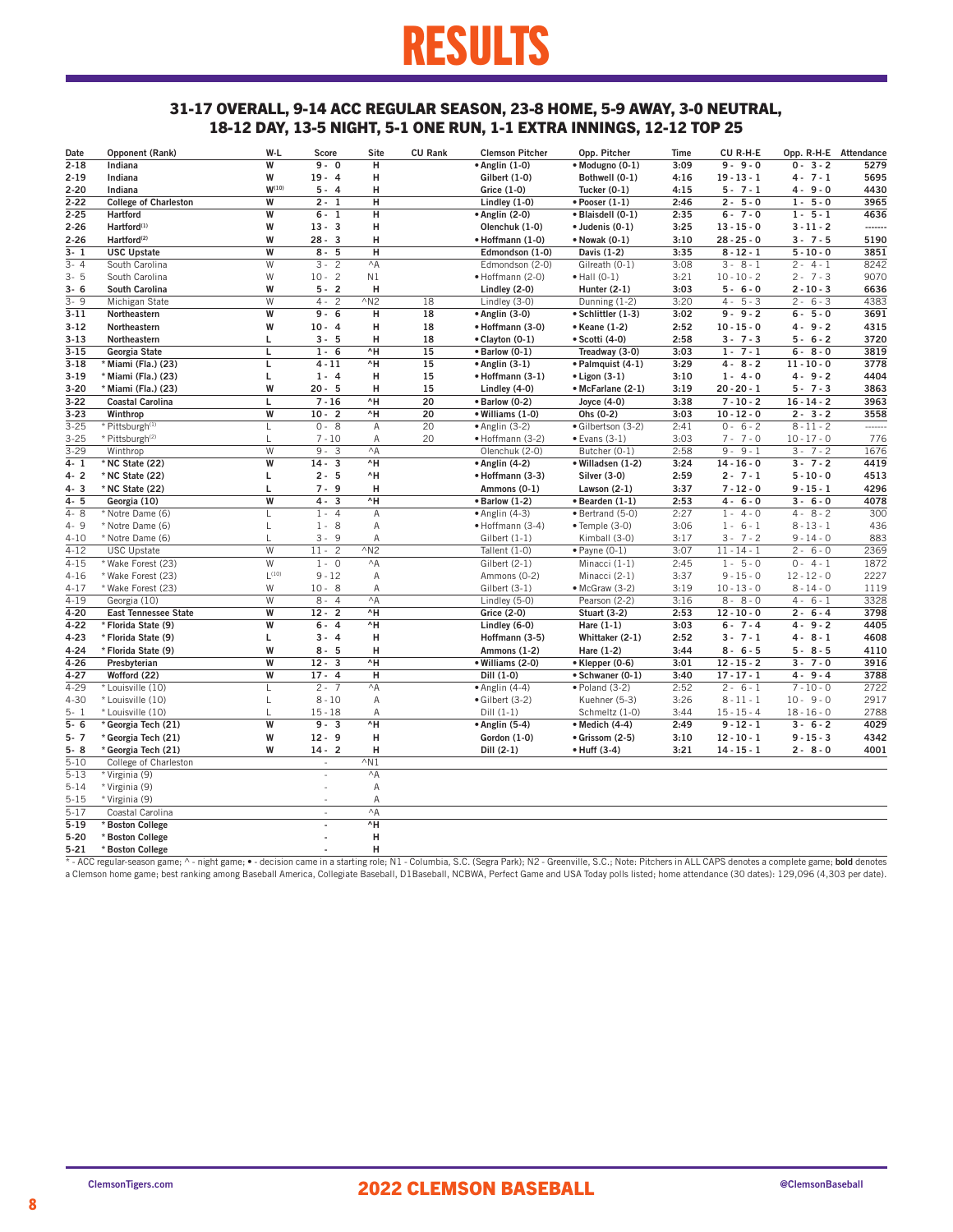### TEAM GAME-BY-GAME BATTING <u> 1989 - Johann Barnett, mars et al. 1989 - Johann Barnett, mars et al. 1989 - Johann Barnett, mars et al. 19</u>

| Date              | Opponent                 | ab   |     | h              | rbi                     | 2b           | 3b          | hr             | tb  | bb     | ibb            | sb | СS | hbp_sac |    | sf     | gdp | k              | po       | а              | е            | lob            | avg  |
|-------------------|--------------------------|------|-----|----------------|-------------------------|--------------|-------------|----------------|-----|--------|----------------|----|----|---------|----|--------|-----|----------------|----------|----------------|--------------|----------------|------|
| Feb 18            | <b>INDIANA</b>           | 32   | 9   | 9              | $\overline{7}$          | $\mathbf{0}$ | $\mathbf 0$ | 1              | 12  | 8      | 0              | 0  | 0  | 1       | 1  | 1      | 1   | 17             | 27       | 9              | $\mathbf{0}$ | 10             | .281 |
| Feb 19            | <b>INDIANA</b>           | 37   | 19  | 13             | 17                      | 2            | 0           | 1              | 18  | 16     | 0              | 0  | 0  | 6       |    | 0      | 0   | 16             | 27       | 11             | 1            | 17             | .319 |
| Feb 20            | <b>INDIANA</b>           | 33   | 5   | 7              | 5                       | 1            | 0           | 1              | 11  | 12     | 0              | 0  | 0  | 1       | 0  | 2      | 0   | 8              | 30       | 10             | 1            | 14             | .284 |
| Feb 22            | COLL. OF CHARLESTO       | 29   | 2   | 5              | 2                       | 0            | 0           | 1              | 8   | 2      | 0              | 0  | 0  | 0       | 0  | 0      | 0   | 13             | 27       | 8              | 0            | 5              | .260 |
| Feb 25            | <b>HARTFORD</b>          | 30   | 6   | $\overline{7}$ | 5                       | 2            | 0           | 2              | 15  | 5      | 0              | 1  | 0  | 0       | 0  | 1      | 0   | 4              | 27       | 9              | 0            | 6              | .255 |
| Feb 26            | <b>HARTFORD</b>          | 35   | 13  | 15             | 13                      | 2            | 0           | 1              | 20  | 10     | 0              | 0  | 0  | 4       | 0  | 2      | 1   | 5              | 27       | 11             | 0            | 15             | .286 |
| Feb 26            | <b>HARTFORD</b>          | 52   | 28  | 25             | 25                      | 6            | 1           | $\overline{c}$ | 39  | 8      | 0              | 0  | 0  | 0       | 0  | 1      | 0   | 5              | 27       | 6              | 0            | 9              | .327 |
| Mar 01            | <b>USC UPSTATE</b>       | 35   | 8   | 12             | 8                       | 2            | 0           | 3              | 23  | 5      | 0              |    | 0  | 1       | 0  | 0      | 0   | 11             | 27       | 12             | 1            | 9              | .329 |
| Mar <sub>04</sub> | at South Carolina        | 35   | 3   | 8              | 3                       | 2            | 0           | 1              | 13  | 6      | 3              |    | 0  | 0       |    | 0      | 0   | 16             | 27       | 9              | 1            | 12             | .318 |
| Mar 05            | vs South Carolina        | 33   | 10  | 10             | 7                       | 1            | 0           | 0              | 11  | 9      | 1              |    | 0  | 1       | 0  | 1      | 0   | 9              | 27       | 15             | 2            | 10             | .316 |
| Mar 06            | SOUTH CAROLINA           | 28   | 5   | 6              | 5                       | 1            | 0           | 1              | 10  | 4      | 0              |    | 0  | 2       | 2  | 0      | 2   | 8              | 27       | 10             | $\mathbf{0}$ | $\overline{7}$ | .309 |
| Mar 09            | vs Michigan State        | 33   | 4   | 5              | 2                       | 2            | 0           | 0              | 7   | 3      | 0              | 0  | 0  | 3       | 1  | 0      | 0   | 13             | 27       | 13             | 3            | 9              | .296 |
| Mar 11            | NORTHEASTERN             | 31   | 9   | 9              | 8                       | 1            | 0           | $\overline{c}$ | 16  | 6      | 0              | 5  | 0  | 1       | 0  | 1      | 0   | 6              | 27       | 10             | 2            | 6              | .296 |
| Mar 12            | NORTHEASTERN             | 40   | 10  | 15             | 10                      | 4            | 0           | $\overline{c}$ | 25  | 4      | 0              | 0  | 0  | 1       |    | 0      | 0   | 10             | 27       | 10             | 0            | 12             | .302 |
| Mar 13            | NORTHEASTERN             | 34   | 3   | $\overline{7}$ | 3                       | 0            | 0           | 2              | 13  | 0      | 0              | 0  | 0  | 0       | 0  | 1      | 0   | 12             | 27       | 15             | 3            | 5              | .296 |
| Mar 15            | <b>GEORGIA STATE</b>     | 33   | 1   | $\overline{7}$ | 1                       | 1            | 0           | 0              | 8   | 2      | 0              | 0  | 0  | 3       | 0  | 0      | 1   | 14             | 27       | 10             | 1            | 10             | .291 |
| *Mar 18           | MIAMI (FLA.)             | 34   | 4   | 8              | 4                       | 1            | 0           | 2              | 15  | 6      | 0              | 0  | 0  | 0       | 0  | 0      | 1   | 16             | 27       | 9              | 2            | 9              | .288 |
| *Mar 19           | MIAMI (FLA.)             | 32   | 1   | 4              | 0                       | 0            | 0           | 0              | 4   | 4      | 1              |    | 0  | 1       | 0  | 0      | 0   | 8              | 27       | 8              | 0            | 9              | .279 |
| *Mar 20           | MIAMI (FLA.)             | 44   | 20  | 20             | 17                      | 2            | 0           | 5              | 37  | 7      | 0              | 0  | 0  | 0       | 0  | 0      | 0   | 6              | 27       | 11             | 1            | 7              | .291 |
| Mar 22            | COASTAL CAROLINA         | 38   | 7   | 10             | 7                       | 1            | 0           | 5              | 26  |        |                | 0  | 0  |         |    |        | 1   | 14             | 27       | 9              | 2            | 9              | .289 |
|                   |                          |      |     |                |                         |              | 0           | 0              |     | 5<br>9 | 0              |    |    | 0       | 0  | 0<br>0 |     |                |          | 11             |              |                | .292 |
| Mar 23            | <b>WINTHROP</b>          | 36   | 10  | 12             | 9                       | 4            |             |                | 16  |        | 0              | 0  | 0  | 1       | 0  |        | 1   | 9              | 27       |                | 0            | 12             |      |
| *Mar 25           | at Pittsburgh            | 33   | 0   | 6              | 0                       | 2            | 0           | 0              | 8   | 1      | 0              | 0  | 0  | 0       | 0  | 0      | 1   | 13             | 24       | 9              | 2            | $\overline{7}$ | .287 |
| *Mar 25           | at Pittsburgh            | 32   | 7   | 7              | 7                       | 2            | 0           | 3              | 18  | 4      | 0              | 0  | 0  | 1       | 0  | 0      | 1   | 18             | 24       | 9              | 0            | 3              | .284 |
| Mar 29            | at Winthrop              | 37   | 9   | 9              | $\overline{7}$          | 2            | 1           | $\overline{c}$ | 19  | 6      | 0              | 3  | 0  | 1       | 0  | 1      | 1   | 8              | 27       | $\overline{7}$ | 1            | 9              | .282 |
| *Apr 01           | <b>NC STATE</b>          | 39   | 14  | 16             | 13                      | 1            | 0           | 0              | 17  | 11     | 0              | 0  | 0  | 2       | 0  | 2      | 0   | 10             | 27       | 5              | 0            | 16             | .288 |
| *Apr 02           | <b>NC STATE</b>          | 34   | 2   | $\overline{7}$ | $\overline{2}$          | 1            | 0           | 1              | 11  | 3      | 0              | 0  | 0  | 1       | 0  | 0      | 0   | 12             | 27       | 9              | 1            | 9              | .285 |
| *Apr 03           | <b>NC STATE</b>          | 38   | 7   | 12             | 6                       | 2            | 0           | 1              | 17  | 6      | 0              | 0  | 0  | 1       | 0  | 0      | 2   | 9              | 27       | $\overline{7}$ | 0            | 11             | .286 |
| Apr 05            | <b>GEORGIA</b>           | 27   | 4   | 6              | 4                       | 1            | 0           | 3              | 16  | 4      | 1              |    | 0  | 1       | 0  | 1      | 2   | 7              | 27       | 10             | 0            | 5              | .284 |
| *Apr 08           | at Notre Dame            | 33   |     | 4              | 0                       | 0            | 0           | 0              | 4   | 3      | 0              |    | 0  | 1       | 0  | 0      | 1   | 8              | 24       | 16             | 0            | 9              | .279 |
| *Apr 09           | at Notre Dame            | 33   |     | 6              | 1                       |              | 0           | 0              | 7   | 3      | 0              | 0  | 0  | 1       | 0  | 1      | 0   | 13             | 24       | 11             | 1            | 10             | .276 |
| *Apr 10           | at Notre Dame            | 32   | 3   | $\overline{7}$ | 3                       | 1            | 0           | 3              | 17  | 4      | 0              | 0  | 0  | 0       | 0  | 0      | 2   | $\overline{7}$ | 24       | $\overline{4}$ | 2            | 6              | .274 |
| Apr 12            | vs USC Upstate           | 39   | 11  | 14             | 9                       | 2            | 1           | 0              | 18  | 5      | 0              |    | 1  | 0       | 0  |        | 0   | 11             | 27       | 12             | 1            | $\overline{7}$ | .277 |
| *Apr 15           | at Wake Forest           | 30   | 1   | 5              | 1                       | 0            | 0           | 0              | 5   | 1      | 0              | 0  | 0  | 1       |    | 1      | 0   | 13             | 27       | $\overline{4}$ | 0            | 6              | .274 |
| *Apr 16           | at Wake Forest           | 44   | 9   | 15             | 9                       | 3            | 1           | 0              | 20  | 3      | 0              | 0  | 0  | 2       | 0  | 0      | 1   | 8              | 29       | 16             | 0            | 10             | .277 |
| *Apr 17           | at Wake Forest           | 37   | 10  | 13             | 10                      | 4            | 0           | 5              | 32  | 3      | 0              | 0  | 0  | 1       |    | 0      | 2   | 8              | 27       | 8              | 0            | 5              | .279 |
| Apr 19            | at Georgia               | 34   | 8   | 8              | 7                       | 1            | 0           | 3              | 18  | 9      | 0              | 0  | 0  | 0       | 0  | 0      | 1   | 14             | 27       | 9              | 0            | 8              | .278 |
| Apr 20            | <b>EAST TENNESSEE ST</b> | 35   | 12  | 10             | 10                      | 2            | 0           | 2              | 18  | 6      | 0              | 2  | 0  | 2       | 0  | 0      | 0   | 9              | 27       | 6              | 0            | 7              | .278 |
| *Apr 22           | <b>FLORIDA STATE</b>     | 30   | 6   | 7              | 6                       |              | 0           | $\overline{2}$ | 14  | 0      | O              | U  | 0  | 2       | 0  |        | 1   | 8              | 27       | 9              | 4            | 3              | .277 |
| *Apr 23           | <b>FLORIDA STATE</b>     | 34   | 3   | 7              | 3                       | 1            | 0           | 3              | 17  | 1      | 0              | 0  | 0  | 1       | 0  | 0      | 0   | 3              | 27       | 8              | 1            | 6              | .275 |
| *Apr 24           | <b>FLORIDA STATE</b>     | 32   | 8   | 6              | 6                       | 3            | 0           | 1              | 12  | 4      | 1              | 2  | 0  | 2       | 1  | 0      | 1   | 8              | 27       | 12             | 5            | $\overline{7}$ | .273 |
| Apr 26            | PRESBYTERIAN             | 38   | 12  | 15             | 12                      | 2            | 0           | 2              | 23  | 6      | 0              | 0  | 0  | 3       | 0  | 1      | 0   | 5              | 27       | 8              | 2            | 12             | .276 |
| Apr 27            | <b>WOFFORD</b>           | 42   | 17  | 17             | 16                      | 3            | 1           | 5              | 37  | 5      | 0              | 2  | 0  | 1       | 0  | 0      | 0   | 7              | 27       | 15             | 1            | $\overline{7}$ | .280 |
| *Apr 29           | at Louisville            | 32   | 2   | 6              | $\overline{\mathbf{c}}$ | 3            | 0           | 0              | 9   | 1      | 0              | 0  | 0  | 0       | 0  | 0      | 0   | 14             | 24       | 9              | 1            | 4              | .278 |
| *Apr 30           | at Louisville            | 35   | 8   | 11             | 8                       |              | 0           | 2              | 18  | 8      | 0              | 0  | 1  | 1       | 0  | 1      | 1   | 14             | 24       | 11             | 1            | 10             | .279 |
| *May 01           | at Louisville            | 39   | 15  | 15             | 15                      | 3            | 0           | 6              | 36  | 5      | 0              | 0  | 0  | 1       | 0  | 1      | 2   | 7              | 24       | 8              | 4            | 4              | .282 |
| *May 06           | <b>GEORGIA TECH</b>      | 36   | 9   | 12             | 9                       | 3            | 0           | 1              | 18  | 5      | 0              | 0  | 1  | 0       | 0  | 0      | 0   | 6              | 27       | 7              | 1            | 8              | .283 |
| *May 07           | <b>GEORGIA TECH</b>      | 37   | 12  | 10             | 11                      | 3            | 0           | 2              | 19  | 3      | 0              | 1  | 0  | 2       | 1  | 0      | 0   | 8              | 27       | 8              | 1            | 7              | .283 |
| *May 08           | <b>GEORGIA TECH</b>      | 36   | 14  | 15             | 14                      | 2            | 0           | 5              | 32  | 8      | 0              | 1  | 1  | 2       | 0  | 1      | 0   | 9              | 27       | 10             | -1           | 9              | .285 |
| Totals            |                          | 1682 | 382 | 480            | 349                     | 85           | $\mathbf 5$ | 84             | 827 | 249    | $\overline{7}$ | 25 | 4  | 56      | 11 | 22     | 27  |                | 477 1277 | 463            | $50\,$       | 407            | .285 |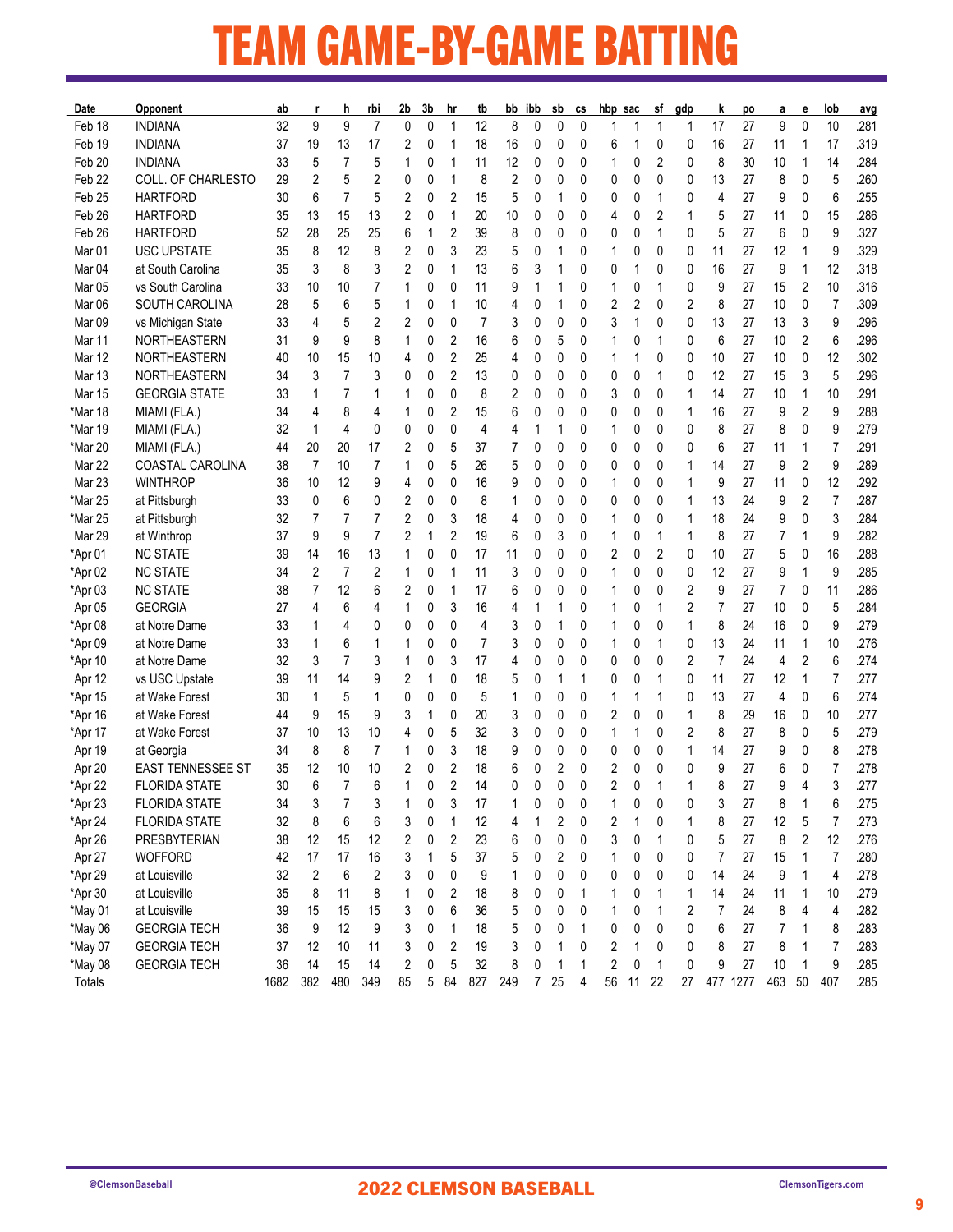### TEAM GAME-BY-GAME PITCHING

| 3<br>12<br>0<br>0<br>3<br>0<br>0<br>0<br>$1-0$<br>Feb 18<br><b>INDIANA</b><br>9.0<br>0<br>0<br>$\mathbf{1}$<br>0<br>$9-0$<br>0<br>1<br>Feb 19<br><b>INDIANA</b><br>7<br>2<br>2<br>$19 - 4$<br>9.0<br>4<br>10<br>0<br>2<br>0<br>0<br>$2 - 0$<br>0<br>4<br>0<br>4<br>9<br>Feb 20<br><b>INDIANA</b><br>9<br>9<br>2<br>$5-4$<br>$3-0$<br>0<br>1<br>0<br>0<br>0<br>0<br>0<br>10.0<br>4<br>Feb <sub>22</sub><br>COLL. OF CHARLESTO<br>5<br>5<br>17<br>$2 - 1$<br>9.0<br>0<br>0<br>0<br>0<br>0<br>0<br>0<br>$4 - 0$<br>1<br>1<br>Feb <sub>25</sub><br><b>HARTFORD</b><br>5<br>5<br>13<br>1<br>0<br>$6 - 1$<br>$5-0$<br>1<br>9.0<br>0<br>0<br>0<br>0<br>0<br>0<br>2<br>Feb 26<br>11<br>3<br>1<br>2<br>$13-3$<br>1<br><b>HARTFORD</b><br>9.0<br>3<br>10<br>0<br>3<br>0<br>0<br>0<br>$6-0$<br>0<br>$\overline{7}$<br>Feb 26<br><b>HARTFORD</b><br>3<br>3<br>$\mathbf{1}$<br>0<br>$28-3$<br>1<br>9.0<br>17<br>0<br>0<br>0<br>0<br>0<br>0<br>$7-0$<br>1<br>$\overline{2}$<br>Mar 01<br><b>USC UPSTATE</b><br>10<br>5<br>5<br>5<br>10<br>2<br>2<br>2<br>1<br>$8 - 5$<br>$8-0$<br>9.0<br>0<br>0<br>0<br>0<br>2<br>3<br>Mar <sub>04</sub><br>at South Carolina<br>4<br>2<br>4<br>11<br>1<br>2<br>3<br>0<br>$3-2$<br>$9-0$<br>9.0<br>0<br>0<br>0<br>1<br>2<br>Mar <sub>05</sub><br>vs South Carolina<br>7<br>5<br>2<br>$10 - 2$<br>3<br>9.0<br>1<br>$\mathbf 1$<br>0<br>0<br>0<br>1<br>0<br>0<br>0<br>$10 - 0$<br>2<br>2.34<br>Mar <sub>06</sub><br>SOUTH CAROLINA<br>3<br>8<br>2<br>1<br>$5 - 2$<br>4<br>9.0<br>10<br>2<br>0<br>0<br>0<br>0<br>0<br>11-0<br>0<br>2<br>2.23<br>Mar <sub>09</sub><br>6<br>5<br>7<br>1<br>$4 - 2$<br>$12 - 0$<br>vs Michigan State<br>9.0<br>1<br>0<br>0<br>0<br>0<br>0<br>5<br>0<br>2.36<br>Mar 11<br>NORTHEASTERN<br>5<br>6<br>6<br>4<br>2<br>2<br>$13-0$<br>5<br>9.0<br>2<br>0<br>0<br>0<br>0<br>9-6<br>4<br>0<br>$\mathbf{1}$<br>2.48<br>Mar 12<br>NORTHEASTERN<br>2<br>5<br>2<br>$10 - 4$<br>5<br>9.0<br>9<br>4<br>0<br>0<br>0<br>0<br>0<br>14-0<br>4<br>1<br>2.51<br>Mar 13<br>NORTHEASTERN<br>1<br>7<br>0<br>$3-5$<br>5<br>9.0<br>6<br>5<br>3<br>0<br>0<br>0<br>4<br>0<br>$14-1$<br>0<br>2.73<br>Mar 15<br><b>GEORGIA STATE</b><br>6<br>6<br>2<br>12<br>2<br>$\mathbf{1}$<br>$1-6$<br>5<br>9.0<br>8<br>0<br>0<br>3<br>0<br>0<br>$14-2$<br>1<br>9<br>9<br>$4 - 11$<br>5<br>3.04<br>*Mar 18<br>11<br>2<br>0<br>0<br>$14-3$<br>MIAMI (FLA.)<br>9.0<br>10<br>8<br>0<br>0<br>0<br>0<br>1<br>5<br>3.09<br>9<br>2<br>11<br>2<br>2<br>$1 - 4$<br>*Mar 19<br>MIAMI (FLA.)<br>9.0<br>4<br>0<br>0<br>1<br>1<br>$14 - 4$<br>4<br>1<br>0<br>4<br>$\overline{4}$<br>5<br>*Mar 20<br>7<br>5<br>5<br>1<br>2<br>0<br>$20 - 5$<br>$15 - 4$<br>3.14<br>MIAMI (FLA.)<br>9.0<br>0<br>0<br>1<br>0<br>1<br>2<br>3.73<br>Mar 22<br>COASTAL CAROLINA<br>14<br>16<br>10<br>2<br>2<br>3<br>0<br>$7 - 16$<br>5<br>9.0<br>15<br>7<br>0<br>0<br>0<br>$15 - 5$<br>3<br>$\overline{2}$<br>Mar 23<br><b>WINTHROP</b><br>2<br>2<br>7<br>3<br>$10 - 2$<br>$16 - 5$<br>5<br>3.65<br>9.0<br>0<br>0<br>0<br>0<br>1<br>1<br>1<br>8<br>6<br>6<br>3<br>*Mar 25<br>11<br>3<br>0<br>2<br>3<br>0<br>0<br>0<br>$0 - 8$<br>$16 - 6$<br>5<br>3.77<br>at Pittsburgh<br>8.0<br>0<br>*Mar 25<br>17<br>10<br>7<br>3<br>2<br>3<br>0<br>5<br>4.06<br>at Pittsburgh<br>8.0<br>10<br>4<br>0<br>1<br>0<br>$7 - 10$<br>$16 - 7$<br>1<br>$\overline{7}$<br>2<br>13<br>1<br>Mar 29<br>3<br>4<br>0<br>$\mathbf{1}$<br>0<br>$9 - 3$<br>5<br>3.98<br>at Winthrop<br>9.0<br>1<br>1<br>0<br>0<br>$17 - 7$ | Date | Opponent | ip | h | er | bb | SO. | 2b | 3b | hr | wp | bk | hbp | dp | ibb | score | w-l | SV | era          |
|----------------------------------------------------------------------------------------------------------------------------------------------------------------------------------------------------------------------------------------------------------------------------------------------------------------------------------------------------------------------------------------------------------------------------------------------------------------------------------------------------------------------------------------------------------------------------------------------------------------------------------------------------------------------------------------------------------------------------------------------------------------------------------------------------------------------------------------------------------------------------------------------------------------------------------------------------------------------------------------------------------------------------------------------------------------------------------------------------------------------------------------------------------------------------------------------------------------------------------------------------------------------------------------------------------------------------------------------------------------------------------------------------------------------------------------------------------------------------------------------------------------------------------------------------------------------------------------------------------------------------------------------------------------------------------------------------------------------------------------------------------------------------------------------------------------------------------------------------------------------------------------------------------------------------------------------------------------------------------------------------------------------------------------------------------------------------------------------------------------------------------------------------------------------------------------------------------------------------------------------------------------------------------------------------------------------------------------------------------------------------------------------------------------------------------------------------------------------------------------------------------------------------------------------------------------------------------------------------------------------------------------------------------------------------------------------------------------------------------------------------------------------------------------------------------------------------------------------------------------------------------------------------------------------------------------------------------------------------------------------------------------------------------------------------------------------------------------------------------------------------------------------------------------------------------------------------------------------------------------------------------------------------------------------------------------------------------------------------------------------------------------------------------------------------------------------------------------|------|----------|----|---|----|----|-----|----|----|----|----|----|-----|----|-----|-------|-----|----|--------------|
|                                                                                                                                                                                                                                                                                                                                                                                                                                                                                                                                                                                                                                                                                                                                                                                                                                                                                                                                                                                                                                                                                                                                                                                                                                                                                                                                                                                                                                                                                                                                                                                                                                                                                                                                                                                                                                                                                                                                                                                                                                                                                                                                                                                                                                                                                                                                                                                                                                                                                                                                                                                                                                                                                                                                                                                                                                                                                                                                                                                                                                                                                                                                                                                                                                                                                                                                                                                                                                                                |      |          |    |   |    |    |     |    |    |    |    |    |     |    |     |       |     |    | 0.00         |
|                                                                                                                                                                                                                                                                                                                                                                                                                                                                                                                                                                                                                                                                                                                                                                                                                                                                                                                                                                                                                                                                                                                                                                                                                                                                                                                                                                                                                                                                                                                                                                                                                                                                                                                                                                                                                                                                                                                                                                                                                                                                                                                                                                                                                                                                                                                                                                                                                                                                                                                                                                                                                                                                                                                                                                                                                                                                                                                                                                                                                                                                                                                                                                                                                                                                                                                                                                                                                                                                |      |          |    |   |    |    |     |    |    |    |    |    |     |    |     |       |     |    | 2.00         |
|                                                                                                                                                                                                                                                                                                                                                                                                                                                                                                                                                                                                                                                                                                                                                                                                                                                                                                                                                                                                                                                                                                                                                                                                                                                                                                                                                                                                                                                                                                                                                                                                                                                                                                                                                                                                                                                                                                                                                                                                                                                                                                                                                                                                                                                                                                                                                                                                                                                                                                                                                                                                                                                                                                                                                                                                                                                                                                                                                                                                                                                                                                                                                                                                                                                                                                                                                                                                                                                                |      |          |    |   |    |    |     |    |    |    |    |    |     |    |     |       |     |    | 2.57         |
|                                                                                                                                                                                                                                                                                                                                                                                                                                                                                                                                                                                                                                                                                                                                                                                                                                                                                                                                                                                                                                                                                                                                                                                                                                                                                                                                                                                                                                                                                                                                                                                                                                                                                                                                                                                                                                                                                                                                                                                                                                                                                                                                                                                                                                                                                                                                                                                                                                                                                                                                                                                                                                                                                                                                                                                                                                                                                                                                                                                                                                                                                                                                                                                                                                                                                                                                                                                                                                                                |      |          |    |   |    |    |     |    |    |    |    |    |     |    |     |       |     |    | 2.19         |
|                                                                                                                                                                                                                                                                                                                                                                                                                                                                                                                                                                                                                                                                                                                                                                                                                                                                                                                                                                                                                                                                                                                                                                                                                                                                                                                                                                                                                                                                                                                                                                                                                                                                                                                                                                                                                                                                                                                                                                                                                                                                                                                                                                                                                                                                                                                                                                                                                                                                                                                                                                                                                                                                                                                                                                                                                                                                                                                                                                                                                                                                                                                                                                                                                                                                                                                                                                                                                                                                |      |          |    |   |    |    |     |    |    |    |    |    |     |    |     |       |     |    | 1.96         |
|                                                                                                                                                                                                                                                                                                                                                                                                                                                                                                                                                                                                                                                                                                                                                                                                                                                                                                                                                                                                                                                                                                                                                                                                                                                                                                                                                                                                                                                                                                                                                                                                                                                                                                                                                                                                                                                                                                                                                                                                                                                                                                                                                                                                                                                                                                                                                                                                                                                                                                                                                                                                                                                                                                                                                                                                                                                                                                                                                                                                                                                                                                                                                                                                                                                                                                                                                                                                                                                                |      |          |    |   |    |    |     |    |    |    |    |    |     |    |     |       |     |    | 2.13         |
|                                                                                                                                                                                                                                                                                                                                                                                                                                                                                                                                                                                                                                                                                                                                                                                                                                                                                                                                                                                                                                                                                                                                                                                                                                                                                                                                                                                                                                                                                                                                                                                                                                                                                                                                                                                                                                                                                                                                                                                                                                                                                                                                                                                                                                                                                                                                                                                                                                                                                                                                                                                                                                                                                                                                                                                                                                                                                                                                                                                                                                                                                                                                                                                                                                                                                                                                                                                                                                                                |      |          |    |   |    |    |     |    |    |    |    |    |     |    |     |       |     |    | 2.25         |
|                                                                                                                                                                                                                                                                                                                                                                                                                                                                                                                                                                                                                                                                                                                                                                                                                                                                                                                                                                                                                                                                                                                                                                                                                                                                                                                                                                                                                                                                                                                                                                                                                                                                                                                                                                                                                                                                                                                                                                                                                                                                                                                                                                                                                                                                                                                                                                                                                                                                                                                                                                                                                                                                                                                                                                                                                                                                                                                                                                                                                                                                                                                                                                                                                                                                                                                                                                                                                                                                |      |          |    |   |    |    |     |    |    |    |    |    |     |    |     |       |     |    | 2.59         |
|                                                                                                                                                                                                                                                                                                                                                                                                                                                                                                                                                                                                                                                                                                                                                                                                                                                                                                                                                                                                                                                                                                                                                                                                                                                                                                                                                                                                                                                                                                                                                                                                                                                                                                                                                                                                                                                                                                                                                                                                                                                                                                                                                                                                                                                                                                                                                                                                                                                                                                                                                                                                                                                                                                                                                                                                                                                                                                                                                                                                                                                                                                                                                                                                                                                                                                                                                                                                                                                                |      |          |    |   |    |    |     |    |    |    |    |    |     |    |     |       |     |    | 2.52         |
|                                                                                                                                                                                                                                                                                                                                                                                                                                                                                                                                                                                                                                                                                                                                                                                                                                                                                                                                                                                                                                                                                                                                                                                                                                                                                                                                                                                                                                                                                                                                                                                                                                                                                                                                                                                                                                                                                                                                                                                                                                                                                                                                                                                                                                                                                                                                                                                                                                                                                                                                                                                                                                                                                                                                                                                                                                                                                                                                                                                                                                                                                                                                                                                                                                                                                                                                                                                                                                                                |      |          |    |   |    |    |     |    |    |    |    |    |     |    |     |       |     |    | 2.37         |
|                                                                                                                                                                                                                                                                                                                                                                                                                                                                                                                                                                                                                                                                                                                                                                                                                                                                                                                                                                                                                                                                                                                                                                                                                                                                                                                                                                                                                                                                                                                                                                                                                                                                                                                                                                                                                                                                                                                                                                                                                                                                                                                                                                                                                                                                                                                                                                                                                                                                                                                                                                                                                                                                                                                                                                                                                                                                                                                                                                                                                                                                                                                                                                                                                                                                                                                                                                                                                                                                |      |          |    |   |    |    |     |    |    |    |    |    |     |    |     |       |     |    |              |
|                                                                                                                                                                                                                                                                                                                                                                                                                                                                                                                                                                                                                                                                                                                                                                                                                                                                                                                                                                                                                                                                                                                                                                                                                                                                                                                                                                                                                                                                                                                                                                                                                                                                                                                                                                                                                                                                                                                                                                                                                                                                                                                                                                                                                                                                                                                                                                                                                                                                                                                                                                                                                                                                                                                                                                                                                                                                                                                                                                                                                                                                                                                                                                                                                                                                                                                                                                                                                                                                |      |          |    |   |    |    |     |    |    |    |    |    |     |    |     |       |     |    |              |
|                                                                                                                                                                                                                                                                                                                                                                                                                                                                                                                                                                                                                                                                                                                                                                                                                                                                                                                                                                                                                                                                                                                                                                                                                                                                                                                                                                                                                                                                                                                                                                                                                                                                                                                                                                                                                                                                                                                                                                                                                                                                                                                                                                                                                                                                                                                                                                                                                                                                                                                                                                                                                                                                                                                                                                                                                                                                                                                                                                                                                                                                                                                                                                                                                                                                                                                                                                                                                                                                |      |          |    |   |    |    |     |    |    |    |    |    |     |    |     |       |     |    |              |
|                                                                                                                                                                                                                                                                                                                                                                                                                                                                                                                                                                                                                                                                                                                                                                                                                                                                                                                                                                                                                                                                                                                                                                                                                                                                                                                                                                                                                                                                                                                                                                                                                                                                                                                                                                                                                                                                                                                                                                                                                                                                                                                                                                                                                                                                                                                                                                                                                                                                                                                                                                                                                                                                                                                                                                                                                                                                                                                                                                                                                                                                                                                                                                                                                                                                                                                                                                                                                                                                |      |          |    |   |    |    |     |    |    |    |    |    |     |    |     |       |     |    |              |
|                                                                                                                                                                                                                                                                                                                                                                                                                                                                                                                                                                                                                                                                                                                                                                                                                                                                                                                                                                                                                                                                                                                                                                                                                                                                                                                                                                                                                                                                                                                                                                                                                                                                                                                                                                                                                                                                                                                                                                                                                                                                                                                                                                                                                                                                                                                                                                                                                                                                                                                                                                                                                                                                                                                                                                                                                                                                                                                                                                                                                                                                                                                                                                                                                                                                                                                                                                                                                                                                |      |          |    |   |    |    |     |    |    |    |    |    |     |    |     |       |     |    |              |
|                                                                                                                                                                                                                                                                                                                                                                                                                                                                                                                                                                                                                                                                                                                                                                                                                                                                                                                                                                                                                                                                                                                                                                                                                                                                                                                                                                                                                                                                                                                                                                                                                                                                                                                                                                                                                                                                                                                                                                                                                                                                                                                                                                                                                                                                                                                                                                                                                                                                                                                                                                                                                                                                                                                                                                                                                                                                                                                                                                                                                                                                                                                                                                                                                                                                                                                                                                                                                                                                |      |          |    |   |    |    |     |    |    |    |    |    |     |    |     |       |     |    |              |
|                                                                                                                                                                                                                                                                                                                                                                                                                                                                                                                                                                                                                                                                                                                                                                                                                                                                                                                                                                                                                                                                                                                                                                                                                                                                                                                                                                                                                                                                                                                                                                                                                                                                                                                                                                                                                                                                                                                                                                                                                                                                                                                                                                                                                                                                                                                                                                                                                                                                                                                                                                                                                                                                                                                                                                                                                                                                                                                                                                                                                                                                                                                                                                                                                                                                                                                                                                                                                                                                |      |          |    |   |    |    |     |    |    |    |    |    |     |    |     |       |     |    |              |
|                                                                                                                                                                                                                                                                                                                                                                                                                                                                                                                                                                                                                                                                                                                                                                                                                                                                                                                                                                                                                                                                                                                                                                                                                                                                                                                                                                                                                                                                                                                                                                                                                                                                                                                                                                                                                                                                                                                                                                                                                                                                                                                                                                                                                                                                                                                                                                                                                                                                                                                                                                                                                                                                                                                                                                                                                                                                                                                                                                                                                                                                                                                                                                                                                                                                                                                                                                                                                                                                |      |          |    |   |    |    |     |    |    |    |    |    |     |    |     |       |     |    |              |
|                                                                                                                                                                                                                                                                                                                                                                                                                                                                                                                                                                                                                                                                                                                                                                                                                                                                                                                                                                                                                                                                                                                                                                                                                                                                                                                                                                                                                                                                                                                                                                                                                                                                                                                                                                                                                                                                                                                                                                                                                                                                                                                                                                                                                                                                                                                                                                                                                                                                                                                                                                                                                                                                                                                                                                                                                                                                                                                                                                                                                                                                                                                                                                                                                                                                                                                                                                                                                                                                |      |          |    |   |    |    |     |    |    |    |    |    |     |    |     |       |     |    |              |
|                                                                                                                                                                                                                                                                                                                                                                                                                                                                                                                                                                                                                                                                                                                                                                                                                                                                                                                                                                                                                                                                                                                                                                                                                                                                                                                                                                                                                                                                                                                                                                                                                                                                                                                                                                                                                                                                                                                                                                                                                                                                                                                                                                                                                                                                                                                                                                                                                                                                                                                                                                                                                                                                                                                                                                                                                                                                                                                                                                                                                                                                                                                                                                                                                                                                                                                                                                                                                                                                |      |          |    |   |    |    |     |    |    |    |    |    |     |    |     |       |     |    |              |
|                                                                                                                                                                                                                                                                                                                                                                                                                                                                                                                                                                                                                                                                                                                                                                                                                                                                                                                                                                                                                                                                                                                                                                                                                                                                                                                                                                                                                                                                                                                                                                                                                                                                                                                                                                                                                                                                                                                                                                                                                                                                                                                                                                                                                                                                                                                                                                                                                                                                                                                                                                                                                                                                                                                                                                                                                                                                                                                                                                                                                                                                                                                                                                                                                                                                                                                                                                                                                                                                |      |          |    |   |    |    |     |    |    |    |    |    |     |    |     |       |     |    |              |
|                                                                                                                                                                                                                                                                                                                                                                                                                                                                                                                                                                                                                                                                                                                                                                                                                                                                                                                                                                                                                                                                                                                                                                                                                                                                                                                                                                                                                                                                                                                                                                                                                                                                                                                                                                                                                                                                                                                                                                                                                                                                                                                                                                                                                                                                                                                                                                                                                                                                                                                                                                                                                                                                                                                                                                                                                                                                                                                                                                                                                                                                                                                                                                                                                                                                                                                                                                                                                                                                |      |          |    |   |    |    |     |    |    |    |    |    |     |    |     |       |     |    |              |
|                                                                                                                                                                                                                                                                                                                                                                                                                                                                                                                                                                                                                                                                                                                                                                                                                                                                                                                                                                                                                                                                                                                                                                                                                                                                                                                                                                                                                                                                                                                                                                                                                                                                                                                                                                                                                                                                                                                                                                                                                                                                                                                                                                                                                                                                                                                                                                                                                                                                                                                                                                                                                                                                                                                                                                                                                                                                                                                                                                                                                                                                                                                                                                                                                                                                                                                                                                                                                                                                |      |          |    |   |    |    |     |    |    |    |    |    |     |    |     |       |     |    |              |
|                                                                                                                                                                                                                                                                                                                                                                                                                                                                                                                                                                                                                                                                                                                                                                                                                                                                                                                                                                                                                                                                                                                                                                                                                                                                                                                                                                                                                                                                                                                                                                                                                                                                                                                                                                                                                                                                                                                                                                                                                                                                                                                                                                                                                                                                                                                                                                                                                                                                                                                                                                                                                                                                                                                                                                                                                                                                                                                                                                                                                                                                                                                                                                                                                                                                                                                                                                                                                                                                |      |          |    |   |    |    |     |    |    |    |    |    |     |    |     |       |     |    |              |
| $\overline{7}$<br>$\overline{7}$<br>*Apr 01<br><b>NC STATE</b><br>3<br>3<br>13<br>0<br>$14-3$<br>5<br>9.0<br>0<br>0<br>2<br>3<br>0<br>0<br>0<br>18-7                                                                                                                                                                                                                                                                                                                                                                                                                                                                                                                                                                                                                                                                                                                                                                                                                                                                                                                                                                                                                                                                                                                                                                                                                                                                                                                                                                                                                                                                                                                                                                                                                                                                                                                                                                                                                                                                                                                                                                                                                                                                                                                                                                                                                                                                                                                                                                                                                                                                                                                                                                                                                                                                                                                                                                                                                                                                                                                                                                                                                                                                                                                                                                                                                                                                                                           |      |          |    |   |    |    |     |    |    |    |    |    |     |    |     |       |     |    | 3.94         |
| $\overline{2}$<br>*Apr 02<br><b>NC STATE</b><br>10<br>5<br>3<br>9<br>5<br>0<br>$2 - 5$<br>$18 - 8$<br>5<br>9.0<br>5<br>0<br>0<br>0<br>1<br>0                                                                                                                                                                                                                                                                                                                                                                                                                                                                                                                                                                                                                                                                                                                                                                                                                                                                                                                                                                                                                                                                                                                                                                                                                                                                                                                                                                                                                                                                                                                                                                                                                                                                                                                                                                                                                                                                                                                                                                                                                                                                                                                                                                                                                                                                                                                                                                                                                                                                                                                                                                                                                                                                                                                                                                                                                                                                                                                                                                                                                                                                                                                                                                                                                                                                                                                   |      |          |    |   |    |    |     |    |    |    |    |    |     |    |     |       |     |    | 3.98         |
| *Apr 03<br><b>NC STATE</b><br>15<br>9<br>6<br>9<br>3<br>2<br>3<br>0<br>$7-9$<br>$18-9$<br>5<br>9.0<br>9<br>0<br>0<br>1<br>1                                                                                                                                                                                                                                                                                                                                                                                                                                                                                                                                                                                                                                                                                                                                                                                                                                                                                                                                                                                                                                                                                                                                                                                                                                                                                                                                                                                                                                                                                                                                                                                                                                                                                                                                                                                                                                                                                                                                                                                                                                                                                                                                                                                                                                                                                                                                                                                                                                                                                                                                                                                                                                                                                                                                                                                                                                                                                                                                                                                                                                                                                                                                                                                                                                                                                                                                    |      |          |    |   |    |    |     |    |    |    |    |    |     |    |     |       |     |    | 4.17         |
| Apr 05<br><b>GEORGIA</b><br>6<br>3<br>3<br>2<br>8<br>2<br>2<br>1<br>$4 - 3$<br>6<br>9.0<br>0<br>0<br>0<br>0<br>19-9<br>0                                                                                                                                                                                                                                                                                                                                                                                                                                                                                                                                                                                                                                                                                                                                                                                                                                                                                                                                                                                                                                                                                                                                                                                                                                                                                                                                                                                                                                                                                                                                                                                                                                                                                                                                                                                                                                                                                                                                                                                                                                                                                                                                                                                                                                                                                                                                                                                                                                                                                                                                                                                                                                                                                                                                                                                                                                                                                                                                                                                                                                                                                                                                                                                                                                                                                                                                       |      |          |    |   |    |    |     |    |    |    |    |    |     |    |     |       |     |    | 4.12         |
| *Apr 08<br>at Notre Dame<br>8<br>4<br>3<br>4<br>5<br>2<br>6<br>8.0<br>1<br>0<br>0<br>0<br>0<br>1<br>0<br>$1 - 4$<br>19-10                                                                                                                                                                                                                                                                                                                                                                                                                                                                                                                                                                                                                                                                                                                                                                                                                                                                                                                                                                                                                                                                                                                                                                                                                                                                                                                                                                                                                                                                                                                                                                                                                                                                                                                                                                                                                                                                                                                                                                                                                                                                                                                                                                                                                                                                                                                                                                                                                                                                                                                                                                                                                                                                                                                                                                                                                                                                                                                                                                                                                                                                                                                                                                                                                                                                                                                                      |      |          |    |   |    |    |     |    |    |    |    |    |     |    |     |       |     |    | 4.10         |
| 5<br>at Notre Dame<br>8<br>3<br>*Apr 09<br>8.0<br>13<br>8<br>0<br>0<br>0<br>1<br>0<br>$1-8$<br>19-11<br>6<br>0<br>4<br>1                                                                                                                                                                                                                                                                                                                                                                                                                                                                                                                                                                                                                                                                                                                                                                                                                                                                                                                                                                                                                                                                                                                                                                                                                                                                                                                                                                                                                                                                                                                                                                                                                                                                                                                                                                                                                                                                                                                                                                                                                                                                                                                                                                                                                                                                                                                                                                                                                                                                                                                                                                                                                                                                                                                                                                                                                                                                                                                                                                                                                                                                                                                                                                                                                                                                                                                                       |      |          |    |   |    |    |     |    |    |    |    |    |     |    |     |       |     |    | 4.25         |
| 7<br>9<br>7<br>$3-9$<br>19-12<br>6<br>*Apr 10<br>at Notre Dame<br>8.0<br>14<br>7<br>3<br>0<br>2<br>0<br>0<br>1<br>0<br>1                                                                                                                                                                                                                                                                                                                                                                                                                                                                                                                                                                                                                                                                                                                                                                                                                                                                                                                                                                                                                                                                                                                                                                                                                                                                                                                                                                                                                                                                                                                                                                                                                                                                                                                                                                                                                                                                                                                                                                                                                                                                                                                                                                                                                                                                                                                                                                                                                                                                                                                                                                                                                                                                                                                                                                                                                                                                                                                                                                                                                                                                                                                                                                                                                                                                                                                                       |      |          |    |   |    |    |     |    |    |    |    |    |     |    |     |       |     |    | 4.35         |
| 2<br>10<br>1<br>$11 - 2$<br>$20 - 12$<br>Apr 12<br>vs USC Upstate<br>9.0<br>6<br>1<br>0<br>0<br>0<br>0<br>3<br>0<br>6<br>1                                                                                                                                                                                                                                                                                                                                                                                                                                                                                                                                                                                                                                                                                                                                                                                                                                                                                                                                                                                                                                                                                                                                                                                                                                                                                                                                                                                                                                                                                                                                                                                                                                                                                                                                                                                                                                                                                                                                                                                                                                                                                                                                                                                                                                                                                                                                                                                                                                                                                                                                                                                                                                                                                                                                                                                                                                                                                                                                                                                                                                                                                                                                                                                                                                                                                                                                     |      |          |    |   |    |    |     |    |    |    |    |    |     |    |     |       |     |    | 4.25         |
| 4<br>0<br>2<br>11<br>1<br>*Apr 15<br>at Wake Forest<br>9.0<br>0<br>1<br>0<br>0<br>0<br>0<br>$1 - 0$<br>21-12<br>6<br>0<br>1                                                                                                                                                                                                                                                                                                                                                                                                                                                                                                                                                                                                                                                                                                                                                                                                                                                                                                                                                                                                                                                                                                                                                                                                                                                                                                                                                                                                                                                                                                                                                                                                                                                                                                                                                                                                                                                                                                                                                                                                                                                                                                                                                                                                                                                                                                                                                                                                                                                                                                                                                                                                                                                                                                                                                                                                                                                                                                                                                                                                                                                                                                                                                                                                                                                                                                                                    |      |          |    |   |    |    |     |    |    |    |    |    |     |    |     |       |     |    | 4.12         |
| 12<br>$\overline{7}$<br>7<br>2<br>2<br>$\mathbf{1}$<br>$9 - 12$<br>*Apr 16<br>at Wake Forest<br>9.2<br>12<br>12<br>0<br>3<br>0<br>0<br>0<br>$21 - 13$<br>6                                                                                                                                                                                                                                                                                                                                                                                                                                                                                                                                                                                                                                                                                                                                                                                                                                                                                                                                                                                                                                                                                                                                                                                                                                                                                                                                                                                                                                                                                                                                                                                                                                                                                                                                                                                                                                                                                                                                                                                                                                                                                                                                                                                                                                                                                                                                                                                                                                                                                                                                                                                                                                                                                                                                                                                                                                                                                                                                                                                                                                                                                                                                                                                                                                                                                                     |      |          |    |   |    |    |     |    |    |    |    |    |     |    |     |       |     |    | 4.34         |
| 2<br>7<br>at Wake Forest<br>9.0<br>14<br>8<br>8<br>3<br>8<br>3<br>0<br>0<br>10-8<br>22-13<br>*Apr 17<br>0<br>4<br>0<br>1                                                                                                                                                                                                                                                                                                                                                                                                                                                                                                                                                                                                                                                                                                                                                                                                                                                                                                                                                                                                                                                                                                                                                                                                                                                                                                                                                                                                                                                                                                                                                                                                                                                                                                                                                                                                                                                                                                                                                                                                                                                                                                                                                                                                                                                                                                                                                                                                                                                                                                                                                                                                                                                                                                                                                                                                                                                                                                                                                                                                                                                                                                                                                                                                                                                                                                                                       |      |          |    |   |    |    |     |    |    |    |    |    |     |    |     |       |     |    | 4.45         |
| $\overline{2}$<br>6<br>9<br>2<br>$8 - 4$<br>23-13<br>Apr 19<br>9.0<br>4<br>5<br>1<br>0<br>7<br>at Georgia<br>4<br>1<br>0<br>1<br>0                                                                                                                                                                                                                                                                                                                                                                                                                                                                                                                                                                                                                                                                                                                                                                                                                                                                                                                                                                                                                                                                                                                                                                                                                                                                                                                                                                                                                                                                                                                                                                                                                                                                                                                                                                                                                                                                                                                                                                                                                                                                                                                                                                                                                                                                                                                                                                                                                                                                                                                                                                                                                                                                                                                                                                                                                                                                                                                                                                                                                                                                                                                                                                                                                                                                                                                             |      |          |    |   |    |    |     |    |    |    |    |    |     |    |     |       |     |    | 4.43         |
| 6<br>2<br>6<br>2<br>0<br>1<br>$12 - 2$<br>24-13<br>7<br>Apr 20<br><b>EAST TENNESSEE ST</b><br>9.0<br>4<br>0<br>0<br>0<br>0                                                                                                                                                                                                                                                                                                                                                                                                                                                                                                                                                                                                                                                                                                                                                                                                                                                                                                                                                                                                                                                                                                                                                                                                                                                                                                                                                                                                                                                                                                                                                                                                                                                                                                                                                                                                                                                                                                                                                                                                                                                                                                                                                                                                                                                                                                                                                                                                                                                                                                                                                                                                                                                                                                                                                                                                                                                                                                                                                                                                                                                                                                                                                                                                                                                                                                                                     |      |          |    |   |    |    |     |    |    |    |    |    |     |    |     |       |     |    | 4.34         |
| $25 - 13$<br>$\bf 8$<br>9.0<br>0<br>$6 - 4$<br>*Apr 22<br>9<br>14<br>0<br><b>FLORIDA STATE</b><br>3<br>4<br>0<br>0<br>4<br>2<br>U<br>2                                                                                                                                                                                                                                                                                                                                                                                                                                                                                                                                                                                                                                                                                                                                                                                                                                                                                                                                                                                                                                                                                                                                                                                                                                                                                                                                                                                                                                                                                                                                                                                                                                                                                                                                                                                                                                                                                                                                                                                                                                                                                                                                                                                                                                                                                                                                                                                                                                                                                                                                                                                                                                                                                                                                                                                                                                                                                                                                                                                                                                                                                                                                                                                                                                                                                                                         |      |          |    |   |    |    |     |    |    |    |    |    |     |    |     |       |     |    | 4.28         |
| 8<br>4<br>4<br>2<br>*Apr 23<br><b>FLORIDA STATE</b><br>9.0<br>11<br>0<br>0<br>0<br>0<br>0<br>$3-4$<br>$25 - 14$<br>8<br>1<br>1<br>1                                                                                                                                                                                                                                                                                                                                                                                                                                                                                                                                                                                                                                                                                                                                                                                                                                                                                                                                                                                                                                                                                                                                                                                                                                                                                                                                                                                                                                                                                                                                                                                                                                                                                                                                                                                                                                                                                                                                                                                                                                                                                                                                                                                                                                                                                                                                                                                                                                                                                                                                                                                                                                                                                                                                                                                                                                                                                                                                                                                                                                                                                                                                                                                                                                                                                                                            |      |          |    |   |    |    |     |    |    |    |    |    |     |    |     |       |     |    | 4.27         |
| $\overline{2}$<br>8<br>2<br>11<br>0<br>$26 - 14$<br>*Apr 24<br>9.0<br>5<br>6<br>2<br>0<br>0<br>0<br>0<br>$8-5$<br>8<br><b>FLORIDA STATE</b><br>0                                                                                                                                                                                                                                                                                                                                                                                                                                                                                                                                                                                                                                                                                                                                                                                                                                                                                                                                                                                                                                                                                                                                                                                                                                                                                                                                                                                                                                                                                                                                                                                                                                                                                                                                                                                                                                                                                                                                                                                                                                                                                                                                                                                                                                                                                                                                                                                                                                                                                                                                                                                                                                                                                                                                                                                                                                                                                                                                                                                                                                                                                                                                                                                                                                                                                                               |      |          |    |   |    |    |     |    |    |    |    |    |     |    |     |       |     |    | 4.21         |
| 3<br>3<br>5<br>2<br>2<br>$12-3$<br>$27 - 14$<br>Apr 26<br>PRESBYTERIAN<br>9.0<br>4<br>1<br>0<br>0<br>0<br>8<br>7<br>1<br>0                                                                                                                                                                                                                                                                                                                                                                                                                                                                                                                                                                                                                                                                                                                                                                                                                                                                                                                                                                                                                                                                                                                                                                                                                                                                                                                                                                                                                                                                                                                                                                                                                                                                                                                                                                                                                                                                                                                                                                                                                                                                                                                                                                                                                                                                                                                                                                                                                                                                                                                                                                                                                                                                                                                                                                                                                                                                                                                                                                                                                                                                                                                                                                                                                                                                                                                                     |      |          |    |   |    |    |     |    |    |    |    |    |     |    |     |       |     |    | 4.18         |
| 6<br>Apr 27<br><b>WOFFORD</b><br>9.0<br>9<br>4<br>2<br>2<br>0<br>0<br>3<br>2<br>$17 - 4$<br>28-14<br>8<br>4<br>0<br>0                                                                                                                                                                                                                                                                                                                                                                                                                                                                                                                                                                                                                                                                                                                                                                                                                                                                                                                                                                                                                                                                                                                                                                                                                                                                                                                                                                                                                                                                                                                                                                                                                                                                                                                                                                                                                                                                                                                                                                                                                                                                                                                                                                                                                                                                                                                                                                                                                                                                                                                                                                                                                                                                                                                                                                                                                                                                                                                                                                                                                                                                                                                                                                                                                                                                                                                                          |      |          |    |   |    |    |     |    |    |    |    |    |     |    |     |       |     |    | 4.18         |
| 10<br>6<br>5<br>3<br>0<br>*Apr 29<br>at Louisville<br>8.0<br>$\overline{7}$<br>4<br>0<br>0<br>0<br>3<br>$2 - 7$<br>28-15<br>8<br>1<br>0                                                                                                                                                                                                                                                                                                                                                                                                                                                                                                                                                                                                                                                                                                                                                                                                                                                                                                                                                                                                                                                                                                                                                                                                                                                                                                                                                                                                                                                                                                                                                                                                                                                                                                                                                                                                                                                                                                                                                                                                                                                                                                                                                                                                                                                                                                                                                                                                                                                                                                                                                                                                                                                                                                                                                                                                                                                                                                                                                                                                                                                                                                                                                                                                                                                                                                                        |      |          |    |   |    |    |     |    |    |    |    |    |     |    |     |       |     |    | 4.19         |
| 2<br>2<br>*Apr 30<br>at Louisville<br>8.0<br>9<br>10<br>10<br>5<br>10<br>0<br>3<br>0<br>$8 - 10$<br>$28 - 16$<br>8<br>1<br>0<br>0                                                                                                                                                                                                                                                                                                                                                                                                                                                                                                                                                                                                                                                                                                                                                                                                                                                                                                                                                                                                                                                                                                                                                                                                                                                                                                                                                                                                                                                                                                                                                                                                                                                                                                                                                                                                                                                                                                                                                                                                                                                                                                                                                                                                                                                                                                                                                                                                                                                                                                                                                                                                                                                                                                                                                                                                                                                                                                                                                                                                                                                                                                                                                                                                                                                                                                                              |      |          |    |   |    |    |     |    |    |    |    |    |     |    |     |       |     |    | 4.33         |
| 16<br>2<br>8.0<br>18<br>6<br>7<br>3<br>0<br>0<br>$15 - 18$<br>$28 - 17$<br>8<br>at Louisville<br>1                                                                                                                                                                                                                                                                                                                                                                                                                                                                                                                                                                                                                                                                                                                                                                                                                                                                                                                                                                                                                                                                                                                                                                                                                                                                                                                                                                                                                                                                                                                                                                                                                                                                                                                                                                                                                                                                                                                                                                                                                                                                                                                                                                                                                                                                                                                                                                                                                                                                                                                                                                                                                                                                                                                                                                                                                                                                                                                                                                                                                                                                                                                                                                                                                                                                                                                                                             |      |          |    |   |    |    |     |    |    |    |    |    |     |    |     |       |     |    | 4.45         |
| *May 01<br>9<br>2<br>0<br>3<br>9<br>*May 06<br><b>GEORGIA TECH</b><br>9.0<br>6<br>3<br>1<br>1<br>0<br>1<br>0<br>0<br>0<br>0<br>$9 - 3$<br>29-17<br>8<br>0                                                                                                                                                                                                                                                                                                                                                                                                                                                                                                                                                                                                                                                                                                                                                                                                                                                                                                                                                                                                                                                                                                                                                                                                                                                                                                                                                                                                                                                                                                                                                                                                                                                                                                                                                                                                                                                                                                                                                                                                                                                                                                                                                                                                                                                                                                                                                                                                                                                                                                                                                                                                                                                                                                                                                                                                                                                                                                                                                                                                                                                                                                                                                                                                                                                                                                      |      |          |    |   |    |    |     |    |    |    |    |    |     |    |     |       |     |    | 4.42         |
| 6<br><b>GEORGIA TECH</b><br>9.0<br>15<br>9<br>8<br>5<br>3<br>0<br>4<br>0<br>0<br>0<br>1<br>$12-9$<br>$30 - 17$<br>9<br>0                                                                                                                                                                                                                                                                                                                                                                                                                                                                                                                                                                                                                                                                                                                                                                                                                                                                                                                                                                                                                                                                                                                                                                                                                                                                                                                                                                                                                                                                                                                                                                                                                                                                                                                                                                                                                                                                                                                                                                                                                                                                                                                                                                                                                                                                                                                                                                                                                                                                                                                                                                                                                                                                                                                                                                                                                                                                                                                                                                                                                                                                                                                                                                                                                                                                                                                                       |      |          |    |   |    |    |     |    |    |    |    |    |     |    |     |       |     |    | 4.49         |
| *May 07<br>$14-2$<br><b>GEORGIA TECH</b><br>2<br>2<br>4<br>10<br>$31 - 17$<br>1<br>0<br>1                                                                                                                                                                                                                                                                                                                                                                                                                                                                                                                                                                                                                                                                                                                                                                                                                                                                                                                                                                                                                                                                                                                                                                                                                                                                                                                                                                                                                                                                                                                                                                                                                                                                                                                                                                                                                                                                                                                                                                                                                                                                                                                                                                                                                                                                                                                                                                                                                                                                                                                                                                                                                                                                                                                                                                                                                                                                                                                                                                                                                                                                                                                                                                                                                                                                                                                                                                      |      |          |    |   |    |    |     |    |    |    |    |    |     |    |     |       |     |    |              |
| *May 08<br>8<br>9.0<br>0<br>0<br>0<br>9<br>0<br>1<br>5<br>49<br>43<br>55<br>37<br>416<br>247<br>210<br>423<br>75<br>$\mathbf{1}$<br>$\overline{2}$<br>9<br>425.2<br>192<br>382-247<br>$31 - 17$<br><b>Totals</b>                                                                                                                                                                                                                                                                                                                                                                                                                                                                                                                                                                                                                                                                                                                                                                                                                                                                                                                                                                                                                                                                                                                                                                                                                                                                                                                                                                                                                                                                                                                                                                                                                                                                                                                                                                                                                                                                                                                                                                                                                                                                                                                                                                                                                                                                                                                                                                                                                                                                                                                                                                                                                                                                                                                                                                                                                                                                                                                                                                                                                                                                                                                                                                                                                                               |      |          |    |   |    |    |     |    |    |    |    |    |     |    |     |       |     |    | 4.44<br>4.44 |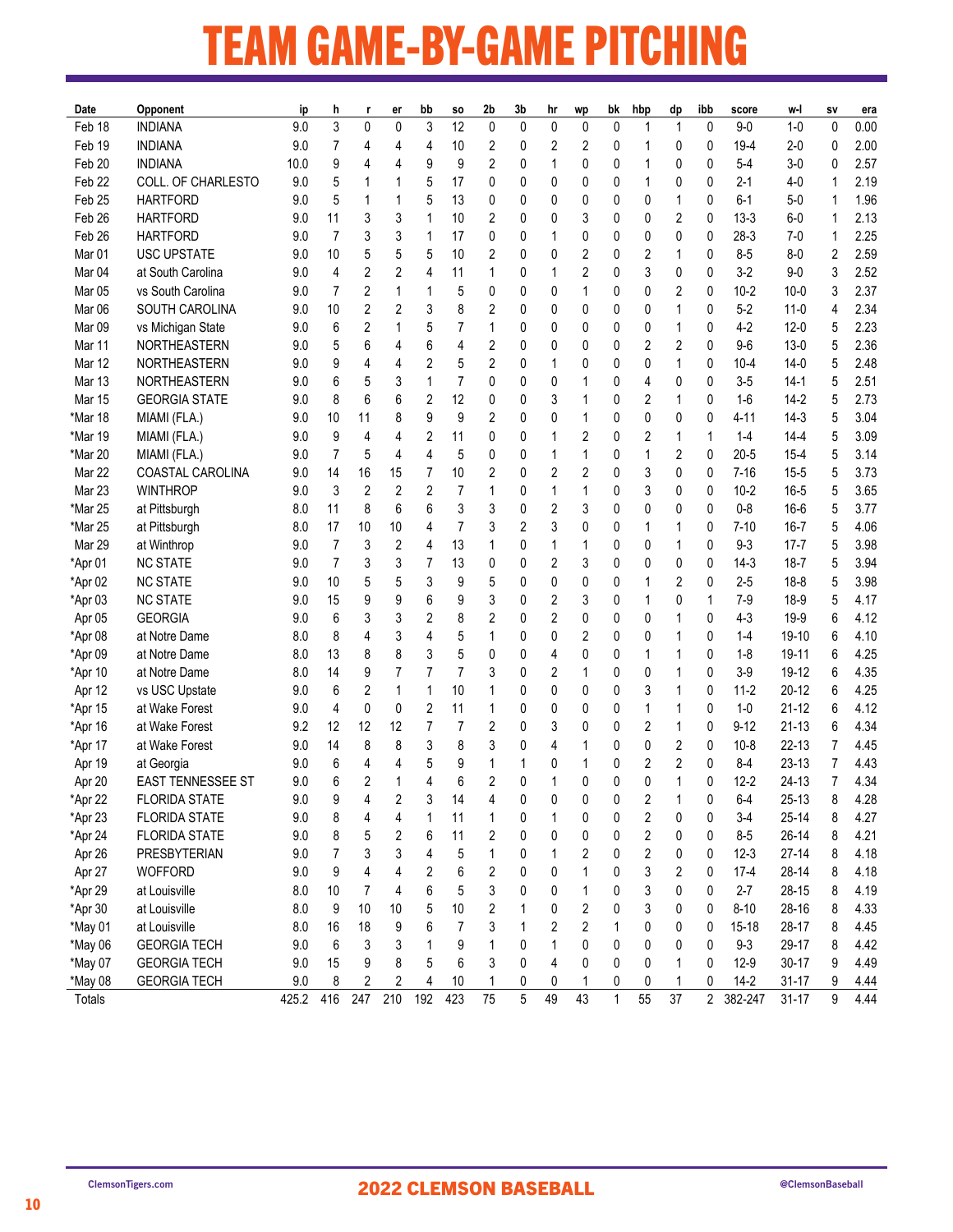### INDIVIDUAL GAME-BY-GAME BATTING

|          |                              | AMICK            | <b>BLACKWELL BREWER</b> |                  | <b>BROCK</b>     | <b>CORBITT</b>    | <b>FAIREY</b>    | <b>FRENCH</b>    | <b>GRICE</b>     | <b>HAWKINS</b>   | <b>INGLE</b>          | LEWIS            | <b>TROYER</b>         | <b>WAGNER</b>    | WRIGHT           |
|----------|------------------------------|------------------|-------------------------|------------------|------------------|-------------------|------------------|------------------|------------------|------------------|-----------------------|------------------|-----------------------|------------------|------------------|
| Date     | Opponent                     | AB-R-H-RBI       | AB-R-H-RBI              | AB-R-H-RBI       | AB-R-H-RBI       | AB-R-H-RBI        | AB-R-H-RBI       | AB-R-H-RBI       | AB-R-H-RBI       | AB-R-H-RBI       | AB-R-H-RBI AB-R-H-RBI |                  | AB-R-H-RBI AB-R-H-RBI |                  | AB-R-H-RB        |
| $2 - 18$ | Indiana                      |                  | $-2 - 1 - 1 - 2$        | $-4-1-1-0$       | $-2 - 1 - 0 - 0$ | $1 - 0 - 0 - 0$   | $-3-1-1-1$       | $-3-1-0-0$       | $-5 - 3 - 3 - 0$ | $-5 - 0 - 0 - 0$ | $-4-1-2-2$            | ----------       | ----------            | $0 - 0 - 0 - 1$  | $-3 - 0 - 1 - 1$ |
| $2 - 19$ | Indiana                      | $3 - 0 - 0 - 0$  | $-2-3-1-1$              | $-4-2-1-3$       | $-1 - 1 - 0 - 0$ | $-3-2-1-0$        | $-3-2-1-0$       | ----------       | $-4 - 0 - 1 - 3$ | $-3-0-2-2$       | $-3-2-2-3$            | $1 - 0 - 0 - 0$  | $0 - 1 - 0 - 1$       | $2 - 2 - 1 - 2$  | $-4-1-0-0$       |
| $2 - 20$ | Indiana                      | $-3 - 0 - 0 - 0$ | $-3-1-1-0$              | $-6 - 1 - 2 - 0$ | $0 - 0 - 0 - 0$  | $1 - 0 - 1 - 1$   | $•1 - 0 - 0 - 0$ | ----------       | $-3-1-2-3$       | $-3-1-0-1$       | $-5 - 1 - 1 - 0$      | ----------       | ----------            | $•3 - 0 - 0 - 0$ | $-5 - 0 - 0 - 0$ |
| $2 - 22$ | <b>College of Charleston</b> | $-3-0-0-0$       | $-3-0-0-0$              | $-4 - 0 - 0 - 0$ | ----------       | $-3-0-0-0$        | $-3-0-0-0$       | $-3-0-1-0$       | $-2-1-1-2$       | $-4-1-0-0$       | $-4 - 0 - 3 - 0$      | ----------       | ----------            | $0 - 0 - 0 - 0$  | $0 - 0 - 0 - 0$  |
| $2 - 25$ | Hartford                     | ----------       | $-4 - 0 - 0 - 0$        | $-3 - 0 - 0 - 0$ | $-3-1-1-0$       | $-4-2-2-1$        | $-3 - 0 - 0 - 0$ | $-3-1-1-0$       | $-3-1-1-2$       | $-2-1-1-2$       | $-4 - 0 - 1 - 0$      | ----------       | ----------            | $1 - 0 - 0 - 0$  | ----------       |
| $2 - 26$ | Hartford <sup>(1)</sup>      | ----------       | $•1 - 0 - 0 - 1$        | $-4 - 0 - 1 - 1$ | $1 - 0 - 1 - 0$  | $-3-1-2-1$        | $-5 - 2 - 3 - 5$ | ----------       | $-4-2-0-0$       | $-3-2-2-3$       | $-2-4-1-0$            | $1 - 0 - 0 - 0$  | $1 - 0 - 0 - 0$       | $-4-1-3-1$       | $-4 - 1 - 1 - 0$ |
| 2-26     | Hartford <sup>(2)</sup>      | $2 - 1 - 2 - 0$  | $-4-3-3-4$              | $-5 - 2 - 3 - 1$ | ----------       | $-3-2-1-1$        | $-2-1-1-0$       | $-5-2-1-1$       | $-5-3-2-0$       | $-5 - 2 - 3 - 4$ | $• 5 - 4 - 3 - 6$     | ----------       | $2 - 1 - 1 - 2$       | $•6 - 4 - 4 - 5$ | $2 - 1 - 0 - 0$  |
| $3 - 1$  | <b>USC Upstate</b>           | ----------       | $-2-2-1-0$              | $-4-1-1-2$       | ----------       | $-5-1-2-0$        | $-3 - 0 - 0 - 0$ | $-4-1-2-1$       | $-4-1-1-1$       | $-5 - 1 - 2 - 3$ | $-5 - 1 - 2 - 1$      | ----------       | ----------            | $-3-0-1-0$       | $0 - 0 - 0 - 0$  |
| $3 - 4$  | South Carolina               | ----------       | $-4-1-1-0$              | $-5 - 1 - 0 - 0$ | ----------       | $-4 - 0 - 2 - 0$  | $-3 - 0 - 0 - 0$ | $-4-1-1-1$       | $-5 - 0 - 1 - 0$ | $-4 - 0 - 2 - 1$ | $•1 - 0 - 1 - 1$      | ----------       | ----------            | $-5 - 0 - 0 - 0$ | $0 - 0 - 0 - 0$  |
| $3 - 5$  | # South Carolina             | -----------      | $•1 - 0 - 1 - 2$        | $-3-0-0-1$       | ----------       | $-4-1-1-0$        | $-4-2-1-2$       | $-4-0-1-1$       | $-5-1-0-0$       | $-4-2-2-0$       | $-4-2-2-0$            | -----------      | -----------           | $-4-2-2-1$       | ----------       |
| $3 - 6$  | South Carolina               | ----------       | $•1 - 0 - 0 - 1$        | $-3-0-2-2$       | ----------       | $-4 - 0 - 0 - 0$  | $-3-0-1-0$       | $-3-1-1-1$       | $-4 - 0 - 0 - 0$ | $-4-1-1-0$       | $-4-1-1-1$            | ----------       | ----------            | $-2 - 2 - 0 - 0$ | ----------       |
| $3 - 9$  | ^ Michigan State             | ----------       | $-4-1-1-0$              | $-3-1-0-0$       | $0 - 0 - 0 - 0$  | $-5 - 1 - 1 - 0$  | $-2 - 0 - 0 - 0$ | $-4 - 0 - 0 - 0$ | $-4-1-1-1$       | $-4 - 0 - 0 - 0$ | $-4 - 0 - 1 - 0$      | ----------       | $1 - 0 - 0 - 0$       | $•2 - 0 - 1 - 1$ | ----------       |
| $3 - 11$ | Northeastern                 |                  | $-2 - 1 - 0 - 0$        | $-5 - 2 - 3 - 1$ | ----------       | $-4-1-1-1$        | $-3-0-0-0$       | $-3-2-1-1$       | $-3-1-1-0$       | $-4 - 0 - 0 - 1$ | $-3-1-1-2$            | ----------       | ----------            | $-4-1-2-2$       | .                |
| $3 - 12$ | Northeastern                 | $1 - 0 - 0 - 0$  | $-4 - 0 - 3 - 0$        | $-6 - 1 - 1 - 1$ | $0 - 0 - 0 - 0$  | $-4 - 0 - 1 - 1$  | $-4 - 0 - 2 - 1$ | $-4-2-2-4$       | $-5 - 1 - 1 - 1$ | $-5-2-1-0$       | $-5-2-3-2$            | -----------      | -----------           | $-2-2-1-0$       | ---------        |
| $3-13$   | Northeastern                 | ----------       | $-3 - 0 - 0 - 0$        | $-4 - 0 - 0 - 0$ | ----------       | $-4-1-4-0$        | $-4 - 0 - 0 - 0$ | $-4-1-1-1$       | $-4 - 0 - 0 - 0$ | $-4 - 0 - 0 - 0$ | $-3 - 0 - 0 - 1$      | ----------       | ----------            | $-4-1-2-1$       |                  |
| $3 - 15$ | Georgia State                | ----------       | $•2 - 0 - 0 - 0$        | $-5 - 0 - 0 - 0$ | ----------       | $-5 - 1 - 1 - 0$  | ----------       | $-3-0-1-0$       | $-4 - 0 - 1 - 0$ | $-4-0-2-1$       | $-3 - 0 - 1 - 0$      | ----------       | ----------            | $-4 - 0 - 0 - 0$ |                  |
| $3 - 18$ | Miami (Fla.)                 | $1 - 0 - 0 - 0$  | $-4-1-2-0$              | $-2 - 0 - 0 - 0$ | $1 - 1 - 1 - 0$  | $-3 - 0 - 0 - 0$  | $1 - 0 - 0 - 0$  | $-3-0-0-0$       | $-3-0-1-0$       | $-3-0-1-0$       | $-5 - 0 - 1 - 0$      | $1 - 0 - 0 - 0$  | $1 - 0 - 0 - 1$       | $-2 - 0 - 0 - 1$ | $-3 - 2 - 2 - 2$ |
| $3-19$   | * Miami (Fla.)               |                  | $-4 - 0 - 0 - 0$        | $-3 - 0 - 1 - 0$ | $-4 - 0 - 0 - 0$ | $-4 - 0 - 1 - 0$  | ----------       | ----------       | $-2 - 0 - 0 - 0$ | $-3 - 0 - 0 - 0$ | $-4 - 0 - 1 - 0$      | ----------       | ----------            | $-4-1-1-0$       | $-4 - 0 - 0 - 0$ |
| $3 - 20$ | Miami (Fla.)                 | ----------       | $•6 - 2 - 4 - 5$        | $-4-3-2-3$       | $-4-2-2-0$       | $• 6 - 2 - 2 - 4$ | ----------       | $-3-2-1-0$       | $-6 - 2 - 2 - 1$ | $-4-1-1-0$       | $-5-2-2-0$            | $1 - 1 - 1 - 0$  | $0 - 0 - 0 - 0$       | $-5-3-3-4$       | ---------        |
| $3 - 22$ | <b>Coastal Carolina</b>      | ----------       | $-4-1-2-2$              | $-5-2-2-3$       | $-3-0-0-0$       | $-5 - 0 - 0 - 0$  | ----------       | ----------       | $-5 - 0 - 0 - 0$ | $-4-0-1-0$       | $-5 - 1 - 2 - 1$      | ----------       | $-3-1-0-0$            | $-4-2-3-1$       | ----------       |
| $3 - 23$ | Winthrop                     | ----------       | $-4-2-1-1$              | $-5 - 0 - 1 - 1$ | $-3-1-1-0$       | $-4-3-3-2$        | $1 - 0 - 1 - 0$  | $-5-1-1-0$       | $-5 - 1 - 1 - 0$ | $-3-0-1-2$       | $•1 - 2 - 1 - 2$      | ----------       | $1 - 0 - 0 - 0$       | $-4 - 0 - 1 - 1$ | $0 - 0 - 0 - 0$  |
| $3 - 25$ | * Pittsburgh <sup>(1)</sup>  | ----------       | $-4 - 0 - 1 - 0$        | $-4 - 0 - 1 - 0$ | $-3 - 0 - 0 - 0$ | $-4 - 0 - 0 - 0$  | ----------       | $-3-0-0-0$       | $-4 - 0 - 1 - 0$ | $-4 - 0 - 1 - 0$ | $-4 - 0 - 1 - 0$      | ----------       | ----------            | $-3-0-1-0$       | ----------       |
| $3 - 25$ | * Pittsburgh <sup>(2)</sup>  | ----------       | $-5 - 1 - 1 - 1$        | $-3-1-1-0$       | ----------       | $-3-1-1-2$        | $-4-1-2-2$       | $-4 - 0 - 0 - 0$ | $-4 - 0 - 0 - 0$ | $-2 - 1 - 0 - 0$ | $-4-1-1-1$            | ----------       | ----------            | $-3-1-1-1$       | ----------       |
| $3 - 29$ | Winthrop                     | ----------       | $-4-1-2-1$              | $-5 - 0 - 0 - 0$ | $0 - 0 - 0 - 0$  | $-4-2-2-3$        | $-5 - 1 - 2 - 0$ | ----------       | $-4-1-1-0$       | $-5 - 1 - 0 - 0$ | $-2-1-0-0$            | ----------       | ----------            | $-4-1-1-1$       | $-4-1-1-2$       |
| 4-1      | * NC State                   | ----------       | $-3-3-3-0$              | $-4 - 0 - 0 - 2$ | $1 - 0 - 0 - 0$  | $-5 - 1 - 1 - 2$  | $-3-2-2-2$       | ----------       | $-4-1-3-2$       | $-4-1-2-2$       | $-4-2-2-1$            | $0 - 0 - 0 - 0$  | ----------            | $-4-2-1-1$       | $-5 - 2 - 2 - 1$ |
| 4-2      | * NC State                   | -----------      | $-5 - 0 - 2 - 0$        | $-4 - 0 - 0 - 0$ | ----------       | $-3-0-0-0$        | $•2 - 0 - 0 - 0$ | $1 - 0 - 0 - 0$  | $-4 - 0 - 0 - 0$ | $-3-0-0-0$       | $-5 - 1 - 2 - 0$      | ----------       | -----------           | $-3-0-1-1$       | $-4-1-2-1$       |
| 4-3      | NC State                     | ----------       | $-4 - 0 - 3 - 0$        | $-2 - 0 - 0 - 0$ | ----------       | $-5 - 1 - 2 - 1$  | $-4-1-0-0$       | $3 - 0 - 1 - 1$  | $-4-1-0-1$       | $-2 - 2 - 0 - 0$ | $-4 - 0 - 2 - 0$      | $1 - 0 - 0 - 0$  | ----------            | $-4-1-0-0$       | $-5 - 1 - 4 - 3$ |
| 4-5      | Georgia                      | ----------       | $-4 - 0 - 1 - 0$        | $-3 - 0 - 0 - 0$ | $0 - 0 - 0 - 0$  | $-4 - 0 - 1 - 0$  | ----------       | $•1 - 0 - 0 - 0$ | $-3 - 0 - 0 - 0$ | $•1 - 0 - 0 - 0$ | $-4-1-1-1$            | ----------       | ----------            | $-3-1-1-2$       | $-4 - 2 - 2 - 1$ |
| $4 - 8$  | Notre Dame                   | ----------       | $-5 - 0 - 0 - 0$        | ----------       | ----------       | $-4 - 0 - 0 - 0$  | ----------       | $-4 - 0 - 0 - 0$ | $-3-1-2-0$       | $-4 - 0 - 0 - 0$ | $-3 - 0 - 0 - 0$      | ----------       | ----------            | $-2 - 0 - 0 - 0$ | $-4 - 0 - 1 - C$ |
| 4-9      | * Notre Dame                 | ----------       | $-4-0-1-1$              | $-3 - 0 - 0 - 0$ | ----------       | $-3 - 0 - 0 - 0$  | $0 - 0 - 0 - 0$  | $-2 - 0 - 0 - 0$ | $-3-1-1-0$       | $-3-0-0-0$       | $-5 - 0 - 1 - 0$      | $1 - 0 - 0 - 0$  | $1 - 0 - 0 - 0$       | $-4-0-1-0$       | $-4 - 0 - 2 - 0$ |
| $4 - 10$ | * Notre Dame                 | ----------       | $-4 - 0 - 1 - 0$        | ----------       | $2 - 0 - 0 - 0$  | $-4-1-1-1$        | ----------       | $-4 - 0 - 0 - 0$ | $-2-0-1-0$       | $-4 - 0 - 1 - 0$ | $-4 - 0 - 1 - 0$      | ----------       | ----------            | $-3-2-2-2$       | $-4 - 0 - 0 - 0$ |
| $4 - 12$ | ^ USC Upstate                | -----------      | $-4-4-3-1$              | $0 - 0 - 0 - 0$  | $-3-0-0-0$       | $•5 - 0 - 1 - 1$  | $-4-1-0-0$       | ----------       | $-5-1-2-0$       | $-3-1-0-1$       | $-5-2-2-2$            | ----------       | ----------            | $-5-2-4-2$       | $•5 - 0 - 2 - 2$ |
| $4 - 15$ | * Wake Forest                | ----------       | $-4 - 0 - 0 - 0$        | $1 - 0 - 0 - 0$  | $-3-0-1-0$       | $-3-0-1-1$        | $•1 - 0 - 0 - 0$ | ----------       | $-4 - 0 - 0 - 0$ | $-3 - 0 - 0 - 0$ | $-4-1-1-0$            | ----------       | ----------            | $-3-0-0-0$       | $-4 - 0 - 2 - 0$ |
| $4 - 16$ | * Wake Forest                | ----------       | $-6 - 2 - 2 - 0$        | $1 - 0 - 0 - 0$  | ----------       | $-4-1-1-0$        | ----------       | $-4-1-3-2$       | $-5-0-1-1$       | $-4-2-2-3$       | $-5 - 0 - 2 - 1$      | $-5 - 1 - 1 - 0$ | ----------            | $-5 - 1 - 1 - 2$ | $-5 - 1 - 2 - 0$ |
| $4 - 17$ | * Wake Forest                | ----------       | $-5 - 2 - 3 - 0$        | ----------       | ----------       | $-5-2-2-2$        | ----------       | $•2 - 0 - 0 - 0$ | $-5 - 2 - 2 - 3$ | $-3 - 0 - 0 - 0$ | $•5-0-2-0$            | $-4-1-1-1$       | ----------            | $-4-2-2-4$       | $-4-1-1-C$       |
| $4 - 19$ | Georgia                      | ----------       | $-4 - 0 - 1 - 1$        | ----------       | $0 - 0 - 0 - 0$  | $-5 - 1 - 1 - 0$  | ----------       | $-3-1-1-1$       | $-4-1-1-3$       | $-3-2-2-1$       | $-4 - 0 - 0 - 0$      | $-4-1-0-0$       | ----------            | $-3-2-1-1$       | $-4 - 0 - 1 - 0$ |
| $4 - 20$ | <b>East Tennessee State</b>  | $1 - 0 - 0 - 0$  | $-5 - 2 - 0 - 0$        | $-2 - 0 - 0 - 0$ | $0 - 1 - 0 - 0$  | $-2 - 1 - 1 - 0$  | $0 - 0 - 0 - 0$  | $-5 - 1 - 1 - 1$ | $-3-1-0-1$       | $-3-1-0-0$       | $-4 - 2 - 3 - 1$      | ----------       | ----------            | $-5 - 1 - 2 - 1$ | $-5 - 2 - 3 - 6$ |
| $4 - 22$ | Florida State                | ----------       | $-4-2-3-0$              | $1 - 0 - 1 - 0$  | $0 - 0 - 0 - 0$  | $-4 - 0 - 1 - 0$  | ----------       | $-3-0-0-0$       | $-3-0-0-0$       | $•2 - 0 - 0 - 0$ | $-4-1-0-0$            | $-2 - 0 - 0 - 0$ | ----------            | $-4-2-2-5$       | $-3 - 1 - 0 - 1$ |
| 4-23     | Florida State                | ----------       | $-3 - 0 - 0 - 0$        | $1 - 0 - 0 - 0$  | ----------       | $-4 - 0 - 1 - 0$  | ----------       | $-3 - 0 - 0 - 0$ | $-4 - 0 - 1 - 0$ | $-4 - 0 - 0 - 0$ | $-4 - 0 - 2 - 0$      | $-4 - 0 - 0 - 0$ | ----------            | $-4-2-2-2$       | $-3 - 1 - 1 - 1$ |
| $4 - 24$ | * Florida State              | ----------       | $-4 - 0 - 1 - 0$        | $-3 - 1 - 1 - 0$ | $0 - 0 - 0 - 0$  | $-2 - 1 - 0 - 0$  | $-3 - 0 - 0 - 1$ | ----------       | $-4-2-1-3$       | $-3-1-0-0$       | $-5 - 0 - 0 - 0$      | ----------       | ----------            | $-3-1-1-1$       | $-5 - 1 - 2 - 1$ |
| 4-26     | Presbyterian                 | $1 - 0 - 0 - 0$  | $-4 - 0 - 0 - 1$        | $-4-2-3-1$       | $0 - 0 - 0 - 0$  | $-4-1-2-3$        | $-2-1-1-1$       | $1 - 0 - 0 - 0$  | $-5-2-3-1$       | $-3-2-1-0$       | $-5-1-2-2$            | ----------       | $1 - 0 - 0 - 0$       | $-3-2-1-1$       | $-5 - 1 - 2 - 2$ |
| $4 - 27$ | Wofford                      | ----------       | $-4-3-2-0$              | $-4-2-0-0$       | $2 - 0 - 2 - 0$  | $-3-1-2-4$        | $-4-1-1-0$       | $1 - 0 - 1 - 0$  | $-4 - 0 - 0 - 0$ | $-5 - 0 - 1 - 1$ | $-3-4-2-2$            | $1 - 1 - 1 - 1$  | ----------            | $-5 - 3 - 3 - 6$ | $-6 - 2 - 2 - 2$ |
| $4 - 29$ | * Louisville                 | ----------       | $-3-0-1-0$              | $-3 - 0 - 0 - 0$ | $-3 - 0 - 0 - 0$ | $-3-0-0-0$        | -----------      | $1 - 0 - 0 - 0$  | $-4 - 0 - 0 - 0$ | $-2 - 0 - 0 - 0$ | $-4-1-1-0$            | $1 - 0 - 0 - 0$  | ----------            | $-4-1-3-0$       | $-4 - 0 - 1 - 2$ |
| 4-30     | * Louisville                 | -----------      | $-5 - 1 - 2 - 0$        | $-3 - 0 - 0 - 0$ | ----------       | $-3-1-1-3$        | -----------      | $-3-1-1-0$       | $-5 - 0 - 1 - 1$ | $-2-1-1-1$       | $-5 - 1 - 1 - 0$      | $1 - 0 - 0 - 0$  | -----------           | $-3-2-2-2$       | $-5 - 1 - 2 - 1$ |
| $5 - 1$  | * Louisville                 | ----------       | $-6 - 1 - 1 - 0$        | $1 - 0 - 0 - 0$  | $•2-1-0-0$       | $•5-2-2-2$        | $-3-0-0-0$       | $2 - 0 - 0 - 0$  | $-3-1-2-1$       | $-5 - 1 - 1 - 3$ | $-4-4-3-2$            | $0 - 0 - 0 - 0$  | ----------            | $•5-3-4-5$       | $-3-2-2-2$       |
| $5 - 6$  | Georgia Tech                 | ----------       | $-4-3-2-2$              | $-4-1-1-0$       | ----------       | ----------        | ----------       | $-4-1-1-2$       | $-3-1-0-0$       | $-5-0-3-2$       | $-5 - 1 - 2 - 1$      | ----------       | ----------            | $-3-1-0-0$       | $-4 - 0 - 2 - 2$ |
| 5-7      | Georgia Tech                 | $-4 - 0 - 0 - 0$ | $-4-2-1-0$              | $-4-3-2-1$       | ----------       | ----------        | ----------       | $-4-1-1-2$       | $-4-2-3-6$       | $-5-2-1-2$       | $-4 - 0 - 0 - 0$      | ----------       | ----------            | $-4-1-0-0$       | ---------        |
| $5 - 8$  | Georgia Tech                 | ----------       | $-4-1-2-2$              | $-3-1-1-1$       | ----------       | ----------        | ----------       | $-3-3-1-1$       | $-4-2-2-0$       | $-4-1-2-1$       | $-5 - 1 - 2 - 3$      | ----------       | $-5 - 1 - 2 - 3$      | $-3-3-2-2$       | ----------       |
| $5 - 10$ | # College of Charleston      |                  |                         |                  |                  |                   |                  |                  |                  |                  |                       |                  |                       |                  |                  |
| $5 - 13$ | * Virginia                   |                  |                         |                  |                  |                   |                  |                  |                  |                  |                       |                  |                       |                  |                  |
| $5 - 14$ | * Virginia                   |                  |                         |                  |                  |                   |                  |                  |                  |                  |                       |                  |                       |                  |                  |
| $5 - 15$ | * Virginia                   |                  |                         |                  |                  |                   |                  |                  |                  |                  |                       |                  |                       |                  |                  |

5-17 Coastal Carolina

5-19 \* Boston College

5-20 \* Boston College

**5-21 \*Boston College**<br>\* - ACC regular-season game; # - Columbia, S.C. (Segra Park); ^ - Greenville, S.C.; • - start; Note: **Bold** denotes a Clemson home game.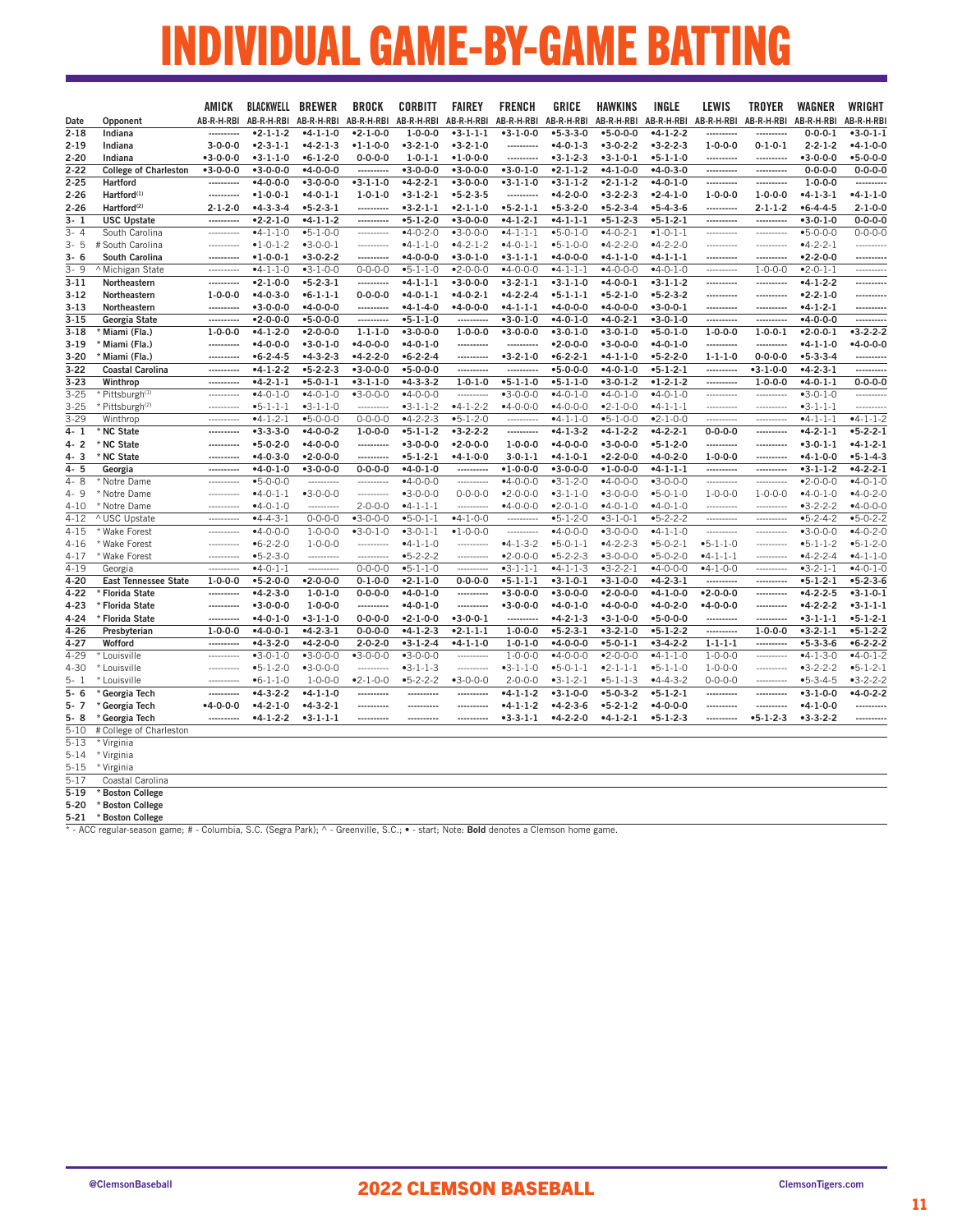# CAREER INDIVIDUAL GAME-BY-GAME PITCHING

### #42 RYAN AMMONS, LHP

| $2020 \cdot FR.$      |                          |  |  |  |                     |  |  |  |  |  |
|-----------------------|--------------------------|--|--|--|---------------------|--|--|--|--|--|
| Date Opponent         |                          |  |  |  | IP H R ER BB SO Dec |  |  |  |  |  |
| 2-29 & South Carolina | $\wedge$ 0.1 0 0 0 0 0 0 |  |  |  |                     |  |  |  |  |  |
|                       | $0001 - FDB$             |  |  |  |                     |  |  |  |  |  |

|          | $2021 \cdot *FR$ .           |                 |                |   |      |   |                |  |  |  |  |
|----------|------------------------------|-----------------|----------------|---|------|---|----------------|--|--|--|--|
| Date     | Opponent                     | IP              | н              |   | R ER |   | BB SO Dec      |  |  |  |  |
| $2 - 21$ | Cincinnati                   | 0.2             | $\overline{2}$ | 0 | 0    | O | 0              |  |  |  |  |
| $3 - 5$  | * Notre Dame                 | 0.0             | 2              | 1 |      | 1 | 0              |  |  |  |  |
| $3 - 20$ | * Virginia Tech              | 1.0             | O              | 0 | 0    | 1 | $\mathfrak{p}$ |  |  |  |  |
| $4 - 10$ | * Virginia                   | $^{\wedge}0.2$  | 0              | 0 | 0    | O | 2              |  |  |  |  |
| 4-13     | <b>College of Charleston</b> | 0.1             | O              | 1 |      |   |                |  |  |  |  |
| $4 - 16$ | * Miami (Fla.)               | 0.2             | Ω              | O | O    | 2 | 2              |  |  |  |  |
| $5 - 14$ | * Florida State              | $^{\wedge}$ 0.1 | Ω              | O | O    |   |                |  |  |  |  |
| $5 - 21$ | * Duke                       | 0.1             | O              | O | O    | U |                |  |  |  |  |

#### 2022 • \*SO.

| Date                 | Opponent                     | IP             | н              | R | ER | BB           | SO.            | Dec |
|----------------------|------------------------------|----------------|----------------|---|----|--------------|----------------|-----|
| $2 - 20$             | Indiana                      | 0.0            | 1              | 1 | 1  | 1            | 0              |     |
| $2 - 22$             | <b>College of Charleston</b> | $^{\wedge}1.0$ | 0              | 0 | 0  | 0            | 3              | S   |
| $2 - 26$             | Hartford <sup>(2)</sup>      | $^{\wedge}1.0$ | 0              | 0 | 0  | 0            | 3              |     |
| 3-<br>1              | <b>USC Upstate</b>           | $^{\wedge}1.0$ | 0              | 0 | 0  | 0            | $\mathbf{1}$   | s   |
| $3-$<br>4            | South Carolina               | $^{\wedge}1.0$ | 0              | 0 | 0  | 0            | 1              | S   |
| 6<br>3-              | South Carolina               | $^{\wedge}2.0$ | $\overline{2}$ | 0 | 0  | 0            | 2              | s   |
| 3-<br>9              | # Michigan State             | 1.0            | 1              | 0 | 0  | 2            | 1              |     |
| $3 - 13$             | Northeastern                 | $^{\wedge}1.2$ | 0              | 0 | 0  | 0            | 1              |     |
| $3 - 20$             | * Miami (Fla.)               | $^{\wedge}1.0$ | $\mathbf{1}$   | 0 | 0  | 0            | 1              |     |
| $3 - 23$             | Winthrop                     | $^{\wedge}1.0$ | 0              | 0 | 0  | 0            | $\mathbf{1}$   |     |
| $3 - 25$             | * Pittsburgh <sup>(2)</sup>  | $^{\wedge}1.0$ | $\overline{c}$ | 1 | 1  | 1            | 1              |     |
| 4-3                  | * NC State                   | 1.1            | 4              | 4 | 4  | 3            | 1              | L   |
| $4 - 5$              | Georgia                      | $^{\wedge}1.0$ | 0              | 0 | 0  | 0            | $\mathbf{1}$   | S   |
| $4 - 10$             | * Notre Dame                 | $^{\wedge}1.1$ | 3              | 2 | 2  | 1            | 2              |     |
| $4 - 16$             | * Wake Forest                | 1.2            | 1              | 2 | 2  | 2            | 3              | L   |
| $4 - 19$             | Georgia                      | $^{\wedge}1.0$ | 0              | 0 | 0  | $\mathbf{1}$ | $\overline{1}$ |     |
| $4 - 22$             | * Florida State              | $^{\wedge}1.0$ | 0              | 0 | 0  | 0            | 3              | S   |
| $4 - 24$             | * Florida State              | $^{\wedge}1.1$ | 0              | 0 | 0  | 2            | 2              | W   |
| 5-<br>1              | * Louisville                 | $^{\wedge}1.0$ | 1              | 1 | 0  | 0            | $\overline{c}$ |     |
| 5-<br>$\overline{7}$ | * Georgia Tech               | $^{\wedge}0.1$ | 0              | 0 | 0  | 0            | 0              | S   |

### #32 MACK ANGLIN, RHP

|          | $2020 \cdot FR$                |        |              |                |               |                |  |  |  |  |
|----------|--------------------------------|--------|--------------|----------------|---------------|----------------|--|--|--|--|
| Date     | Opponent                       | IP     | н            |                |               | R ER BB SO Dec |  |  |  |  |
| $2 - 19$ | Furman                         | $-3.0$ | $\mathbf{1}$ | $\overline{2}$ | L.            |                |  |  |  |  |
| $2 - 25$ | <b>East Tennessee State</b>    | •2.2   |              | 62             | $\mathcal{P}$ |                |  |  |  |  |
|          | 2-29 & South Carolina          | n n    | 3            |                | 22            |                |  |  |  |  |
| $3 - 4$  | College of Charleston .1.1 2 4 |        |              |                | 4             |                |  |  |  |  |

### 2021 • \*FR.

| Date     | Opponent          | IP   | н        | R | ER             | BB |    | SO Dec |
|----------|-------------------|------|----------|---|----------------|----|----|--------|
| $2 - 21$ | Cincinnati        | 2.2  | 4        | 2 | $\overline{2}$ | 1  | 5  |        |
| $2 - 27$ | # South Carolina  | 3.0  | 3        | 0 | 0              | 1  | 3  |        |
| $3 - 7$  | * Notre Dame      | 2.1  | 2        | 2 | $\overline{2}$ | 2  | 4  | ı.     |
| $3 - 14$ | * North Carolina  | 3.2  | $\Omega$ | 0 | $\Omega$       | 0  | 5  |        |
| $3 - 19$ | * Virginia Tech   | •3.0 | 6        | 1 | 1              | 0  | 6  |        |
| 4.9      | * Virginia        | •6.0 | 1        | 0 | 0              | 0  | 6  | W      |
| $4 - 16$ | * Miami (Fla.)    | •3.2 | 5        | 6 | 6              | 6  | 3  |        |
| $4 - 23$ | * Wake Forest     | •6.1 | 4        | 2 | 0              | 3  | 11 |        |
| 4-30     | * Louisville      | •7.0 | 5        | 1 | 1              | 3  | 9  | W      |
| 5-7      | * Georgia Tech    | •4.0 | 4        | 6 | 3              | 8  | 4  | L      |
| $5 - 14$ | * Florida State   | •6.0 | 4        | 4 | $\mathcal{P}$  | 4  | 9  |        |
| $5 - 20$ | * Duke            | •6.2 | 5        | 3 | 3              | 4  | 6  |        |
|          | 5-25 + Louisville | 2.0  | 5        | 5 | 5              | 1  | 4  |        |

### 2022 • \*SO.

| Date     | Opponent        | IP   | н | R | ER | BB. |   | SO Dec |
|----------|-----------------|------|---|---|----|-----|---|--------|
| $2 - 18$ | Indiana         | •5.0 | 0 | 0 | 0  | 2   | 8 | W      |
| $2 - 25$ | <b>Hartford</b> | •5.0 | 1 | 0 | 0  | 3   | 6 | W      |
| $3 - 4$  | South Carolina  | •6.0 | 2 | 2 | 2  | 4   | 9 |        |
| $3 - 11$ | Northeastern    | •5.0 | 3 | 2 | 2  | 4   | 2 | W      |
| $3 - 18$ | * Miami (Fla.)  | •3.0 | 4 | 6 | 6  | 5   | 3 | L      |
| $3 - 25$ | * Pittsburgh(1) | •3.2 | 6 | 4 | 4  | 5   | 1 | L      |
| 4-1      | * NC State      | •5.0 | 3 | 0 | 0  | 3   | 8 | W      |
| $4 - 8$  | * Notre Dame    | •6.2 | 7 | 3 | 2  | 3   | 4 | L      |
| $4 - 15$ | * Wake Forest   | •6.0 | 4 | 0 | 0  | 2   | 6 |        |
| $4 - 22$ | * Florida State | •4.2 | 4 | 2 | 2  | 3   | 5 |        |
| $4 - 29$ | * Louisville    | •4.2 | 7 | 7 | 4  | 4   | 3 | L      |
| $5 - 6$  | * Georgia Tech  | •7.0 | 5 | 3 | 3  | 1   | 8 | W      |

### #30 BILLY BARLOW, RHP

|                      | 2022 • FR.                   |        |                |   |    |                |   |        |  |  |
|----------------------|------------------------------|--------|----------------|---|----|----------------|---|--------|--|--|
| Date                 | Opponent                     | IP     | н              | R | ER | BB.            |   | SO Dec |  |  |
| $2 - 18$             | Indiana                      | 1.0    | 0              | 0 | 0  | 0              | 1 |        |  |  |
| $2 - 22$             | <b>College of Charleston</b> | $-4.1$ | 3              | 1 | 1  | 2              | 7 |        |  |  |
| 3-1                  | <b>USC Upstate</b>           | $-4.1$ | 5              | 2 | 2  | 1              | 4 |        |  |  |
| $3 - 9$              | # Michigan State             | •6.0   | $\mathfrak{p}$ | 1 | 0  | $\mathfrak{p}$ | 4 |        |  |  |
| $3 - 12$             | Northeastern                 | 1.0    | 0              | 0 | 0  | 0              | 1 |        |  |  |
| $3 - 15$             | Georgia State                | •2.0   | 4              | 3 | 3  | $\mathbf{1}$   | 2 | L      |  |  |
| $3 - 22$             | Coastal Carolina             | •0.0   | 2              | 5 | 5  | 1              | 0 |        |  |  |
| $3 - 29$             | Winthrop                     | •4.0   | 6              | 3 | 2  | O              | 4 |        |  |  |
| $4 - 5$              | Georgia                      | •5.0   | 3              | 1 | 1  | 1              | 5 | W      |  |  |
| $4 - 12$             | # USC Upstate                | $-3.0$ | 4              | 2 | 1  | 1              | 4 |        |  |  |
| $4 - 19$             | Georgia                      | •4.0   | 5              | 4 | 4  | 3              | 3 |        |  |  |
| $4 - 24$             | * Florida State              | •3.2   | 4              | 3 | 1  | $\overline{a}$ | 5 |        |  |  |
| 5-<br>$\overline{1}$ | * Louisville                 | •1.2   | 3              | 5 | 3  | 3              | 1 |        |  |  |
| 8<br>5-              | * Georgia Tech               | •4.2   | 4              | ŋ | O  | 1              | 5 |        |  |  |

### #44 NICK CLAYTON, RHP

### 2020 • FR.

| Date     | Opponent                     | IP             |   | R |   | ER BB SO Dec |   |   |
|----------|------------------------------|----------------|---|---|---|--------------|---|---|
| $2 - 15$ | Liberty                      | $^{\wedge}2.0$ |   | O | o |              |   |   |
| $2 - 19$ | Furman                       | 1.ດ            | o | O | o |              |   |   |
| $2 - 22$ | <b>Stony Brook</b>           | $^{\wedge}2.0$ | 2 | O | O | O            | 3 | W |
| $2 - 25$ | <b>East Tennessee State</b>  | 0.2            |   | O | U | n            | o |   |
| $3 - 4$  | <b>College of Charleston</b> | 0.2            | o | 0 | n | n            |   |   |
| $3 - 11$ | Winthrop                     | 2.1            | o |   | o |              |   |   |

### 2021 • \*FR.

| Date     | Opponent                        | IP             | н              | R              | ER             | ВB           | SO.            | Dec |
|----------|---------------------------------|----------------|----------------|----------------|----------------|--------------|----------------|-----|
| 3-<br>2  | <b>East Tennessee State</b>     | 2.1            | $\overline{2}$ | 2              | 2              | 0            | 5              | W   |
| 3-<br>5  | * Notre Dame                    | 1.1            | 2              | $\mathbf{1}$   | $\mathbf{1}$   | $\mathbf{1}$ | 2              |     |
| 3-<br>9  | <b>USC Upstate</b>              | 1.1            | 0              | 0              | 0              | 0            | 0              |     |
| $3-16$   | Georgia State                   | 2.1            | 0              | 0              | 0              | 0            | 5              |     |
| $3-21$   | * Virginia Tech                 | 3.0            | $\mathbf{1}$   | 0              | 0              | 0            | 3              |     |
| $3 - 23$ | % Georgia Southern              | $^{\wedge}1.1$ | 1              | 1              | 1              | $\mathbf{1}$ | $\overline{c}$ | W   |
| $3 - 26$ | * Boston College                | 0.2            | 1              | $\Omega$       | $\Omega$       | 1            | 1              |     |
| 3-27     | * Boston College <sup>(1)</sup> | $^{\wedge}2.1$ | 1              | 0              | 0              | 1            | $\overline{c}$ | W   |
| 4-2      | * NC State                      | $^{\wedge}4.0$ | 2              | 0              | 0              | 2            | 4              | W   |
| 4-10     | * Virginia                      | 1.2            | 4              | $\overline{a}$ | $\overline{a}$ | 0            | 0              | L   |
| 4-11     | * Virginia                      | $^{\wedge}2.0$ | 1              | 0              | 0              | 0            | 1              |     |
| 4-17     | * Miami (Fla.)                  | 1.0            | 1              | 0              | 0              | 0            | $\mathbf{1}$   |     |
| $4 - 20$ | Georgia                         | 1.0            | 2              | 3              | 3              | 1            | $\mathbf{1}$   |     |
| 4-25     | * Wake Forest <sup>(1)</sup>    | $^{\wedge}1.1$ | $\mathbf{1}$   | $\mathbf{1}$   | $\mathbf{1}$   | 0            | $\mathbf{1}$   | W   |
| 5-<br>-5 | <b>USC Upstate</b>              | 4.0            | 2              | 0              | 0              | 0            | 2              | W   |
| 5-<br>9  | * Georgia Tech                  | 4.2            | 5              | 4              | 3              | 1            | 8              | L   |
| $5 - 16$ | * Florida State                 | •2.2           | 6              | 5              | 3              | 3            | 2              |     |
| 5-20     | * Duke                          | 0.2            | 3              | 2              | $\overline{a}$ | $\mathbf{1}$ | 0              |     |
|          |                                 |                |                |                |                |              |                |     |

### 2022 • \*SO.

| Date     | Opponent                    | IP             | н | R | ER             | BB       |                | SO Dec |
|----------|-----------------------------|----------------|---|---|----------------|----------|----------------|--------|
| $2 - 19$ | Indiana                     | •1.2           | 5 | 4 | 4              | 1        | 0              |        |
| $2 - 26$ | Hartford <sup>(1)</sup>     | •4.0           | 6 | 2 | $\overline{2}$ | 1        | 6              |        |
| $3 - 6$  | South Carolina              | •4.2           | 4 | 1 | 1              | 1        | 4              |        |
| $3 - 13$ | Northeastern                | •4.1           | 4 | 5 | 3              | 1        | 3              |        |
| $3 - 20$ | * Miami (Fla.)              | •4.2           | 3 | 2 | 1              | 3        | 2              |        |
| $3-29$   | Winthrop                    | 1.0            | 0 | 0 | O              | 1        | 0              |        |
| $4 - 3$  | * NC State                  | •3.1           | 7 | 4 | 4              | 0        | 4              |        |
| $4 - 10$ | * Notre Dame                | $-3.0$         | 2 | 1 | $\Omega$       | 5        | $\mathfrak{p}$ |        |
| $4 - 17$ | * Wake Forest               | •1.0           | 3 | 3 | 3              | $\Omega$ | 1              |        |
| $4 - 20$ | <b>East Tennessee State</b> | $^{\wedge}1.0$ | 1 | 0 | 0              | 0        | 0              |        |
| $4 - 27$ | Wofford                     | •2.0           | 4 | 3 | 3              | 1        | 0              |        |
| $4 - 29$ | Louisville<br>×             | $^{\wedge}1.0$ | 1 | O | Ω              |          | 1              |        |

### #35 JAY DILL, RHP

|                      | 2022 • FR.         |                |                |                |                |              |                |        |  |
|----------------------|--------------------|----------------|----------------|----------------|----------------|--------------|----------------|--------|--|
| Date                 | Opponent           | IP             | н              | R              | ER             | BB           |                | SO Dec |  |
| $2 - 19$             | Indiana            | 1.0            | $\mathbf{1}$   | 0              | 0              | 0            | $\overline{a}$ |        |  |
| $2 - 20$             | Indiana            | 2.0            | $\overline{a}$ | 0              | 0              | 0            | 2              |        |  |
| $2 - 25$             | <b>Hartford</b>    | 1.0            | 0              | 0              | 0              | 0            | $\overline{a}$ |        |  |
| 3-<br>1              | <b>USC Upstate</b> | 1.1            | $\overline{a}$ | $\mathbf{1}$   | 1              | 0            | $\overline{2}$ |        |  |
| $3-$<br>5            | & South Carolina   | 1.0            | 0              | $\Omega$       | $\Omega$       | 0            | 2              |        |  |
| 6<br>3-              | South Carolina     | 0.1            | 0              | 0              | 0              | 0            | $\mathbf{1}$   |        |  |
| $3-$<br>9            | # Michigan State   | $^{\wedge}1.0$ | 1              | $\Omega$       | $\Omega$       | $\Omega$     | 1              | S      |  |
| $3 - 11$             | Northeastern       | 0.2            | 0              | 0              | 0              | 0            | $\mathbf{1}$   |        |  |
| $3 - 13$             | Northeastern       | 0.2            | 2              | 0              | 0              | 0            | 1              |        |  |
| $3 - 15$             | Georgia State      | 2.0            | 0              | 0              | 0              | $\mathbf{1}$ | $\overline{1}$ |        |  |
| $3 - 19$             | * Miami (Fla.)     | 0.1            | 0              | $\mathbf{1}$   | $\mathbf{1}$   | $\mathbf{1}$ | 0              |        |  |
| $3 - 22$             | Coastal Carolina   | 1.1            | 4              | 3              | 3              | $\mathbf{1}$ | $\overline{a}$ |        |  |
| $3 - 25$             | * Pittsburgh(2)    | 1.0            | 1              | 1              | 1              | 1            | $\overline{1}$ |        |  |
| 4-<br>$\overline{2}$ | * NC State         | 1.0            | 0              | 0              | 0              | $\mathbf{1}$ | 0              |        |  |
| 3<br>4-              | * NC State         | 1.1            | 0              | 0              | 0              | 2            | 1              |        |  |
| 8<br>4-              | * Notre Dame       | $^{\wedge}1.1$ | 1              | 1              | 1              | 1            | 1              |        |  |
| $4 - 10$             | * Notre Dame       | 2.2            | 2              | $\overline{1}$ | 1              | 1            | $\mathbf{1}$   |        |  |
| $4 - 16$             | * Wake Forest      | $\bullet$ 0.1  | $\overline{c}$ | $\overline{7}$ | $\overline{7}$ | 4            | $\Omega$       |        |  |
| $4 - 19$             | Georgia            | 2.0            | 0              | 0              | 0              | 1            | 3              |        |  |
| $4 - 22$             | * Florida State    | 1.2            | 3              | $\mathbf{1}$   | 0              | 0            | 4              |        |  |
| $4 - 24$             | * Florida State    | 1.1            | 2              | 0              | 0              | 0            | 2              |        |  |
| $4 - 27$             | Wofford            | 2.0            | 0              | 0              | 0              | 0            | $\mathbf{1}$   | W      |  |
| 5-<br>1              | * Louisville       | 3.0            | 6              | 4              | 2              | 1            | 3              | L      |  |
| 5-<br>8              | * Georgia Tech     | 2.0            | $\overline{a}$ | $\mathbf{1}$   | $\mathbf{1}$   | $\mathbf{1}$ | 3              | W      |  |

### #41 ALEX EDMONDSON, RHP

| $2021 \cdot FR$ |                             |                 |   |               |               |                |   |  |
|-----------------|-----------------------------|-----------------|---|---------------|---------------|----------------|---|--|
| Date            | Opponent                    | IP              | н |               |               | R ER BB SO Dec |   |  |
| $3 - 2$         | <b>East Tennessee State</b> | $^{\wedge}0.1$  | 1 | o             | o             | o              | o |  |
| 3-16            | Georgia State               | 0.1             | O | o             | O             |                |   |  |
|                 | 3-20 * Virginia Tech        | $^{\wedge}$ 0.1 | O | O             | O             |                |   |  |
|                 | 4-16 * Miami (Fla.)         | $\land$ 0 2     | 2 | $\mathcal{R}$ | $\mathcal{R}$ |                |   |  |
| 5-20            | * Duke                      | $^{\wedge}$ 0.1 | ŋ | O             | n             | ŋ              | O |  |

### 2022 • SO.

| Date     | Opponent                     | IP             | н              | R              | ER             | BB             |                | SO Dec |
|----------|------------------------------|----------------|----------------|----------------|----------------|----------------|----------------|--------|
| $2 - 18$ | Indiana                      | $^{\wedge}1.0$ | 0              | 0              | 0              | 0              | 3              |        |
| 2-20     | Indiana                      | 0.1            | 0              | 0              | O              | 1              | 1              |        |
| 2-22     | <b>College of Charleston</b> | 1.0            | 0              | 0              | 0              | 1              | $\overline{2}$ |        |
| $2 - 26$ | Hartford <sup>(2)</sup>      | 1.0            | $\overline{2}$ | 0              | 0              | 0              | 3              |        |
| $3 - 1$  | <b>USC Upstate</b>           | 1.0            | 1              | 2              | 2              | $\overline{2}$ |                | W      |
| $3 - 4$  | South Carolina               | 1.1            | 1              | Ω              | Ω              | 0              | Ω              | W      |
| $3 - 6$  | South Carolina               | 0.1            | $\overline{2}$ | 1              | 1              | $\overline{2}$ | 0              |        |
| $3 - 15$ | Georgia State                | 0.2            | $\overline{2}$ | $\overline{2}$ | $\overline{2}$ | 0              | $\overline{2}$ |        |
| 4-20     | <b>East Tennessee State</b>  | 1.0            | 0              | 0              | O              | 1              | 0              |        |
| 4-26     | Presbyterian                 | $^{\wedge}1.0$ | O              | O              | ŋ              |                | 3              |        |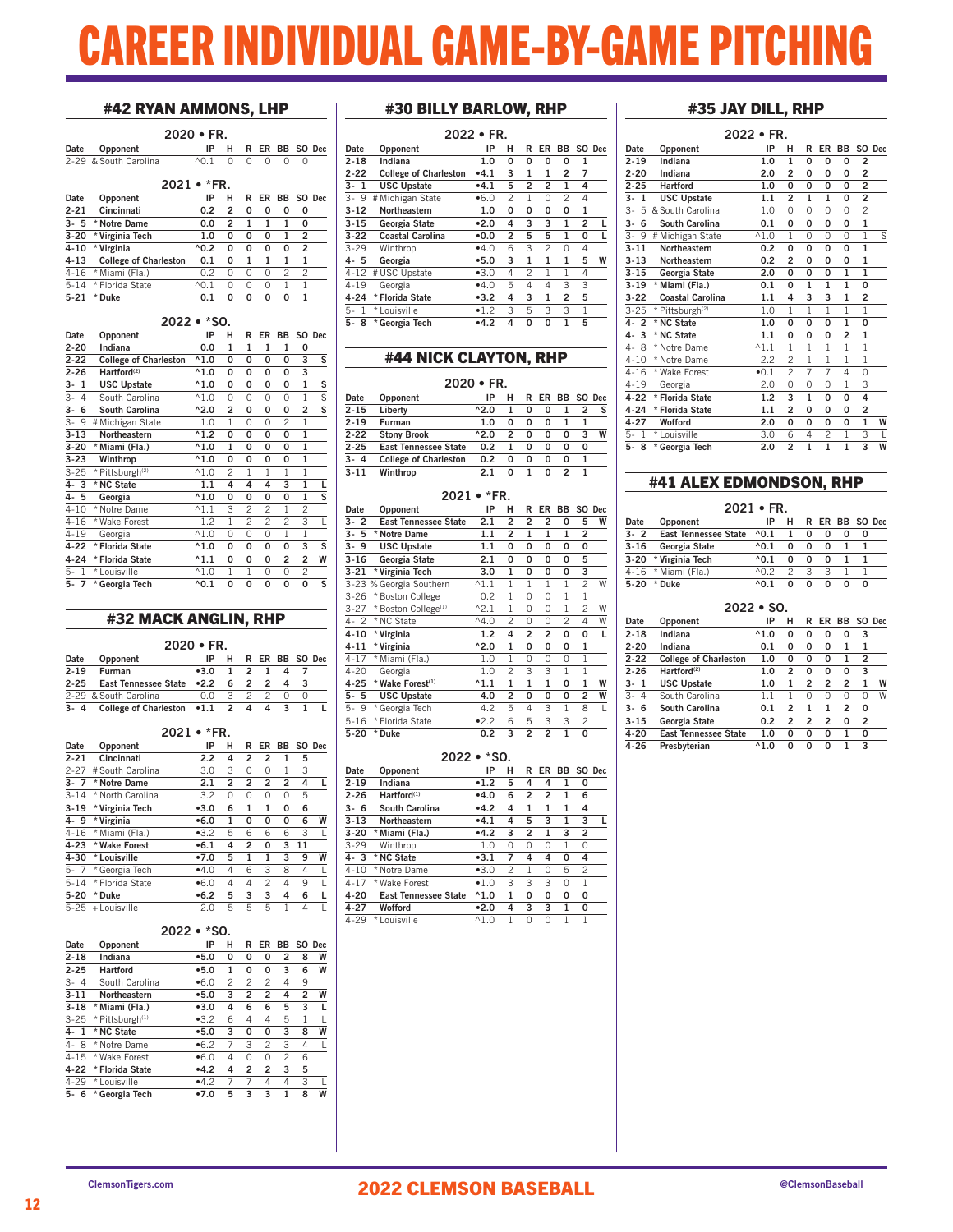# EER INDIVIDUAL GAME-BY-GAME PITCHING

### #23 GEOFFREY GILBERT, LHP

|      |                    | $2020 \cdot FR$ |   |   |    |     |                |        |
|------|--------------------|-----------------|---|---|----|-----|----------------|--------|
| Date | Opponent           | IP              | н | R | ER | BB. |                | SO Dec |
| 2-14 | Liberty            | 2.0             | 1 | O | 0  | 3   | 2              | W      |
| 2-16 | Liberty            | 1.0             | 0 | 0 | 0  | 0   | 2              |        |
| 2-19 | Furman             | 1.0             | 0 | 0 | 0  | 1   |                |        |
| 2-21 | <b>Stony Brook</b> | 1.0             | 1 | O | 0  | 1   | $\overline{2}$ |        |
| 2-28 | South Carolina     | $^{\wedge}2.0$  | 1 |   |    | 0   | 4              |        |
| 3-6  | * Boston College   | 2.0             | 1 | O | O  | 1   | 1              |        |
| 3-8  | * Boston College   | 3.0             | 3 | 0 | 0  | 0   | 1              |        |
| 3-11 | Winthrop           | 0.2             | 0 | ŋ | ŋ  |     | 1              |        |

### 2021 • \*FR.

| Date                          | Opponent                        | IP                | н              | R                       | ER                      | BB             |                         | SO Dec         |
|-------------------------------|---------------------------------|-------------------|----------------|-------------------------|-------------------------|----------------|-------------------------|----------------|
| $2 - 20$                      | Cincinnati                      | $^{\wedge}2.0$    | $\overline{a}$ | 0                       | 0                       | 0              | 4                       | s              |
| $2 - 27$                      | # South Carolina                | $^{\wedge}2.1$    | 4              | 1                       | 1                       | 1              | 6                       | ī              |
| 3-<br>$\overline{2}$          | <b>East Tennessee State</b>     | 1.0               | 0              | 0                       | 0                       | 0              | 3                       |                |
| $3-$<br>5                     | * Notre Dame                    | $^{\wedge}2.0$    | $\mathbf{1}$   | 0                       | 0                       | O              | 3                       |                |
| $\overline{7}$<br>3-          | * Notre Dame                    | 3.0               | $\overline{a}$ | 0                       | 0                       | 0              | 0                       |                |
| $3 - 13$                      | * North Carolina                | $\overline{6}0.1$ | 0              | 0                       | 0                       | 0              | $\mathbf{1}$            |                |
| $3 - 14$                      | * North Carolina                | $^{\wedge}1.0$    | $\mathbf{1}$   | 0                       | 0                       | 0              | $\overline{c}$          |                |
| $3 - 19$                      | * Virginia Tech                 | $^{\wedge}2.0$    | $\overline{1}$ | O                       | 0                       | $\mathbf{1}$   | $\overline{\mathbf{2}}$ |                |
| $3 - 21$                      | * Virginia Tech                 | $^{\wedge}2.0$    | 3              | 1                       | 1                       | 0              | 3                       | W              |
|                               | 3-23 % Georgia Southern         | 1.1               | 0              | 0                       | 0                       | 0              | $\overline{c}$          |                |
| $3 - 26$                      | * Boston College                | $^{\wedge}1.1$    | $\Omega$       | 0                       | $\Omega$                | $\overline{1}$ | 3                       | $\overline{s}$ |
| $3 - 27$                      | * Boston College <sup>(1)</sup> | 1.0               | $\overline{c}$ | $\mathbf{1}$            | 0                       | $\mathbf{1}$   | 0                       |                |
| 4-<br>3                       | * NC State                      | $^{\wedge}1.2$    | 0              | 0                       | 0                       | 0              | 0                       | S              |
| $4 - 4$                       | * NC State                      | $^{\wedge}1.1$    | $\overline{c}$ | 4                       | $\overline{c}$          | 3              | $\mathbf{1}$            | $\frac{L}{L}$  |
| $4 - 11$                      | * Virginia                      | 2.2               | 4              | 3                       | 0                       | $\overline{a}$ | $\overline{a}$          |                |
| $4 - 13$                      | <b>College of Charleston</b>    | 1.1               | 2              | 0                       | 0                       | O              | 3                       |                |
| $4 - 18$                      | * Miami (Fla.)                  | $^{\wedge}0.2$    | 1              | 0                       | 0                       | $\Omega$       | ī                       |                |
| $4 - 20$                      | Georgia                         | $^{\wedge}2.1$    | 6              | $\overline{c}$          | $\overline{c}$          | $\mathbf{1}$   | $\overline{c}$          |                |
| $4 - 23$                      | * Wake Forest                   | 1.0               | 0              | O                       | O                       | $\mathbf{1}$   | $\overline{a}$          | W              |
| $4 - 25$                      | * Wake Forest <sup>(1)</sup>    | 1.1               | $\overline{2}$ | 0                       | 0                       | 0              | 1                       |                |
| 5-<br>$\mathbf{1}$            | * Louisville                    | 1.1               | O              | O                       | O                       | O              | $\overline{2}$          | W              |
| $\overline{\mathbf{c}}$<br>5- | * Louisville                    | 3.0               | 0              | 0                       | 0                       | 0              | 1                       |                |
| 5<br>5-                       | <b>USC Upstate</b>              | 1.0               | $\mathbf{1}$   | 0                       | 0                       | $\mathbf{1}$   | $\mathbf{1}$            |                |
| $5-$<br>8                     | * Georgia Tech                  | $^{\wedge}0.2$    | $\overline{1}$ | $\overline{1}$          | $\overline{1}$          | 0              | $\overline{1}$          | L              |
| 9<br>5-                       | * Georgia Tech                  | $^{\wedge}0.1$    | 0              | 0                       | 0                       | 0              | $\overline{1}$          |                |
| $5 - 16$                      | * Florida State                 | $^{\wedge}1.0$    | $\overline{c}$ | $\overline{c}$          | $\overline{c}$          | 3              | 1                       |                |
| $5 - 22$                      | * Duke                          | 2.2               | $\overline{2}$ | $\overline{\mathbf{1}}$ | $\overline{\mathbf{1}}$ | O              | O                       | г              |
| $5 - 25$                      | + Louisville                    | $^{\wedge}2.2$    | 4              | 1                       | 1                       | $\Omega$       | 4                       |                |

### 2022 • \*SO.

| Date     | Opponent                     | IP             | н            | R              | ER             | ВB             | SO.            | <b>Dec</b> |
|----------|------------------------------|----------------|--------------|----------------|----------------|----------------|----------------|------------|
| $2 - 19$ | Indiana                      | 2.0            | 1            | 0              | 0              | 1              | 4              | W          |
| $2 - 22$ | <b>College of Charleston</b> | 1.2            | 1            | 0              | 0              | 1              | 4              |            |
| 3-1      | <b>USC Upstate</b>           | 0.1            | 1            | 0              | 0              | 2              | 1              |            |
| $3 - 19$ | * Miami (Fla.)               | 1.0            | 0            | 0              | 0              | 0              | $\mathbf{1}$   |            |
| $3 - 23$ | Winthrop                     | 1.0            | 1            | 2              | 2              | 1              | 2              |            |
| $3 - 25$ | * Pittsburgh <sup>(2)</sup>  | 1.1            | $\mathbf{1}$ | 1              | 1              | 0              | 1              |            |
| $3 - 29$ | Winthrop                     | 0.2            | 0            | 0              | 0              | 0              | $\mathfrak{p}$ |            |
| $4 - 2$  | * NC State                   | 3.0            | 3            | 2              | 2              | 0              | 6              |            |
| $4 - 5$  | Georgia                      | 3.0            | 3            | $\overline{2}$ | $\overline{2}$ | $\mathbf{1}$   | $\overline{2}$ |            |
| $4 - 10$ | * Notre Dame                 | 0.2            | 4            | 4              | 4              | 0              | 1              | L          |
| $4 - 15$ | * Wake Forest                | $^{\wedge}3.0$ | 0            | 0              | 0              | 0              | 5              | W          |
| $4 - 17$ | * Wake Forest                | 2.0            | 0            | 0              | 0              | 2              | 3              | W          |
| $4 - 20$ | <b>East Tennessee State</b>  | 1.1            | 0            | 0              | 0              | 0              | 1              |            |
| $4 - 23$ | * Florida State              | $-4.1$         | 4            | 3              | 3              | 1              | 4              |            |
| $4 - 30$ | * Louisville                 | $\bullet$ 1.1  | 4            | 6              | 6              | 3              | 2              | L          |
| $5 - 7$  | * Georgia Tech               | •4.0           | 6            | 1              | 1              | $\overline{2}$ | 3              |            |

### #56 AUSTIN GORDON, RHP

| 2022 |  |  |
|------|--|--|
|      |  |  |

| Date                 | Opponent                    | IP              | н | R              | ER | <b>BB</b> |                | SO Dec |
|----------------------|-----------------------------|-----------------|---|----------------|----|-----------|----------------|--------|
| $2 - 19$             | Indiana                     | $^{\wedge}1.0$  | 0 | 0              | 0  | 1         | 2              |        |
| $3 - 18$             | * Miami (Fla.)              | 1.0             | 2 | 1              | 0  | 0         | 0              |        |
| $3 - 22$             | Coastal Carolina            | $^{\wedge}3.0$  | 1 | 1              | 0  | 3         | $\overline{2}$ |        |
| $3 - 25$             | * Pittsburgh <sup>(1)</sup> | $^{\wedge}2.0$  | 1 | 0              | 0  | 0         | 0              |        |
| 4.1                  | * NC State                  | $^{\wedge}1.1$  | 3 | $\overline{2}$ | 2  | 0         | $\overline{2}$ |        |
| <sup>9</sup><br>$4-$ | * Notre Dame                | $^{\wedge}$ 0.1 | 0 | 0              | 0  | $\Omega$  | 1              |        |
| $4 - 12$             | # USC Upstate               | 1.0             | 1 | 0              | 0  | $\Omega$  | $\Omega$       |        |
| $4 - 23$             | * Florida State             | $^{\wedge}0.1$  | 0 | 0              | O  | 0         | 0              |        |
| $4 - 24$             | * Florida State             | 1.0             | 1 | 0              | 0  | 1         | $\overline{2}$ |        |
| $4 - 27$             | Wofford                     | 1.0             | 0 | 0              | 0  | 0         | 0              |        |
| $4 - 30$             | * Louisville                | $^{\wedge}3.0$  | 3 | $\mathfrak{p}$ | 2  | $\Omega$  | 3              |        |
| $5 - 7$              | * Georgia Tech              | 3.0             | 3 | 4              | 3  | 1         | 3              | W      |

### #31 CADEN GRICE, 1B/OF/LHP

| $2021 \cdot FR$    |      |   |   |               |   |   |                |
|--------------------|------|---|---|---------------|---|---|----------------|
| Opponent           | IP   | н |   |               |   |   |                |
| Cincinnati         | •2.0 | 3 | 2 | $\mathcal{P}$ | 3 | 2 |                |
| <b>USC Upstate</b> | •1.0 | 6 | 5 | 5             | O |   |                |
| Georgia            | 1 ∩  |   | Ω | O             | ∩ |   |                |
| * Louisville       | 1.0  | O | 1 |               | 2 | 2 |                |
| * Duke             | •5.0 |   | U | n             |   | 8 |                |
|                    | 5-22 |   |   |               |   |   | R ER BB SO Dec |

### 2022 • SO.

| Date     | Opponent                    | IP                    |   | R |   | ER BB SO Dec |   |   |  |
|----------|-----------------------------|-----------------------|---|---|---|--------------|---|---|--|
| $2 - 20$ | Indiana                     | $^{\wedge}1.0$        |   | O | O | 2            |   | W |  |
|          | 3- 9 # Michigan State       | 0.0                   |   |   |   |              |   |   |  |
| 3-18     | * Miami (Fla.)              | $^{\wedge}1.0$        | O | o | Ω | O            | 2 |   |  |
| 3-29     | Winthrop                    | $^{\wedge}1.0$        | Ω | O | Ω |              |   |   |  |
|          | 4-12 # USC Upstate          | $^{\wedge}1$ $\Omega$ |   | Ω | Ω | O            | O |   |  |
| 4-20     | <b>East Tennessee State</b> | 1.2                   | O | O | O | 1            |   | W |  |
| 4-24     | * Florida State             | 0.1                   |   | 2 |   |              |   |   |  |

### #37 NICK HOFFMANN, RHP

|          | $2020 \cdot FR$              |                |   |   |           |           |                |        |  |  |
|----------|------------------------------|----------------|---|---|-----------|-----------|----------------|--------|--|--|
| Date     | Opponent                     | IP             | н | R | <b>FR</b> | <b>BB</b> |                | SO Dec |  |  |
| $2 - 19$ | Furman                       | 3.0            | 2 | 0 | 0         | 0         | 3              | W      |  |  |
| $2 - 22$ | <b>Stony Brook</b>           | 0.2            | 0 | 0 | O         | O         | 0              |        |  |  |
| $2 - 25$ | <b>East Tennessee State</b>  | 2.1            | 3 | 1 |           | O         | 3              |        |  |  |
| $3 - 4$  | <b>College of Charleston</b> | 0.2            | 2 | 1 |           | O         | 1              |        |  |  |
| $3 - 7$  | * Boston College             | $^{\wedge}2.1$ | 2 | 0 | O         | O         | 2              |        |  |  |
| $3 - 10$ | Presbyterian                 | 1.0            |   | 0 | O         | O         | $\overline{2}$ |        |  |  |
| $3 - 11$ | Winthrop                     | $^{\wedge}1.0$ | o | ŋ | ŋ         | O         | ŋ              | W      |  |  |

|                      |                                 | 2021 • *FR.     |                |                |                |    |                |        |
|----------------------|---------------------------------|-----------------|----------------|----------------|----------------|----|----------------|--------|
| Date                 | Opponent                        | IP              | н              | R              | ER             | ВB |                | SO Dec |
| 2-21                 | Cincinnati                      | $^{\wedge}2.1$  | 0              | 0              | 0              | 0  | 0              | W      |
| $3 - 7$              | * Notre Dame                    | 0.1             | 2              | $\mathbf{1}$   | $\mathbf{1}$   | 0  | $\mathbf{1}$   |        |
| $3 - 12$             | * North Carolina                | $^{\wedge 3.0}$ | 4              | $\mathfrak{p}$ | 2              | 0  | $\mathfrak{p}$ |        |
| $3 - 16$             | Georgia State                   | 2.0             | 1              | 0              | 0              | 0  | 2              | W      |
| $3 - 27$             | * Boston College <sup>(2)</sup> | 0.94            | 6              | 2              | 2              | 0  | 7              | W      |
| $4 - 2$              | * NC State                      | •5.0            | 12             | 6              | 6              | 1  | 4              |        |
| $4 - 11$             | * Virginia                      | $-4.1$          | 7              | 3              | 3              | 0  | 5              |        |
| $4 - 18$             | * Miami (Fla.)                  | •5.0            | 3              | $\mathfrak{p}$ | $\mathfrak{p}$ | 1  | 1              |        |
| $4 - 23$             | * Wake Forest                   | $^{\wedge}1.2$  | $\mathbf{1}$   | 0              | 0              | 0  | 3              | S      |
| $4 - 25$             | * Wake Forest <sup>(2)</sup>    | $^{\wedge}3.1$  | 0              | 0              | 0              | 0  | 0              | W      |
| 5-<br>$\mathbf{1}$   | * Louisville                    | $^{\wedge}1.0$  | $\mathbf{1}$   | 0              | 0              | 0  | 0              | S      |
| $\overline{2}$<br>5- | * Louisville                    | $^{\wedge}1.0$  | $\mathbf{1}$   | 0              | 0              | 0  | $\mathbf{1}$   |        |
| 5-<br>5              | <b>USC Upstate</b>              | $^{\wedge}2.0$  | $\mathbf{1}$   | 0              | 0              | 0  | 4              | S      |
| 5-<br>8              | * Georgia Tech                  | 1.2             | 3              | 1              | 1              | 0  | 4              |        |
| $5 - 11$             | <b>South Carolina</b>           | $^{\wedge}1.2$  | $\mathbf{1}$   | 0              | 0              | 0  | 1              | S      |
| $5 - 16$             | * Florida State                 | 4.1             | 4              | 2              | 2              | 3  | 3              | L      |
| $5 - 26$             | + Georgia Tech                  | 1.2             | $\overline{c}$ | 2              | 2              | 0  | $\overline{c}$ |        |

### 2022 • \*SO.

| Date               | Opponent                    | IP      | н        | R              | ER             | BB             |   | SO Dec |  |
|--------------------|-----------------------------|---------|----------|----------------|----------------|----------------|---|--------|--|
| $2 - 20$           | Indiana                     | •3.0    | 4        | 2              | 2              | 3              | 2 |        |  |
| $2 - 26$           | Hartford <sup>(2)</sup>     | •5.0    | 3        | 2              | 2              | 1              | 6 | W      |  |
| $3 - 5$            | & South Carolina            | •5.0    | 5        | 1              | 0              | $\Omega$       | 1 | W      |  |
| $3 - 12$           | Northeastern                | •7.0    | 7        | 4              | 4              | $\mathbf{1}$   | 4 | W      |  |
| $3 - 19$           | * Miami (Fla.)              | •5.2    | 8        | 2              | 2              | 0              | 6 | L      |  |
| $3 - 25$           | * Pittsburgh <sup>(2)</sup> | •2.2    | 9        | 6              | 6              | 1              | 2 |        |  |
| 4-2                | * NC State                  | •4.0    | 6        | 3              | 3              | $\mathbf{1}$   | 2 | L      |  |
| 4-9                | * Notre Dame                | •2.2    | 4        | 3              | 3              | 1              | 2 | L      |  |
| $4 - 12$           | # USC Upstate               | 1.0     | $\Omega$ | $\Omega$       | $\Omega$       | $\Omega$       | 1 |        |  |
| $4 - 16$           | * Wake Forest               | 6.1     | 7        | $\mathfrak{p}$ | $\mathfrak{p}$ | 1              | 3 |        |  |
| 4-20               | <b>East Tennessee State</b> | 1.0     | 1        | 1              | 1              | 0              | 1 |        |  |
| $4 - 23$           | * Florida State             | 2.1     | 4        | $\mathbf{1}$   | $\mathbf{1}$   | 0              | 4 | L      |  |
| 4-27               | Wofford                     | 1.0     | 2        | 1              | 1              | 1              | 2 |        |  |
| $4 - 29$           | * Louisville                | 0.1     | 1        | 0              | 0              | $\Omega$       | 1 |        |  |
| $\mathbf{1}$<br>5- | * Louisville                | 1.1     | 3        | 3              | 3              | 0              | 0 |        |  |
| $5 - 7$            | * Georgia Tech              | $1.1\,$ | 4        | 3              | 3              | $\overline{2}$ | 0 |        |  |
|                    |                             |         |          |                |                |                |   |        |  |

### #48 ROB HUGHES, RHP

| 2021 • *SO.          |                              |                |                |                |                |                |                |        |  |
|----------------------|------------------------------|----------------|----------------|----------------|----------------|----------------|----------------|--------|--|
| Date                 | Opponent                     | IP             | н              | R              | ER             | BB.            |                | SO Dec |  |
| $2 - 28$             | South Carolina               | 1.0            | 3              | 2              | 1              | 0              | 0              |        |  |
| 3-<br>$\overline{2}$ | <b>East Tennessee State</b>  | 0.2            | 0              | 0              | 0              | 0              | $\mathbf{1}$   |        |  |
| $3-$<br>7            | * Notre Dame                 | $^{\wedge}0.2$ | 0              | 0              | 0              | $\mathbf{1}$   | 0              |        |  |
|                      | 3-23 % Georgia Southern      | 1.2            | 1              | 1              | $\Omega$       | 1              | 2              |        |  |
| $3 - 26$             | <b>Boston College</b><br>×   | 3.2            | 2              | 2              | 1              | $\mathfrak{p}$ | 6              |        |  |
| $3 - 30$             | Georgia                      | $^{\wedge}2.2$ | $\mathbf{1}$   | 0              | 0              | 0              | 4              |        |  |
| 4-<br>3              | * NC State                   | 1.0            | 1              | 0              | O              | 0              | 0              |        |  |
| $\overline{4}$<br>4- | * NC State                   | 3.1            | 5              | 2              | $\mathfrak{p}$ | 0              | 0              |        |  |
| $4 - 10$             | * Virginia                   | 0.2            | $\mathbf{1}$   | $\overline{a}$ | $\overline{a}$ | $\mathbf{1}$   | $\mathbf{1}$   |        |  |
| $4 - 13$             | <b>College of Charleston</b> | 1.0            | $\mathbf{1}$   | $\mathbf{1}$   | $\mathbf{1}$   | 0              | $\mathbf{1}$   |        |  |
| $4 - 17$             | * Miami (Fla.)               | $^{\wedge}1.0$ | $\Omega$       | $\Omega$       | $\Omega$       | 1              | 3              |        |  |
| $4 - 20$             | Georgia                      | •2.1           | $\overline{c}$ | $\mathfrak{p}$ | $\mathfrak{p}$ | $\mathfrak{p}$ | $\overline{c}$ |        |  |
| $4 - 25$             | * Wake Forest(1)             | 1.0            | 0              | 0              | 0              | $\mathbf{1}$   | $\mathbf{1}$   |        |  |
| 5-<br>1              | * Louisville                 | 0.0            | 0              | 0              | 0              | 1              | 0              |        |  |
| $5 - 2$              | * Louisville                 | 1.1            | $\mathbf{1}$   | $\mathbf{1}$   | $\mathbf{1}$   | 0              | 0              | W      |  |
| $5 - 11$             | <b>South Carolina</b>        | 1.1            | 2              | $\mathbf{1}$   | $\mathbf{1}$   | 0              | 2              |        |  |
| $5 - 14$             | * Florida State              | 0.0            | 0              | $\Omega$       | $\Omega$       | $\overline{c}$ | 0              |        |  |

### #39 P.J. LABRIOLA, LHP

| $2020 \cdot FR.$ |                                         |  |  |  |  |  |                     |  |
|------------------|-----------------------------------------|--|--|--|--|--|---------------------|--|
|                  | Date Opponent                           |  |  |  |  |  | IP H R ER BB SO Dec |  |
|                  | 3-4 College of Charleston 0.1 2 3 3 1 0 |  |  |  |  |  |                     |  |

| $2021 \cdot *FR$ |                     |                |                |                |    |          |           |   |  |
|------------------|---------------------|----------------|----------------|----------------|----|----------|-----------|---|--|
| Date             | Opponent            | IP             | н              | R              | ER |          | BB SO Dec |   |  |
| $4 - 20$         | Georgia             | 0.2            | 1              | Ω              | Ω  | Ω        | Ω         |   |  |
| $4 - 30$         | * Louisville        | $^{\wedge}0.1$ | 0              | 0              | 0  | 0        | 0         |   |  |
| $5 - 7$          | * Georgia Tech      | $^{\wedge}1.2$ |                | Ω              | Ω  | Ω        | Ω         |   |  |
| $5 - 11$         | South Carolina      | 0.2            | ٦              | O              | O  | O        |           | W |  |
| $5 - 14$         | * Florida State     | 1.2            | 3              | 4              | 4  | 1        | 4         |   |  |
| $5 - 20$         | * Duke              | 1.1            | O              | O              | O  | $\Omega$ | 1         |   |  |
| $5 - 22$         | * Duke              | 1.0            | $\mathfrak{p}$ | $\mathfrak{p}$ | 2  | 1        | 1         |   |  |
|                  | $5-25 +$ Louisville |                | 5              | Δ              | Δ  | Ω        |           |   |  |

### 2022 • \*SO.

| Date                    | Opponent                    | IP  | н | R | ER       | BB |   | SO Dec |
|-------------------------|-----------------------------|-----|---|---|----------|----|---|--------|
| $2 - 26$                | Hartford <sup>(2)</sup>     | 1.0 | 1 | 1 | 1        | 0  | 3 |        |
| 3-9                     | # Michigan State            | 0.1 | 0 | 0 | 0        | 0  | 0 |        |
| $3 - 18$                | * Miami (Fla.)              | 1.0 | 0 | 0 | 0        | 1  | 2 |        |
| $3 - 19$                | * Miami (Fla.)              | 0.2 | 1 | 1 | 1        | 1  | 2 |        |
| $3-22$                  | Coastal Carolina            | 1.0 | 0 | 0 | 0        | 0  | 1 |        |
| $3 - 25$                | * Pittsburgh <sup>(2)</sup> | 1.0 | 3 | 1 | 1        | 0  | 0 |        |
| 4-9                     | * Notre Dame                | 0.2 | 3 | 1 | 1        | 0  | 0 |        |
| $4 - 16$                | * Wake Forest               | 0.2 | 1 | 0 | O        | 0  | 0 |        |
| $4 - 17$                | * Wake Forest               | 0.0 | 1 | 0 | 0        | 0  | 0 |        |
| $4 - 22$                | * Florida State             | 0.1 | O | 0 | $\Omega$ | 0  | 1 |        |
| $4 - 23$                | * Florida State             | 1.1 | 0 | 0 | 0        | 0  | 3 |        |
| $4 - 24$                | * Florida State             | 0.1 | 0 | 0 | 0        | 0  | 0 |        |
| $5 -$<br>$\overline{1}$ | * Louisville                | 0.0 | 1 | 3 | $\Omega$ | 1  | 0 |        |
| 5-                      | * Georgia Tech              | 0.1 | 2 |   | 1        | O  | 0 |        |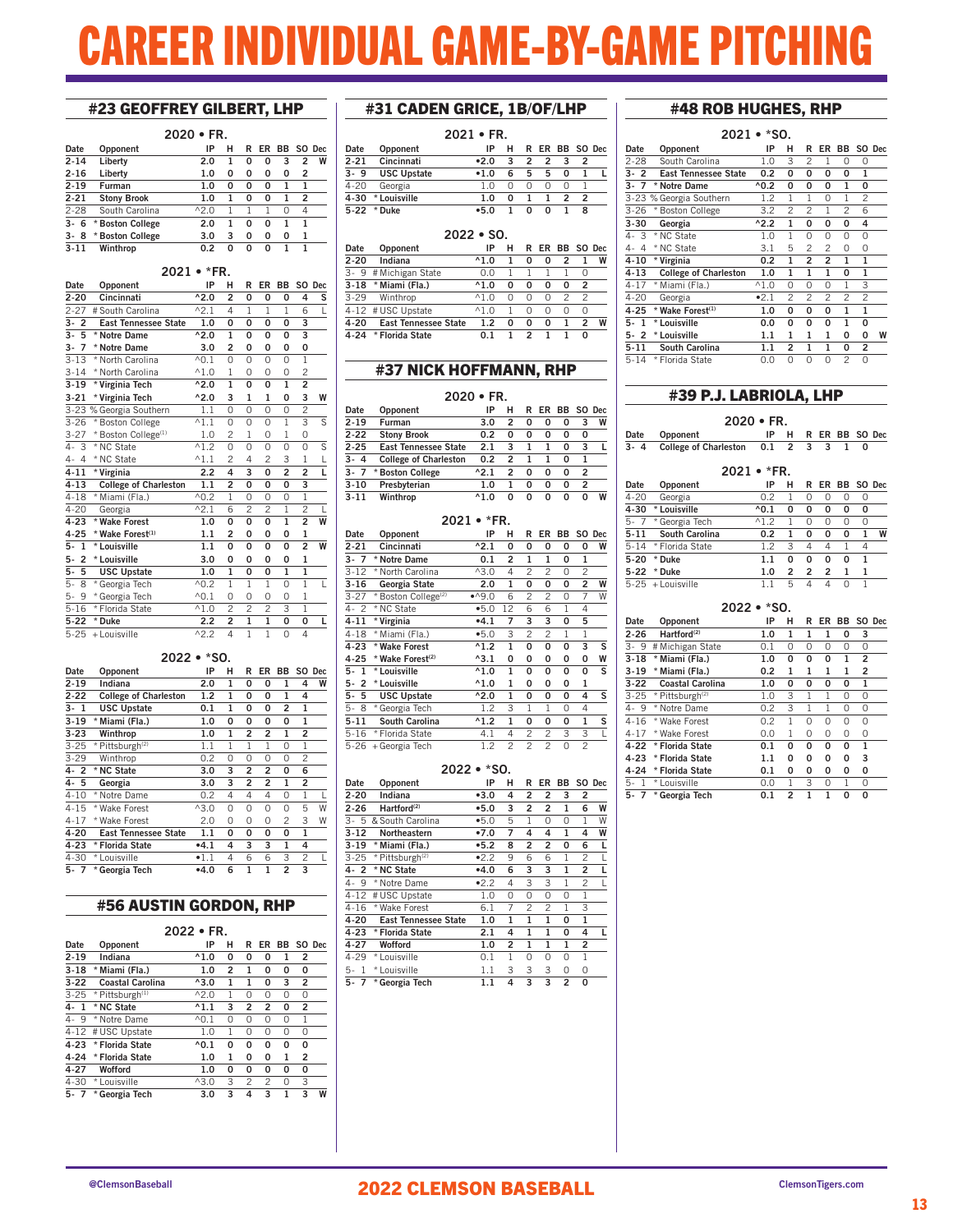# EER INDIVIDUAL GAME-BY-GAME PITCH

### #25 JACKSON LINDLEY, RHP

|          | $2019 \cdot FR.$             |                |                |                |    |    |                |        |  |  |
|----------|------------------------------|----------------|----------------|----------------|----|----|----------------|--------|--|--|
| Date     | Opponent                     | IP             | н              | R              | ER | ВB |                | SO Dec |  |  |
| $2 - 24$ | <b>VMI</b>                   | $^{\wedge}1.0$ | 1              | $\overline{2}$ | 0  |    | 2              |        |  |  |
| $2 - 26$ | <b>East Tennessee State</b>  | 1.0            | 0              | 0              | 0  | 0  | 1              |        |  |  |
| $3 - 5$  | # Furman                     | •4.2           | 5              | 1              | 1  | 3  | 3              |        |  |  |
| $3 - 13$ | <b>Coastal Carolina</b>      | •2.0           | 4              | 4              | 4  | 1  | 0              |        |  |  |
| $3 - 16$ | * Notre Dame                 | 0.2            | $\mathfrak{p}$ | 1              | 1  | 1  | 0              |        |  |  |
|          | 3-20 & College of Charleston | $-3.0$         | 3              | 1              |    |    | 1              |        |  |  |
| 4-24     | <b>Tennessee Tech</b>        | •5.2           | 4              | $\overline{2}$ | 2  | O  | 5              | W      |  |  |
| 5-4      | Gardner-Webb                 | 1.1            | 2              | 0              | 0  | 1  | 0              |        |  |  |
| $5 - 8$  | <b>The Citadel</b>           | •6.0           | 2              | 1              | O  | 0  | $\overline{2}$ | W      |  |  |
| $5 - 14$ | Coastal Carolina             | •4.0           | 6              | 3              | 3  |    | 2              |        |  |  |

### 2020 • SO.

| Date     | Opponent                             | IP.      | H |     | R ER BB SO Dec |    |   |
|----------|--------------------------------------|----------|---|-----|----------------|----|---|
| $2 - 25$ | East Tennessee State 0.2 2           |          |   |     |                |    |   |
|          | 3-4 College of Charleston ^2.0 2 0 0 |          |   |     |                |    |   |
| 3-10     | Presbyterian                         | $-5.0$ 3 |   | 0 O | - 0            | 5. | W |

### 2021 • \*SO.

| Date     | Opponent                     | ΙP                |   |   |   | R ER BB SO Dec |   |  |
|----------|------------------------------|-------------------|---|---|---|----------------|---|--|
| $3 - 9$  | <b>USC Upstate</b>           | $\land$ $\land$ 1 |   | o | n |                |   |  |
| $3 - 20$ | * Virginia Tech              | 11                | 5 | 5 | 2 |                |   |  |
|          | 3-26 * Boston College        | •1210             |   | я | я |                |   |  |
| $4 - 13$ | <b>College of Charleston</b> | $^{\wedge}0.2$    |   | 2 | 2 |                | o |  |
| 5.21     | Duke                         | $\land$ $\land$ 1 |   | n | n |                |   |  |

#### 2022 • \*JR.<br>IP H Date Opponent IP H R ER BB SO Dec<br>2-20 Indiana 2.2 1 1 1 2 2 2-20 Indiana 2.2 1  $\frac{2-22}{2-26}$  College of Charleston 1.0 1 0 0 1 1 W<br>2-26 Hartford<sup>(2)</sup> 1.0 1 0 0 0 2  $\overline{\text{Hartford}^{(2)}}$ 3- 1 USC Upstate 1.0 1 0 0 0<br>3- 4 South Carolina 0.2 1 0 0 0 South Carolina 0.2 1 0 0 0 1<br> **South Carolina** 1.2 2 0 0 0 1 3- 6 South Carolina 1.2 2 0 0 0 1 W<br>  $\overline{3}$ - 9 # Michigan State 0.1 0 0 0 0 0 W 3- 9 # Michigan State 0.1 0 0 0 0 0 W 3-11 Northeastern 1.0 0 2 0 1 1 3-13 Northeastern 2.1 0 0 0 0 2 3-15 Georgia State 2.0 2 1 1 0 2 3-19 \* Miami (Fla.) 0.1 0 0 0 0 1 3-20 \* Miami (Fla.) 1.1 1 0 0 0 0 W 3-22 Coastal Carolina 0.2 4 5 5 2 0 3-29 Winthrop 0.1 0 0 0 0 1 4 - 1 \* NC State 1.0 1 1 1 1 1 4- 3 \* NC State ^2.0 3 1 1 1 2 4-10 \* Notre Dame 0.1 3 1 0 0 1 4-16 \* Wake Forest 0.1 0 0 0 0 0 4-17 \* Wake Forest  $\frac{12}{2}$  0 0 0 0 0 3 S 4-19 Georgia 2.0 1 0 0 0 2 W 4-22 \* Florida State 1.1 2 1 0 0 1 W 4-24 \* Florida State 1.0 0 0 0 0 0 4-27 Wofford ^1.0 1 0 0 0 1 4-30 \* Louisville 3.2 2 2 2 2 5 5- 8 \* Georgia Tech 1.1 0 1 1 1 2

### #36 TY OLENCHUK, RHP

| $2021 \cdot FR$ . |                              |              |                |                |                |                |                |        |  |
|-------------------|------------------------------|--------------|----------------|----------------|----------------|----------------|----------------|--------|--|
| Date              | Opponent                     | ΙP           | н              | R              | ER             | BB.            |                | SO Dec |  |
| 2-20              | Cincinnati                   | •4.2         | $\overline{2}$ | 0              | 0              | 0              | 3              | W      |  |
| $2 - 28$          | South Carolina               | •4.1         | 4              | 2              | $\mathcal{P}$  | O              | 6              |        |  |
| $3 - 6$           | * Notre Dame                 | •4.0         | 3              | $\overline{2}$ | $\overline{2}$ | $\overline{2}$ | 3              |        |  |
| $3 - 13$          | * North Carolina             | $-3.0$       | 7              | 5              | 5              | $\mathbf{1}$   |                |        |  |
| 3-20              | * Virginia Tech              | •1.2         | 3              | $\overline{2}$ | $\overline{2}$ | ٦              | 0              | L      |  |
| 4-13              | <b>College of Charleston</b> | •4.0         | 5              | 4              | 4              | $\overline{2}$ | $\overline{2}$ |        |  |
| 5-21              | * Duke                       | 1.0          | 0              | 0              | O              | 0              | $\overline{2}$ |        |  |
|                   | 5-26 + Georgia Tech          | $\wedge$ 0 1 | Ω              | Ω              | Ω              | n              | 1              |        |  |
|                   |                              |              |                |                |                |                |                |        |  |

### 2022 • SO.

| Date                 | Opponent                    | IP             | н            | R            | ER | BB |              | SO Dec |
|----------------------|-----------------------------|----------------|--------------|--------------|----|----|--------------|--------|
| $2 - 18$             | Indiana                     | 2.0            | 3            | 0            | 0  | 1  | 0            |        |
| $2 - 20$             | Indiana                     | 1.0            | 0            | 0            | 0  | 0  | 1            |        |
| $2 - 26$             | Hartford <sup>(1)</sup>     | 3.0            | 2            | 0            | 0  | 0  | 3            | W      |
| 3-<br>5              | & South Carolina            | 2.0            | 1            | 1            | 1  | 1  | 2            |        |
| $3 - 9$              | # Michigan State            | 0.1            | $\mathbf{1}$ | 0            | 0  | 0  | $\mathbf{1}$ |        |
| $3 - 15$             | Georgia State               | $^{\wedge}1.0$ | 0            | 0            | 0  | 0  | 3            |        |
| $3 - 19$             | * Miami (Fla.)              | $^{\wedge}1.0$ | 0            | 0            | 0  | 0  | 1            |        |
| $3 - 20$             | * Miami (Fla.)              | 1.0            | 0            | 0            | 0  | 0  | 1            |        |
| $3 - 23$             | Winthrop                    | 1.0            | 0            | 0            | 0  | 0  | 1            |        |
| $3 - 25$             | * Pittsburgh <sup>(1)</sup> | 2.1            | 4            | 4            | 2  | 1  | 2            |        |
| $3 - 29$             | Winthrop                    | 2.0            | 1            | 0            | 0  | 1  | 4            | W      |
| 4-2                  | * NC State                  | $^{\wedge}1.0$ | $\mathbf{1}$ | 0            | 0  | 1  | 1            |        |
| 4-3                  | * NC State                  | 1.0            | $\mathbf{1}$ | 0            | 0  | 0  | 1            |        |
| 4-<br>9              | * Notre Dame                | 3.1            | 6            | 4            | 4  | 2  | 0            |        |
| $4 - 16$             | * Wake Forest               | $^{\wedge}0.1$ | $\mathbf{1}$ | $\mathbf{1}$ | 1  | 0  | 1            |        |
| $4 - 17$             | * Wake Forest               | 1.0            | 5            | 4            | 4  | 0  | 0            |        |
| 4-23                 | * Florida State             | 0.2            | 0            | 0            | 0  | 0  | 0            |        |
| 4-27                 | Wofford                     | 2.0            | 2            | 0            | 0  | 0  | 2            |        |
| 5-<br>$\overline{1}$ | * Louisville                | 0.1            | 1            | 0            | 0  | 0  | 0            |        |
| $5 - 6$              | * Georgia Tech              | $^{\wedge}2.0$ | 1            | 0            | 0  | 0  | 1            |        |

### #51 ROCCO REID, RHP

#### 2022 • FR.

| Date     | Opponent                    | IP             | н              | R              | FR             | BB.      |               | SO Dec |
|----------|-----------------------------|----------------|----------------|----------------|----------------|----------|---------------|--------|
| $2 - 19$ | Indiana                     | 1.0            | 0              | 0              | 0              | 0        | 1             |        |
| $2 - 26$ | Hartford <sup>(1)</sup>     | $^{\wedge}2.0$ | 3              | 1              | 1              | 0        | 1             |        |
|          | 3- 5 & South Carolina       | $^{\wedge}1.0$ | 1              | 0              | Ω              | $\Omega$ | $\Omega$      |        |
| $3 - 11$ | Northeastern                | $^{\wedge}1.0$ | 1              | $\overline{2}$ | $\overline{2}$ | 1        | 0             |        |
| $3 - 18$ | * Miami (Fla.)              | 1.0            | 1              | 0              | O              | O        | 1             |        |
| $3 - 20$ | * Miami (Fla.)              | 1.0            | $\overline{2}$ | 3              | 3              | 1        | 1             |        |
| $3 - 23$ | Winthrop                    | 1.0            | 0              | 0              | 0              | 0        | 0             |        |
| $3 - 25$ | * Pittsburgh <sup>(2)</sup> | 1.0            | 1              | Ω              | Ω              | 1        | 2             |        |
| $4 - 12$ | # USC Upstate               | 1.0            | Ω              | 0              | Ω              | O        | $\mathcal{P}$ |        |
| $5 - 8$  | * Georgia Tech              | $^{\wedge}1.0$ | 2              | ŋ              | ŋ              |          | $\Omega$      |        |

### #26 CASEY TALLENT, RHP

#### 2022 • FR. Date Opponent IP H R ER BB SO Dec<br>2-19 Indiana 2.1 0 0 0 1 1  $0$  0 0 1 2-25 Hartford 1.0 1 0 0 2 2<br>3-11 Northeastern 1.1 1 0 0 0 0 Northeastern 1.1 1 0 0 0 0<br>
Georgia State 1.1 0 0 0 0 2 3-15 Georgia State 3-18 \* Miami (Fla.) 1.0 2 2 2 2 3-22 Coastal Carolina 3.0 3 2 2 0 5<br>4-1 \*NC State 1.0 0 0 0 0 1  $4-1$  \* NC State 4- 9 \* Notre Dame 1.0 0 0 0 0 2  $\frac{4-12 \text{ # USC Upstate}}{4-17 \times \text{Wake Forest}}$  2.0 0 0 0 0 3 W  $4-17$  \* Wake Forest 4-20 East Tennessee State •2.1 3 1 0 1 2<br>4-26 Presbyterian 1.1 2 1 1 1 1 4-26 Presbyterian 1.1 2 1 1 1 1<br>4-29 \*Louisville 2.0 1 0 0 1 0 4-29 \* Louisville 2.0 1 0 0 1 0<br>5- 1 \* Louisville 0.2 1 2 1 1 1  $0.2 \quad 1 \quad 2 \quad 1 \quad 1 \quad 1$

### #22 RICKY WILLIAMS, RHP

| $2021 \cdot FR$ |                    |      |   |   |   |              |   |  |
|-----------------|--------------------|------|---|---|---|--------------|---|--|
| Date            | Opponent           | IP   | н | R |   | ER BB SO Dec |   |  |
| $3 - 16$        | Georgia State      | •2.2 |   |   |   | 2            | 4 |  |
| $3 - 20$        | * Virginia Tech    | 0.2  | 2 | 1 | 1 | O            | 1 |  |
| $5 - 5$         | <b>USC Upstate</b> | 0.0  |   | ŋ | o | o            | O |  |
| $5 - 7$         | * Georgia Tech     | 21   | 3 | Ω | Ω | ∩            |   |  |
| $5 - 14$        | * Florida State    | റ റ  |   | Ω | O | n            | Ω |  |
| $5-21$          | Duke               |      |   | ŋ | ŋ |              | 2 |  |

#### 2022 • SO. Date Opponent IP H R ER BB SO Dec 2-25 Hartford ^2.0 3 1 1 0 3 3-12 Northeastern ^1.0 2 0 0 1 0 3-18 \* Miami (Fla.) 1.0 1.2 0.1 0 3-23 Winthrop •5.0 2 0 0 1 3 W 4- 1 \* NC State 0.2 0 0 0 3 1 4-20 East Tennessee State 0.2 1 0 0 1 0 4-26 Presbyterian •6.2 5 2 2 2 1 W

\* - ACC regular-season game; + - ACC Tournament; # - Greenville, S.C. (Fluor Field); % - North Augusta, S.C.; & - Columbia, S.C. (Segra Park); • - start; ^ - finished game; Note: Bold denotes a Clemson home game.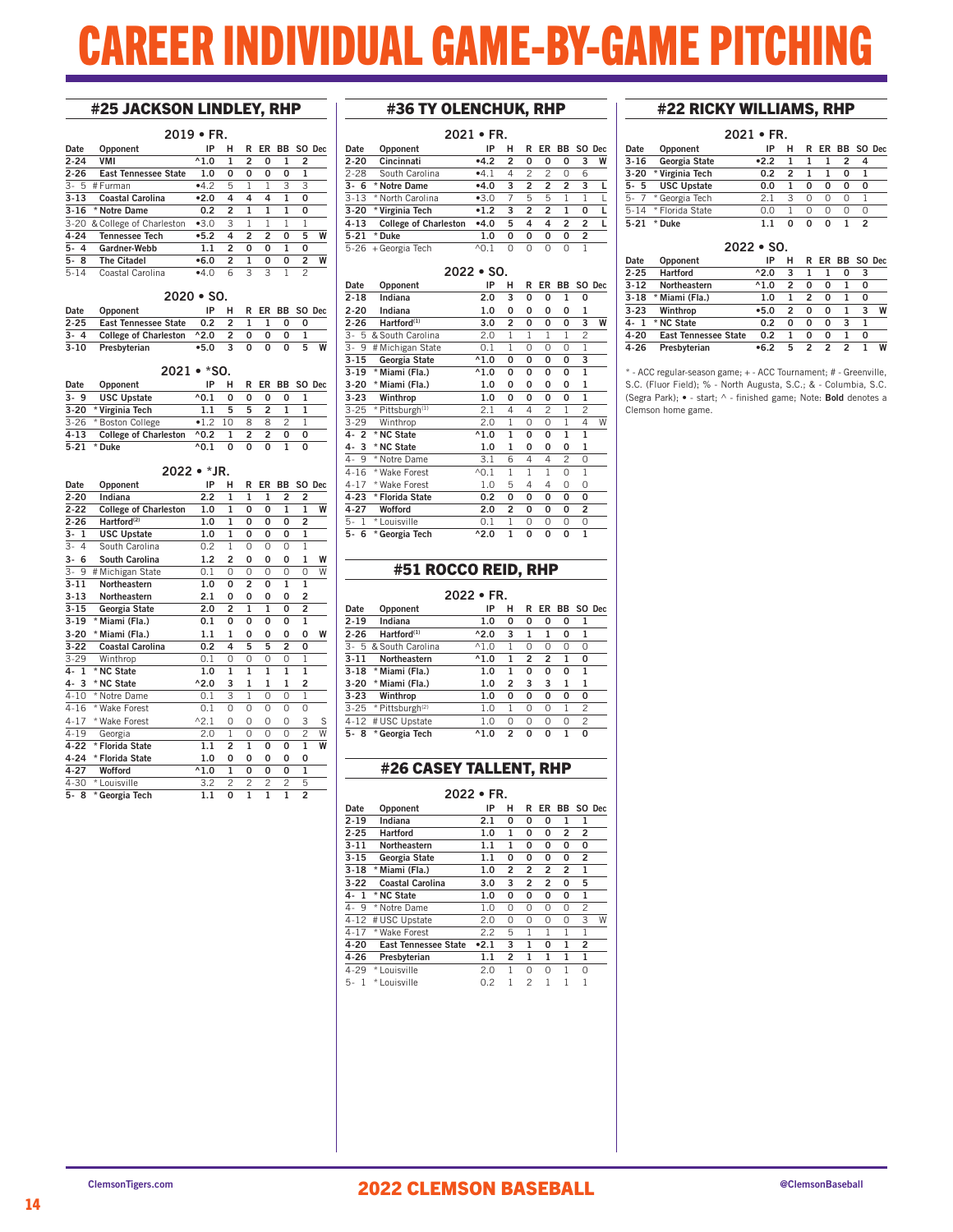# CLEMSON 2, COLLEGE OF CHARLESTON 1 (FEB. 22, 2022)



### 2022 Clemson Baseball **Coll. of Charleston at Clemson** Feb 22, 2022 at Clemson, S.C. (Doug Kingsmore Stad.)



### Coll. of Charleston 1 (3-1)

### **Clemson 2 (4-0)**

| <b>Player</b>         | ab | r | h | rbi | bb | <b>SO</b> | DO | a | lob |
|-----------------------|----|---|---|-----|----|-----------|----|---|-----|
| Tyler Sorrentino cf   | 4  | 0 | 1 | 0   | 1  | 1         | 0  | 0 | 3   |
| Joseph Mershon 2b     | 5  | 0 | 0 | 0   | 0  | 3         | 2  | 2 | N   |
| Tanner Steffy dh      | 3  | 0 | 0 | 0   | 1  | 2         | 0  | 0 | 2   |
| JT Marr c             | 4  | 1 | 2 | 0   | 0  | 1         | 13 | 0 | 2   |
| Trotter Harlan If/ss  |    | 0 | 0 | 0   | 3  | 1         | 2  | 0 | 0   |
| Luke Wood 3b          | 4  | 0 | 1 | 1   | 0  | 3         | 0  | 1 | n   |
| Preston Hall 1b       | 2  | 0 | 0 | 0   | 0  | 0         | 4  | 1 | O   |
| Landon Choboy ph      |    | 0 | 0 | 0   | 0  | 1         | 0  | 0 | N   |
| Tanner McCallister 1b |    | O | 0 | 0   | 0  | 0         | 0  | 0 | N   |
| Cam Dean ss           | 2  | 0 | 1 | 0   | 0  | 1         | 1  | 0 | 2   |
| Donald Hansis ph/lf   |    | 0 | 0 | 0   | 0  | 1         | 0  | 0 |     |
| Sam Cochrane rf       | 2  | O | 0 | 0   | ŋ  | 2         | 1  | 0 | O   |
| Cole Mathis ph        |    | ŋ | 0 | 0   | 0  | 1         | 0  | 0 | O   |
| Trey Pooser p         | N  | 0 | 0 | 0   | 0  | 0         | 1  | 0 | O   |
| William Privette p    | N  | 0 | 0 | 0   | 0  | 0         | 0  | 0 | 0   |
| Totals                | 31 | 1 | 5 | 1   | 5  | 17        | 24 | 4 | 10  |

| <b>Player</b>          | ab | r              | h | rbi | bb | SO. | po | a | lob |
|------------------------|----|----------------|---|-----|----|-----|----|---|-----|
| Dylan Brewer cf        | 4  | 0              | 0 | 0   | 0  | 1   | 1  | 0 | 0   |
| Cooper Ingle If        | 4  | 0              | 3 | 0   | 0  | 1   | 0  | 0 | 0   |
| Bryar Hawkins 3b       | 4  | 1              | 0 | 0   | 0  | 2   | 0  | 1 | 1   |
| Max Wagner 3b          | 0  | 0              | 0 | 0   | 0  | 0   | 0  | 0 | 0   |
| Caden Grice 1b         | 2  | 1              | 1 | 2   | 2  | 1   | 7  | 0 | 0   |
| Chad Fairey rf         | 3  | 0              | 0 | 0   | 0  | 2   | 0  | 0 | 2   |
| Tyler Corbitt 2b       | 3  | 0              | 0 | 0   | 0  | 1   | 1  | 3 | U   |
| <b>Blake Wright 2b</b> | 0  | 0              | 0 | 0   | 0  | 0   | 0  | 0 | 0   |
| Billy Amick dh         | 3  | 0              | 0 | 0   | 0  | 3   | 0  | 0 | 1   |
| Jonathan French c      | 3  | 0              | 1 | 0   | 0  | 1   | 17 | 0 | 0   |
| Benjamin Blackwell ss  | 3  | 0              | 0 | 0   | 0  | 1   | 1  | 2 | 1   |
| Billy Barlow p         | 0  | 0              | 0 | 0   | 0  | 0   | 0  | 1 | 0   |
| Jackson Lindley p      | 0  | 0              | 0 | 0   | 0  | 0   | 0  | 1 | O   |
| Geoffrey Gilbert p     | 0  | 0              | 0 | 0   | 0  | 0   | 0  | 0 | O   |
| Alex Edmondson p       | 0  | 0              | 0 | 0   | 0  | 0   | 0  | 0 | ŋ   |
| Ryan Ammons p          | 0  | 0              | 0 | 0   | 0  | 0   | 0  | 0 | 0   |
| <b>Totals</b>          | 29 | $\overline{2}$ | 5 | 2   | 2  | 13  | 27 | 8 | 5   |

| <b>Score by Innings</b> |  |  |  |  |  | 1 2 3 4 5 6 7 8 9 R              | H E |
|-------------------------|--|--|--|--|--|----------------------------------|-----|
| Coll. of Charleston     |  |  |  |  |  | 0 1 0 0 0 0 0 0 0 1 5 0          |     |
| Clemson                 |  |  |  |  |  | 0 0 2 0 0 0 0 0 0 X <b>2 5 0</b> |     |

LOB - Charleston 10; Clemson 5. HR - GRICE(2). HBP - DEAN. SH - COCHRANE(1). SB - SORRENTINO(1); MARR(3); HARLAN 2(4).

| <b>Coll. of Charleston</b> |                     |  |  | ip h r er bb so ab bf | Clemson             |                     |          | ip h r er bb so ab bf |  |  |
|----------------------------|---------------------|--|--|-----------------------|---------------------|---------------------|----------|-----------------------|--|--|
| Trey Pooser                | 5.0 5 2 2 1 7 20 21 |  |  |                       | <b>Billy Barlow</b> | 4.1 3 1 1 2 7 15 19 |          |                       |  |  |
| William Privette           | 3.0 0 0 0 1 6 9 10  |  |  |                       | Jackson Lindley     | 1.0 1 0 0 1 1 4 5   |          |                       |  |  |
|                            |                     |  |  |                       | Geoffrey Gilbert    | 1.2 1 0 0 1 4 6 7   |          |                       |  |  |
|                            |                     |  |  |                       | Alex Edmondson      | 1.0 0 0 0 1 2 3 4   |          |                       |  |  |
|                            |                     |  |  |                       | Ryan Ammons         | $1.0 \quad 0$       | $\Omega$ | 0 0 3 3 3             |  |  |

Win - LINDLEY (1-0). Loss - POOSER (1-1). Save - AMMONS (1). HBP - by BARLOW (DEAN).

Umpires - HP: Danny Everett 1B: Kenneth Fitts 2B: Barry Chambers 3B: Craig Barron Start: 4:02 PM Time: 2:46 Attendance: 3965